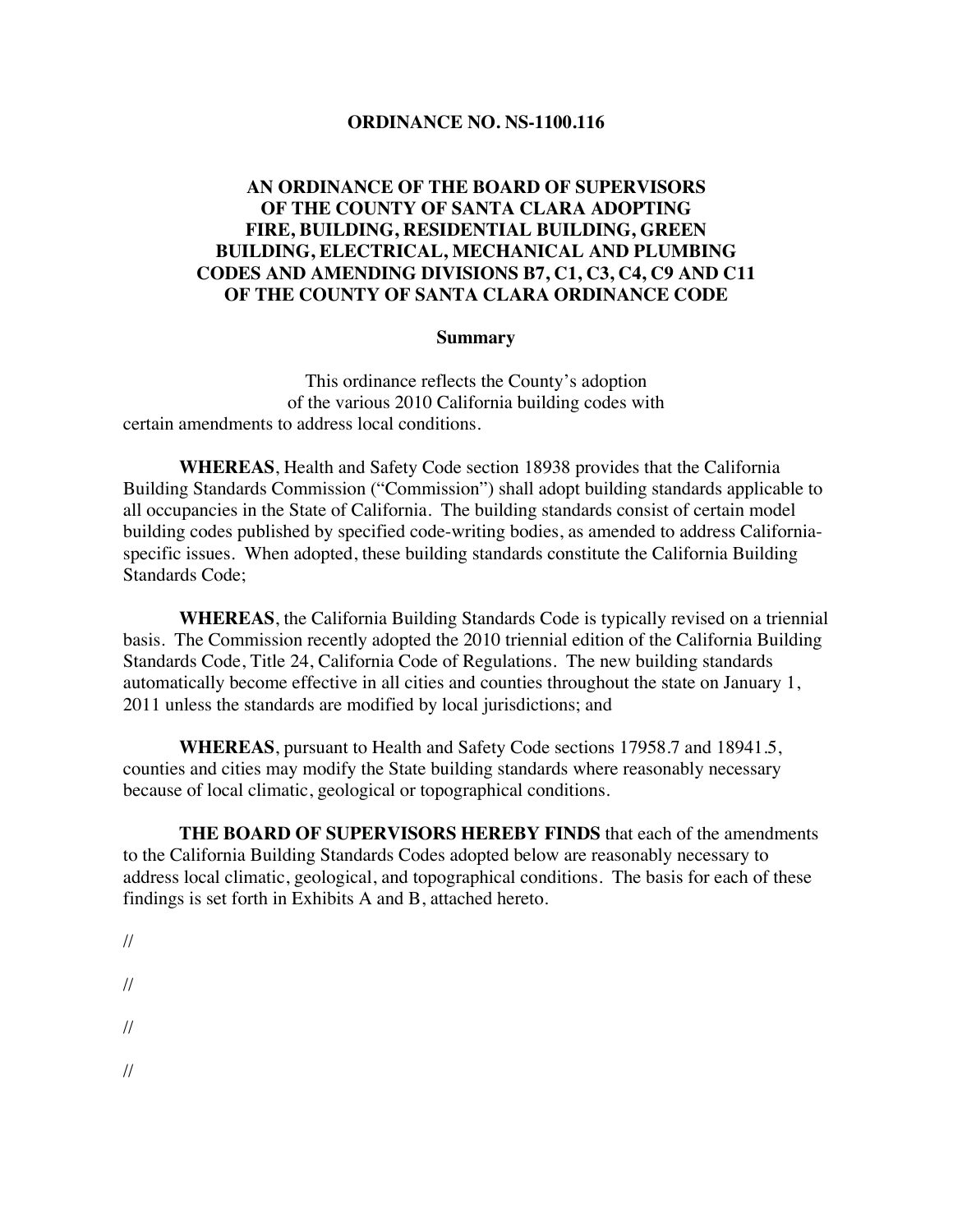#### THE BOARD OF SUPERVISORS OF THE COUNTY OF SANTA CLARA ORDAINS AS FOLLOWS:

SECTION 1. Division B7 of Title B of the County of Santa Clara Ordinance Code is hereby repealed and reenacted to read as follows:

Division B7

### **FIRE PROTECTION**

#### CHAPTER I. INCORPORATION BY REFERENCE

#### **Sec. B7-1. 2010 California Fire Code adopted.**

The fire code of the County is the 2010 California Fire Code ("CFC"), which is based on the International Fire Code ("IFC") (2009 Edition) published by the International Code Council, as modified by the California Building Standards Commission, and as further modified by the additions, deletions and amendments set forth in this chapter.

#### CHAPTER II. ADDITIONS, DELETIONS AND AMENDMENTS TO CALIFORNIA FIRE CODE

#### **Sec. B7-2. Additions, deletions and amendments.**

Additions, deletions and amendments to the 2010 California Fire Code are as set forth in this chapter.

Sec.B7-3. IFC Appendices.

*Appendix Chapter J, Emergency Responder Radio Coverage,* of the 2009 IFC is added in its entirety.

#### **Sec. B7-4. Chapter 1 Amendments.**

Chapter 1 is amended as follows:

(a) Section 1.11.2.5 is amended to read as follows:

*1.11.2.5 Appeals.* When a request for an alternate means of protection related to an order, rule or regulation adopted by the State Fire Marshal has been denied by the enforcing agency, the applicant may file a written appeal to the State Fire Marshal for consideration of the applicant's proposal. In considering such an appeal, the State Fire Marshal may seek the advice of the State Board of Fire Services. The State Fire Marshal shall, after considering all of the facts presented, including any recommendations of the State Board of Fire Services, determine if the proposal is for the purposes intended, at least equivalent to that specified in the regulations in quality,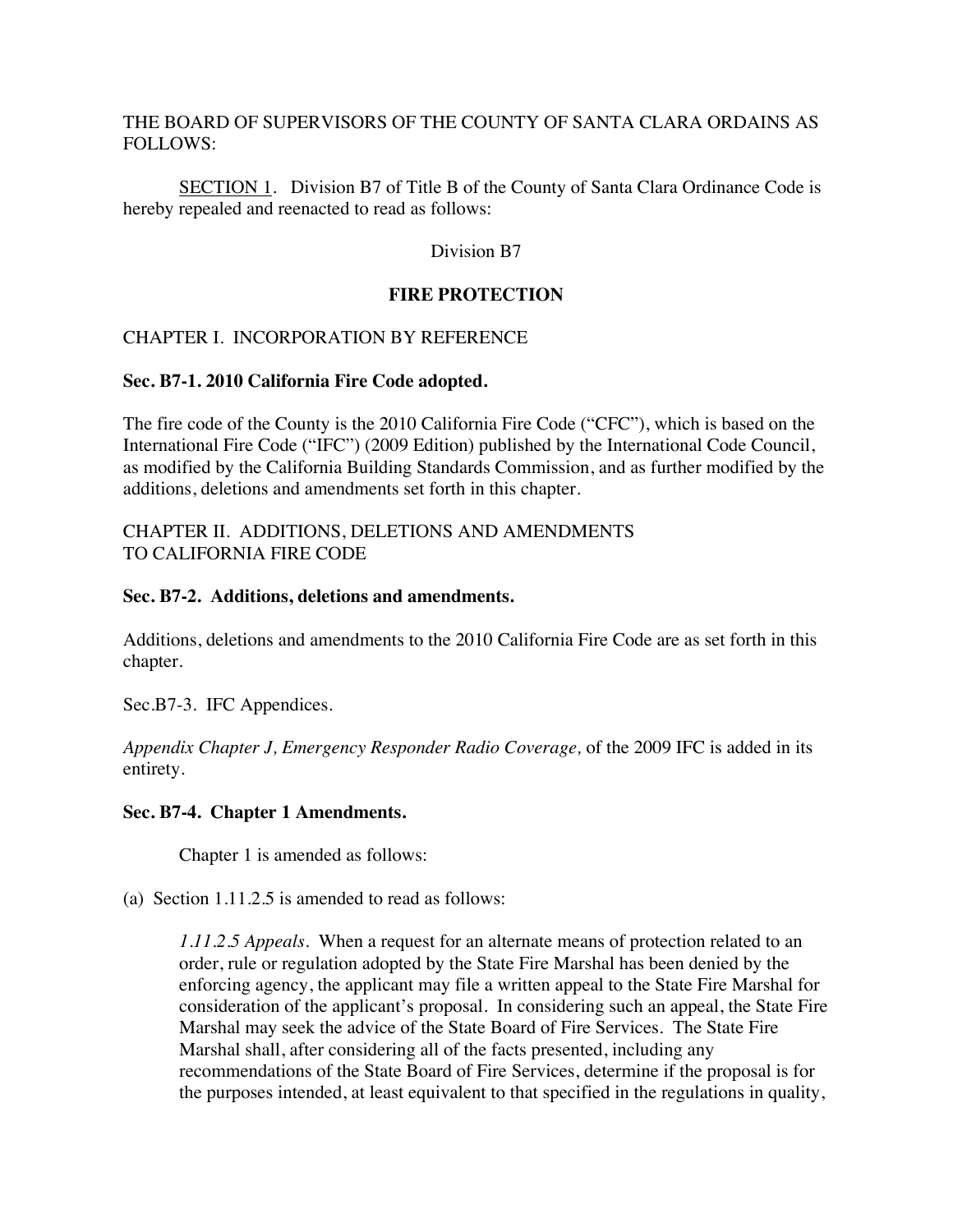strength, effectiveness, fire resistance, durability and safety, and shall transmit such findings and any recommendations to the applicant and to the enforcing agency.

(b) Section 101.1 is amended to read as follows:

*101.1 Title.* These regulations shall be known as the County of Santa Clara Fire Code."

(c) Sections 102.7, 103, 104.6 and 108 are deleted. (d) Section 106.5 is modified to read as follows:

*106.5 Final Inspection.* No final inspection as to all or any portion of a development shall be deemed completed until the installation of the required fire protection facilities and access ways have been completed and approved. No final certificate of occupancy may be granted until the Fire Marshal issues notice of final clearance of such fire protection facilities and access ways to the Building Inspection Office.

(e) Section 109.3 is modified to read as follows:

*109.3 Violation penalties.* Persons who violate a provision of this code or fail to comply with any of the requirements of this code or who erect, install, alter, repair or do work in violation of the plans or other documents reviewed and approved by the fire code official, or of a permit or certificate issued pursuant to the provisions of this code, shall be guilty of a misdemeanor, punishable by a fine of not more than \$1,000 dollars or by imprisonment not exceeding one year, or both such fine and imprisonment. Each day that a violation continues after due notice has been served shall be deemed a separate offense.

(f) Section 111.4 is modified to read as follows:

*111.4 Failure to comply.* Any person who shall continue any work after having been served with a stop work order, except such work as that person is directed to perform to remove a violation or unsafe condition, shall be guilty of a misdemeanor, punishable by a fine of not more than \$1,000 dollars or by imprisonment not exceeding one year, or both such fine and imprisonment. Each day that a violation continues after due notice has been served shall be deemed a separate offense.

#### **Sec. B7-5. Chapter 2 Amendments.**

Chapter 2 is amended as follows:

(a) Section 202 (Definitions) is amended to add the following definitions:

*URBAN SERVICE AREA* has the same definition as provided in California Government Code section 56080.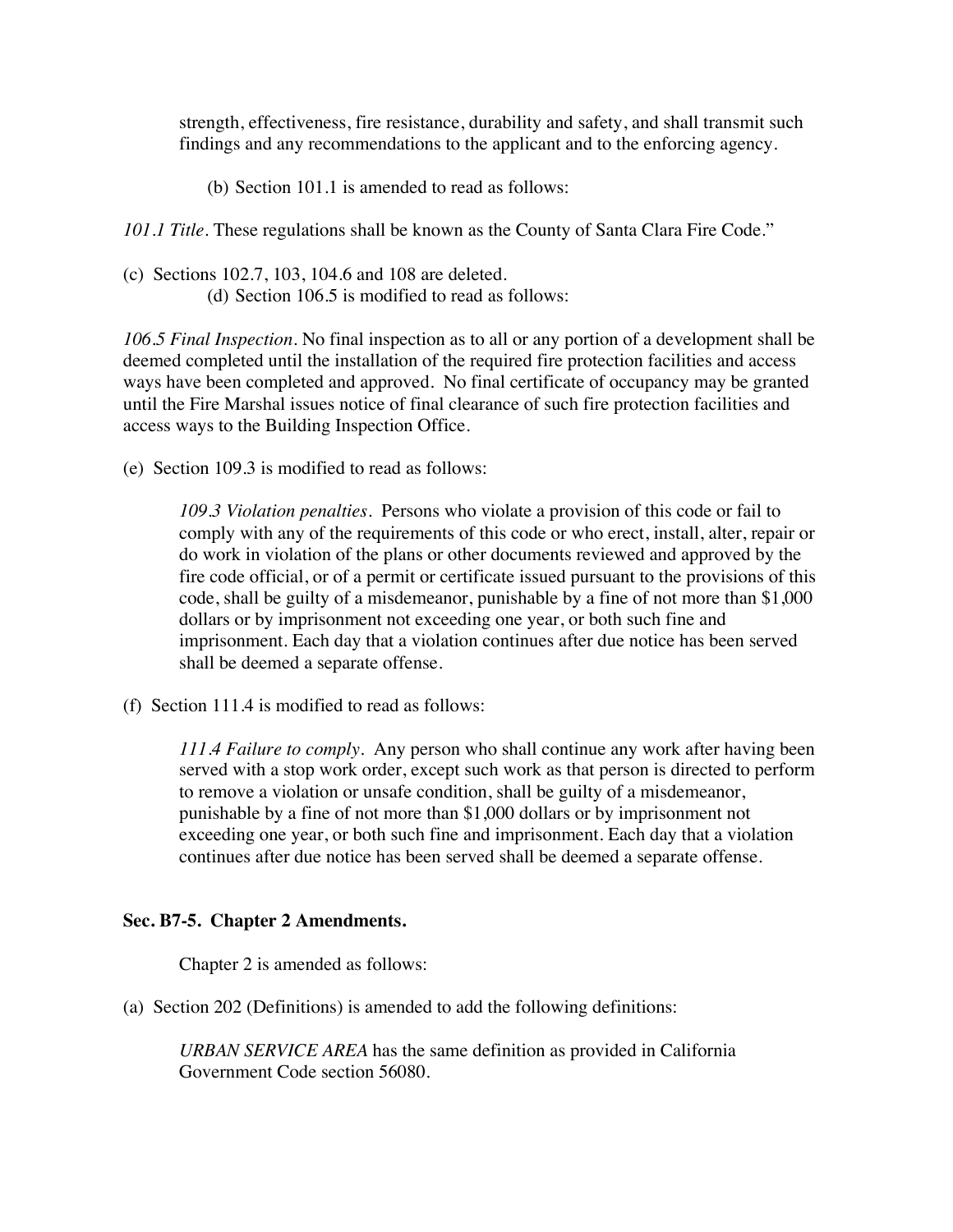*WORKSTATION* is a defined space or independent principal piece of equipment using hazardous materials where a specific function, laboratory procedure or research activity occurs. Approved or listed hazardous materials storage cabinets, flammable liquid storage cabinets or gas cabinets serving a workstation are included as part of the workstation. A workstation is allowed to contain ventilation equipment, fire protection devices, electrical devices, and other processing and scientific equipment.

#### **Sec. B7-6. Chapter 3 Amendments**

Chapter 3 is amended as follows:

(a) Sections 311.5 through 311.5.5 (Vacant Premises-Placards) are deleted.

(b) Section 316.6 is added to read as follows:

*316.6 Roof Guardrails At Interior Courts*. Roof openings into interior courts that are bounded on all sides by building walls shall be protected with guardrails. The top of the guardrail shall not be less than 42 inches in height above the adjacent roof surface that can be walked on. Intermediate rails shall be designed and spaced such that a 12-inch diameter sphere cannot pass through.

*Exception*: Where the roof opening is greater than 600 square feet in area.

#### **Sec. B7-7. Chapter 4 Addition.**

Chapter 4 is added with the following modifications:

(a) Section 404.2 is modified to read as follows:

*404.2 Where Required.*An approved fire safety and evacuation plan shall be prepared and maintained for the following occupancies and buildings.

- 1. Group A Buildings having an occupant load of 100 or more persons.
- 2. Group B Buildings having an occupant load of 500 or more persons.
- 3. Group E See regulations in Title 19, California Code of Regulations, § 3.13.
- 4. Group H.
- 5. Group I See regulations in Title 19, California Code of Regulations, § 3.09.
- 6. Group R-1 See regulations in Title 19, California Code of Regulations, § 3.09.
- 7. Group R-2 College and university buildings.
- 8. Group M Buildings having an occupant load of 500 or more persons.
- 9. Covered malls exceeding 50,000 square feet  $(4,645 \text{ m}^2)$  in aggregate floor area.
- 10. Underground buildings.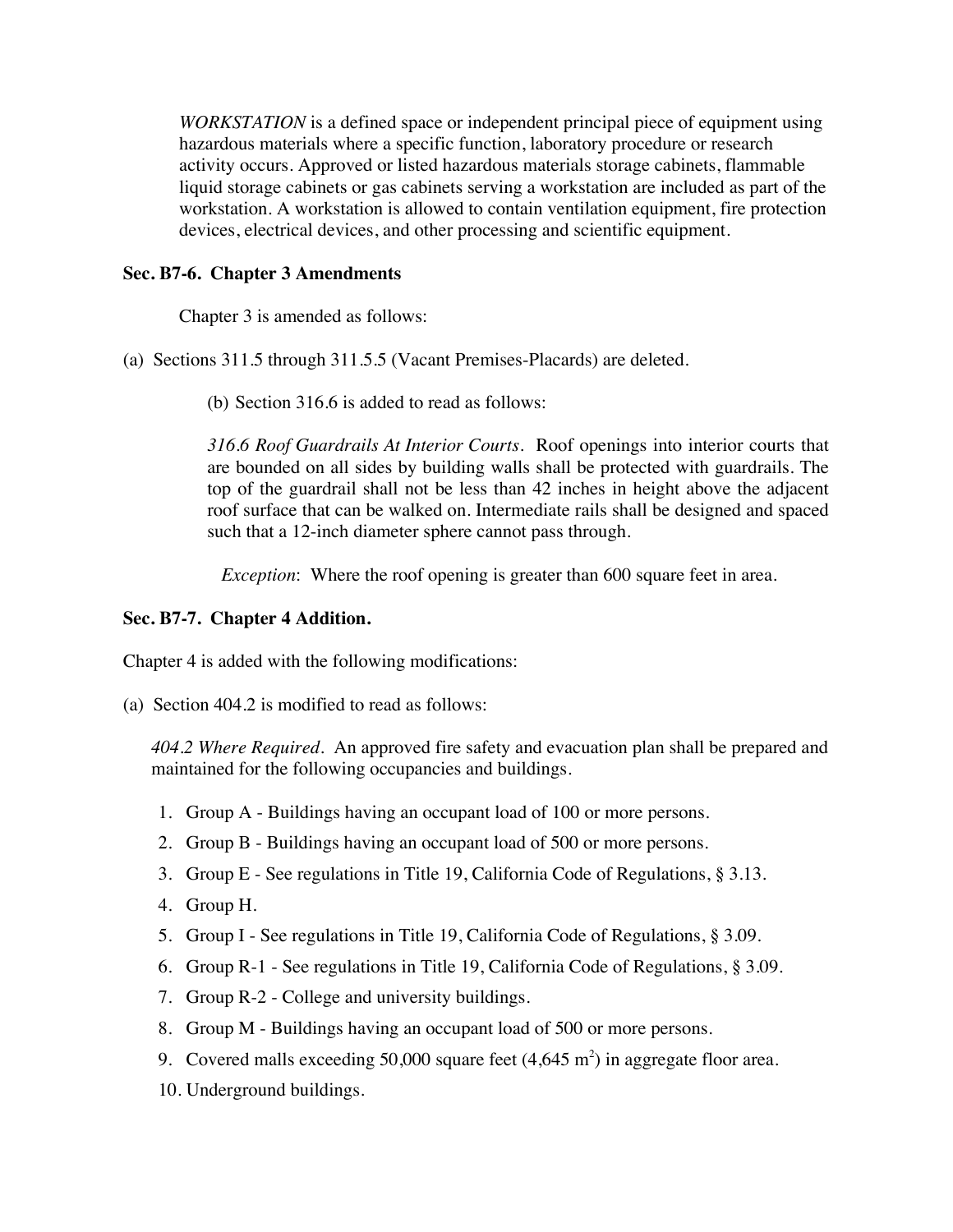(b) Section 404.3.1 is modified to read as follows:

*404.3.1 Fire Evacuation Plans.* Fire evacuation plans shall include the following:

- 1. Emergency egress or escape routes and whether evacuation of the building is to be complete or, where approved, by selected floors or areas only.
- 2. Description of what the fire alarm, if required, sounds and looks like (audible and visual warning devices).
- 3. Procedures for employees who must remain to operate critical equipment before evacuating.
- 4. Procedures for accounting for employees and occupants after evacuation has been completed.
- 5. Identification and assignment of personnel responsible for rescue or emergency medical aid.
- 6. The preferred and any alternative means of notifying occupants of a fire or emergency.
- 7. The preferred and any alternative means of reporting fires and other emergencies to the fire department or designated emergency response organization.
- 8. Identification and assignment of personnel who can be contacted for further information or explanation of duties under the plan.
- 9. A description of the emergency voice/alarm communication system alert tone and preprogrammed voice messages, where provided.
- (c) Table 405.2 is modified to read as follows:

| <b>FREQUENCY AND PARTICIPATION</b>  |                                         |                      |  |  |
|-------------------------------------|-----------------------------------------|----------------------|--|--|
| <b>GROUP OR</b><br><b>OCCUPANCY</b> | <b>FREQUENCY</b>                        | <b>PARTICIPATION</b> |  |  |
| Group A                             | Quarterly                               | Employees            |  |  |
| Group $B^a$                         | Annually                                | Employees            |  |  |
| Group E                             | See Title 19, Cal. Code Regs.<br>§3.13  |                      |  |  |
| Group I                             | See Title 19, Cal. Code<br>Regs. §3.09  |                      |  |  |
| Group R-1                           | See Title 19, Cal. Code Regs.<br>\$3.09 |                      |  |  |
| Group $R-2^b$                       | Four annually                           | All occupants        |  |  |
| High-rise buildings <sup>c</sup>    | See Title 19, Cal. Code Regs.<br>\$3.09 |                      |  |  |

# **TABLE 405.2 FIRE AND EVACUATION DRILL**

- *a. Group B buildings having an occupant load of 500 or more persons.*
- *b. Applicable to Group R-2 college and university buildings only.*
- *c. Applicable to high-rise office buildings only.*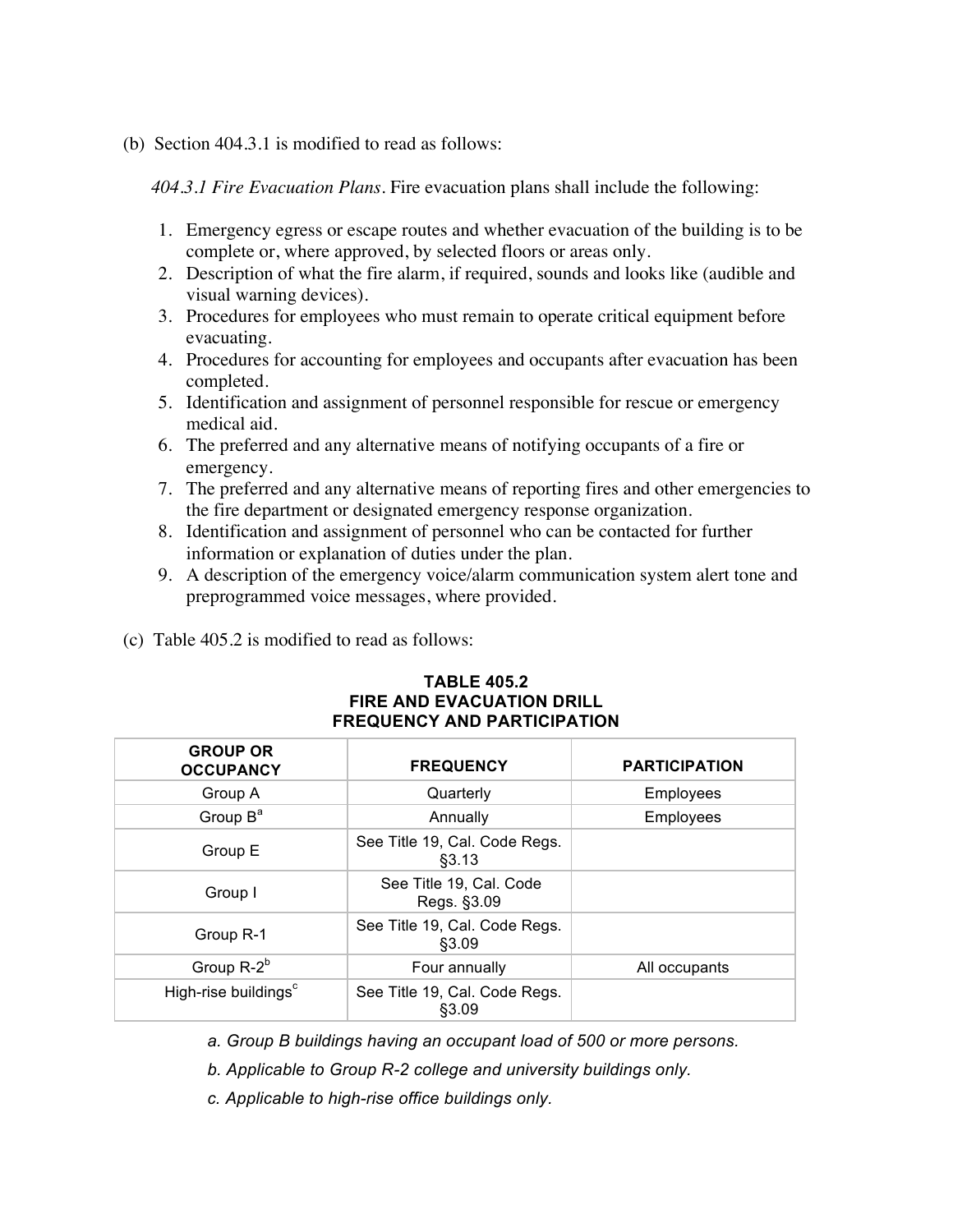- (d) Section 408 is modified to delete the following sections:
- 408.2.2 Announcements.
- 408.3.1 First Emergency Evacuation Drill.
- 408.3.2 Emergency Evacuation Drill Deferral.
- 408.3.3 Time Of Day.
- 408.3.4 Assembly Points.
- 408.5.1 Fire Safety And Evacuation Plan.
- 408.5.2 Staff Training.
- 408.5.3 Resident Training.
- 408.5.4 Drill Frequency.
- 408.5.5 Resident Participation.
- 408.6 Group I-2 Occupancies.
- 408.6.1 Evacuation Not Required.
- 408.6.2 Coded Alarm Signal.
- 408.7 Group I-3 Occupancies.
- 408.7.1 Employee Training.
- 408.7.2 Staffing.
- 408.7.3 Notification.
- 408.7.4 Keys.
- 408.8 Group R-1 Occupancies.
- 408.8.1 Evacuation Diagrams.
- 408.8.2 Emergency Duties.
- 408.8.3 Fire Safety And Evacuation Instructions.
- (e) Section 408.9 is modified to read as follows:

*408.9 Group R-2 Occupancies*. Group R-2 occupancies shall comply with the requirements of Sections 408.9.1 through 408.9.3 and Sections 401 through 406. Group R-2 college and university buildings shall comply with the requirements of Sections 401 through 406 and 408.9.1 through 408.9.6.

(f) Section 408.9.4 is added to read as follows:

*408.9.4 First Emergency Evacuation Drill.* The first emergency evacuation drill of each school year shall be conducted within 10 days of the beginning of classes.

(g) Section 408.9.5 is added to read as follows:

*408.9.5 Time of Day.* Emergency evacuation drills shall be conducted at different hours of the day or evening, during the changing of classes, when the school is at assembly, during the recess or gymnastic periods, or during other times to avoid distinction between drills and actual fires. In Group R2 college and university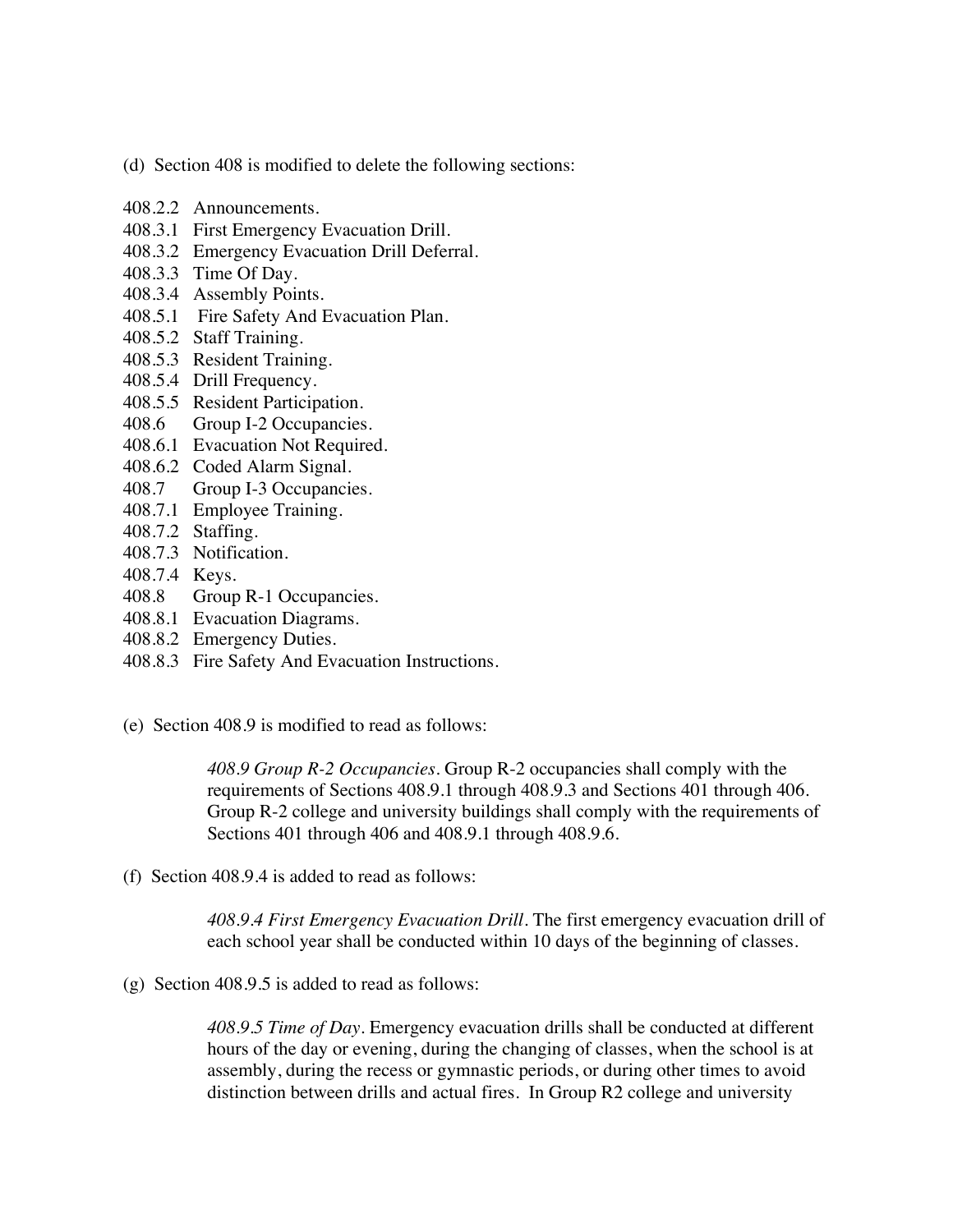buildings, one required drill shall be held during hours after sunset or before sunrise.

(h) Section 408.10 is modified to delete the following sections:

408.10 Group R-4 Occupancies. 408.10.1 Fire Safety And Evacuation Plan. 408.10.2 Staff Training. 408.10.3 Resident Training. 408.10.4 Drill Frequency. 408.10.5 Resident Participation.

(i) Section 408.11.1.2 is modified to read as follows:

*408.11.1.2 Revisions.* The lease plans shall be revised annually or as often as necessary to keep them current.

#### **Sec. B7-8. Chapter 5 Amendments.**

Chapter 5 is amended as follows:

(a) Section 503.1 is modified to read as follows:

*503.1 Where required.* Fire apparatus access roads shall be provided and maintained in accordance with Sections 503.1.1 through 503.1.2 and as per Fire Marshal standards.

(b) Section 503.1.1 is modified to read as follows:

*503.1.1 Building and Facilities.* Approved fire apparatus access roads shall be provided for every facility, building or portion of a building hereafter constructed or moved into or within the jurisdiction. The fire apparatus access road shall comply with the requirements of this section and shall extend within 150 feet (45,720 mm) of all portions of the exterior walls of the first story of the building as measured by an approved route around the exterior of the building or facility.

#### *Exceptions:*

1. When the building is equipped throughout with an approved automatic sprinkler installed in accordance with Section 903.3.1.1, 903.3.1.2 or 903.3.1.3, the dimension may be increased to 300 feet.

2. When fire apparatus roads cannot be installed because of topography, waterways, nonnegotiable grades or other similar conditions, and an approved alternative means of fire protection shall be provided.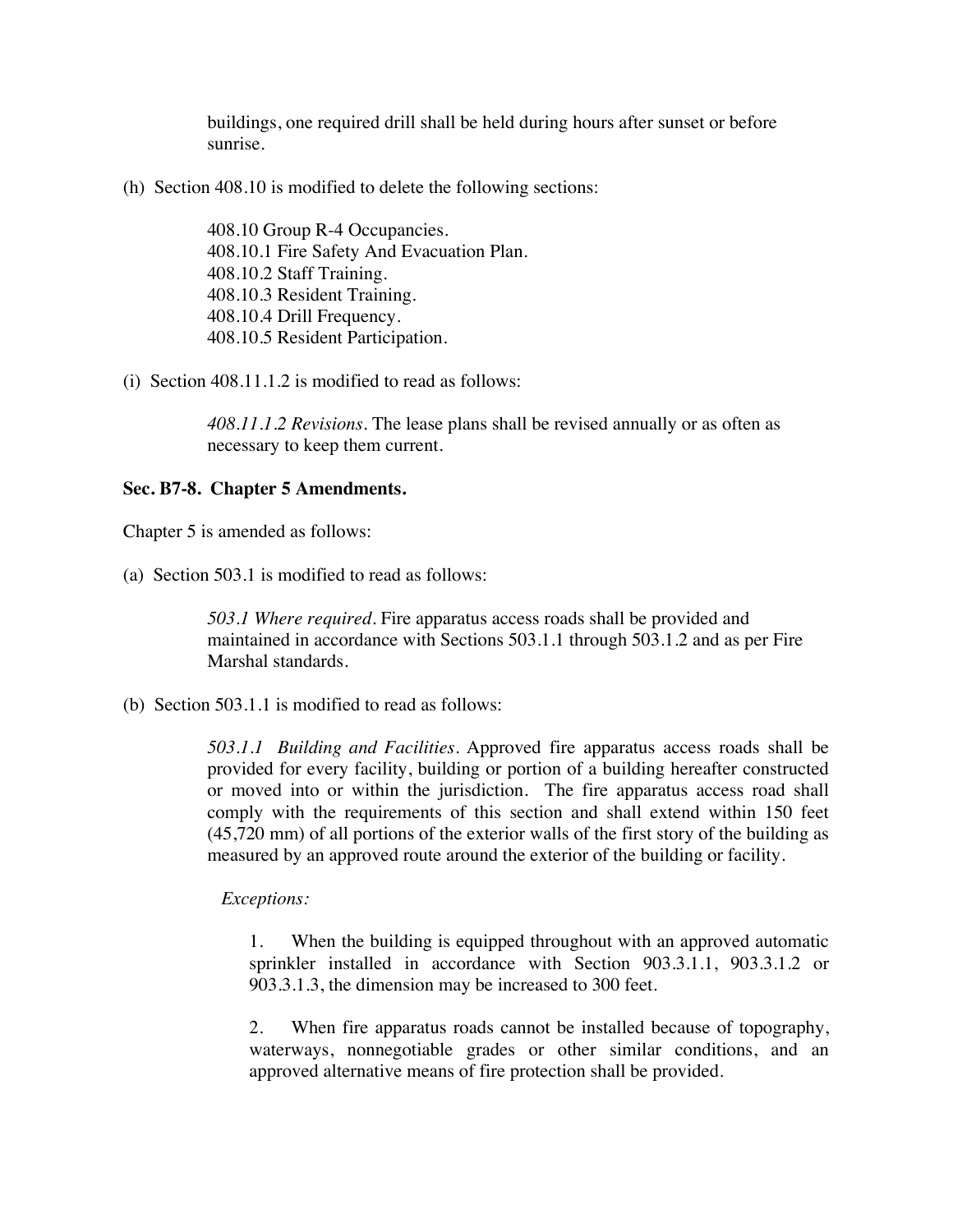(c) Section 503.2.1 is modified to read as follows:

*503.2.1 Dimensions.*Fire apparatus access roads shall have an unobstructed width of not less than 20 feet (6096 mm), except for approved security gates in accordance with Section 503.6, and an unobstructed vertical clearance of 13 feet 6 inches (4115 mm).

*Exception:* When there are not more than two Group R, Division 3, or Group U Occupancies, the access road width may be modified by the fire code official.

(d) Section 503.7 is added to read as follows:

*503.7 Traffic Calming Devices*. Traffic Calming Devices such as speed humps, traffic circles or other physical measures intended to control vehicle speed on fire apparatus access roads are prohibited unless approved by the fire code official.

(e) Section 504.4 is added to read as follows:

*504.4 Access Control Devices.*When access control devices including bars, grates, gates, electric or magnetic locks or similar devices, which would inhibit rapid fire department emergency access to the building, are installed, such devices shall be approved by the fire code official. All access control devices shall be provided with an approved means for deactivation or unlocking by the fire department.

Access control devices shall also comply with Chapter 10 Egress.

(f) Section 510.1 is amended to read as follows:

*510.1 Emergency responder radio coverage in buildings*. All buildings shall have approved radio coverage for emergency responders within the building based upon the existing coverage levels of the public safety communications system of the jurisdiction at the exterior of the building. This section shall not require improvement of the existing public safety communications system. Emergency responder radio coverage systems shall be installed in accordance with Section 510 and Appendix J.

(g) Section 510.1.1 is added to read as follows:

*510.1.1 Obstruction by new buildings*. When in the opinion of the fire code official, a new structure obstructs the line of sight emergency radio communications to existing buildings or to any other locations, the developer of the structure shall provide and install the radio retransmission equipment necessary to restore communications capabilities. The equipment shall be located in an approved space or area within the new structure.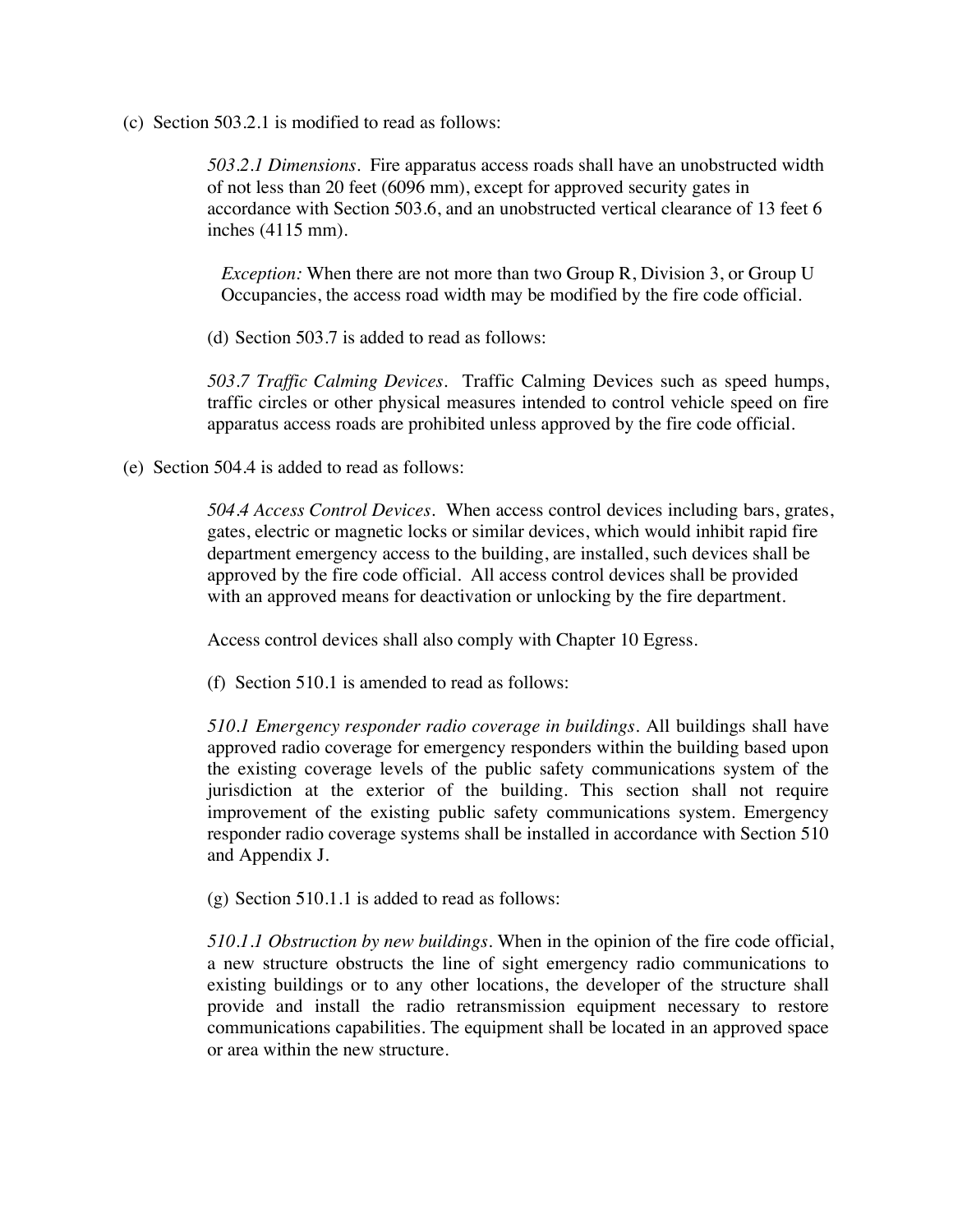#### **Sec. B7-9. Chapter 6 Amendments.**

Chapter 6 is amended as follows:

(a) Section 605.11 is added to read as follows:

*605.11 Immersion Heaters.* All electrical immersion heaters used in dip tanks, sinks, vats and similar operations shall be provided with approved overtemperature controls and low liquid level electrical disconnects. Manual reset of required protection devices shall be provided.

(b) Section 608.6.4 is added to read as follows:

*608.6.4 Failure of Ventilation System.* Failure of the ventilation system shall automatically disengage the charging system.

#### **Sec. B7-10. Chapter 8 Amendments.**

Chapter 8 is amended as follows:

(a) Section 806.1.1 is amended to read as follows:

*806.1.1 Display inside buildings.* The display of Christmas trees and other decorative vegetation in new and existing buildings shall be in accordance with the California Code of Regulations, Title 19, Division 1, Section 3.08 and Sections 806.1 through 806.5.

#### **Sec. B7-11. Chapter 9 Amendments.**

Chapter 9 is amended as follows:

(a) Section 903.2 of Chapter 9 is modified to read as follows:

*903.2 Where Required.* Approved automatic sprinkler systems in new buildings and structures and in existing modified buildings and structures, shall be provided in the locations described in this section or in Sections 903.2.1 through 903.2.18 whichever is more restrictive.

For the purposes of this section, firewalls used to separate building areas shall be constructed in accordance with the California Building Code and shall be without openings or penetrations.

An automatic sprinkler system shall be provided throughout all new buildings and structures.

*Exceptions*:

Group A, B, E, F, I, L, M, S and U occupancy buildings and structures that do not exceed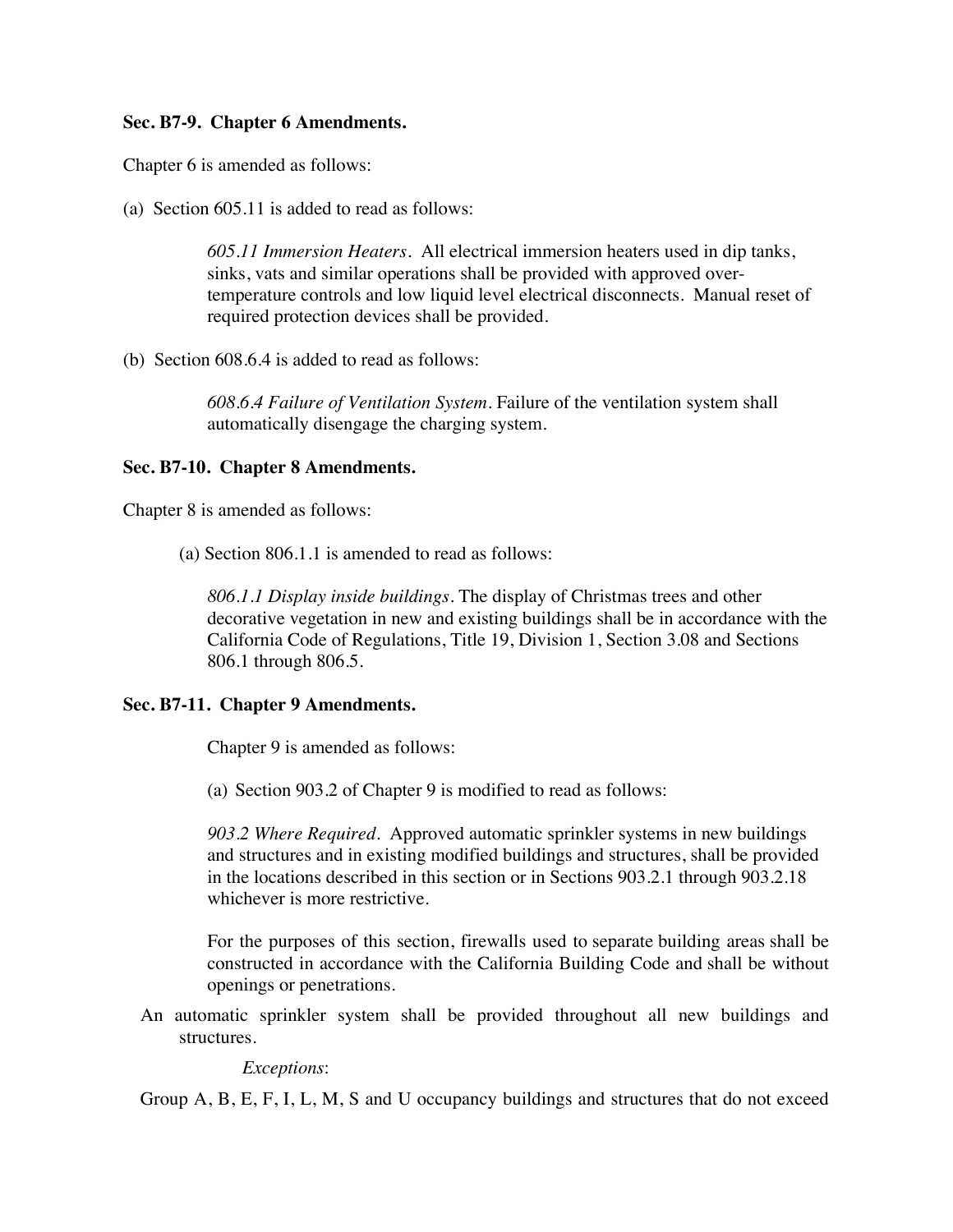1,000 square feet of building area and that are not located in the Wildland-Urban Interface Fire Area.

- Group A, B, E, F, I, L, M, S and U occupancy buildings and structures that are located in the Wildland-Urban Interface Fire Area and do not exceed 500 square feet of building area.
- An automatic sprinkler system shall be provided throughout existing buildings and structures when alterations or additions are made that create conditions described in Sections 903.2.1 through 903.2.18.
- An automatic sprinkler system shall be provided throughout existing buildings and structures, when additions are made that increase the building area to more than 3,600 square feet.

*Exception*: A one-time addition to an existing building that does not total more than 1000 square feet of building area.

4. An automatic sprinklers system shall be provided throughout all new basements regardless of size and throughout existing basements that are expanded by more than 50%.

(b) Section 903.3.1.1 of Chapter 9 is modified to read as follows:

*903.3.1.1 NFPA 13 sprinkler systems.* Where the provisions of this code require that a building or portion thereof be equipped throughout with an automatic sprinkler system in accordance with this section, sprinklers shall be installed throughout in accordance with NFPA 13 except as provided in Section 903.3.1.1.1 and local standards.

For new buildings having no designated use or tenant, the minimum sprinkler design density shall be Ordinary Hazard Group 2.

(c) Section 903.3.1.2 is added to read as follows:

*903.3.1.2 NFPA 13R sprinkler systems*. Where allowed in buildings of Group R, up to and including four stories in height, automatic sprinkler systems shall be installed throughout in accordance with NFPA 13R and local standards.

(d) Section 903.3.1.3 is added to read as follows:

*903.3.1.3 NFPA 13D sprinkler systems.* Where allowed, automatic sprinkler systems installed in one-and two-family dwellings and townhouses shall be installed throughout in accordance with NFPA 13D and local standards.

(e) Section 912.2 is added to read as follows:

*912.2 Location.* With respect to hydrants, driveways, buildings and landscaping,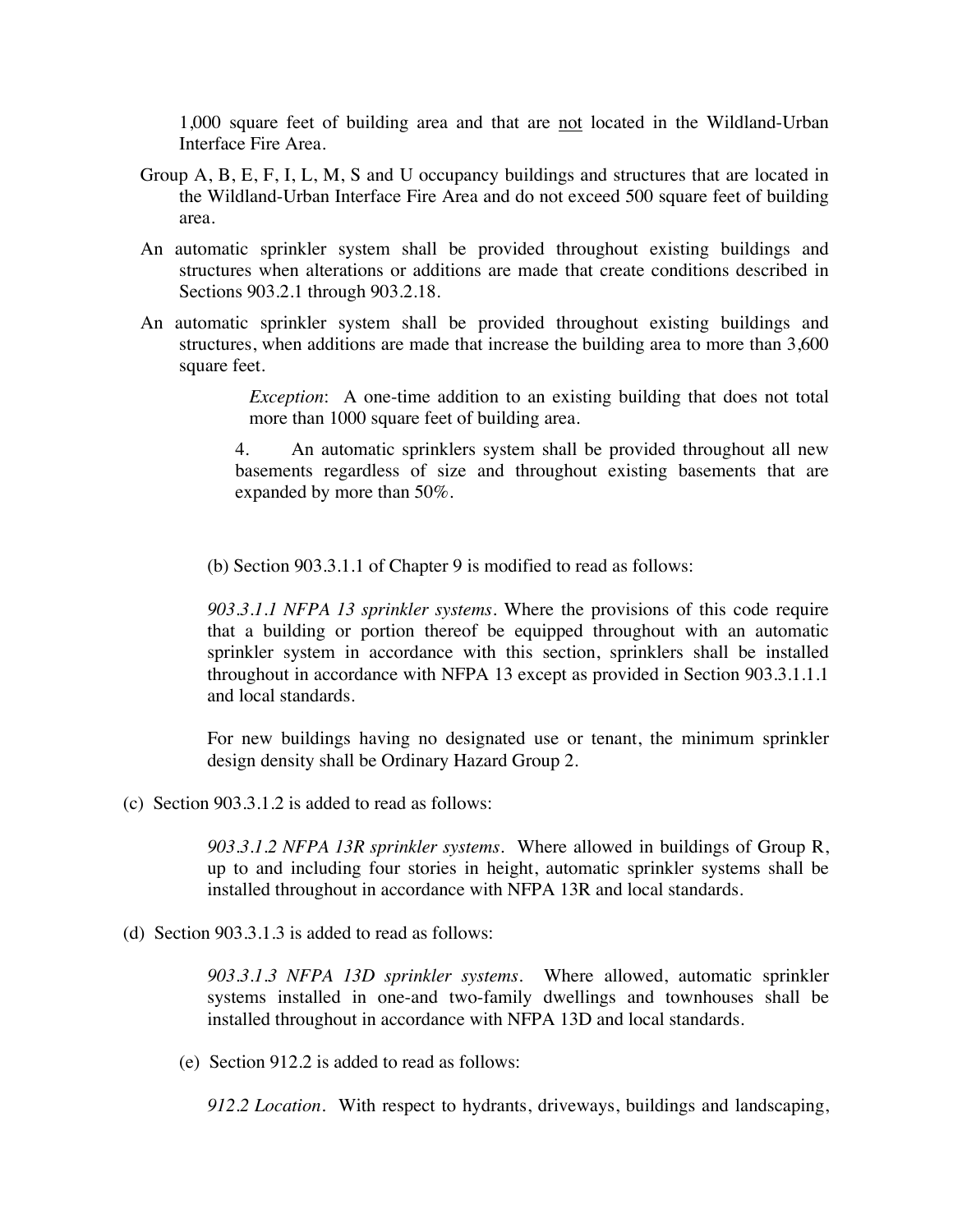fire department connections shall be so located that fire apparatus and hose connected to supply the system will not obstruct access to the building for other fire apparatus. The location of fire department connections shall be approved by the fire code official.

#### **Sec. B7-12. Chapter 14 Amendments.**

Chapter 14 is amended as follows:

(a) Section 1404.8 is added to read as follows:

*1404.8 Fire Walls.*When firewalls are required, the wall construction shall be completed (with all openings protected) immediately after the building is sufficiently weather-protected at the location of the wall(s).

(b) Section 1411.1 is modified to read as follows:

*[B] 1411.1 Stairways Required.* Each level above the first story in new multistory buildings shall be provided with at least two usable exit stairways after the floor decking is installed. The stairways shall be continuous and discharge to grade level. Stairways serving more than two floor levels shall be enclosed (with openings adequately protected) after exterior walls/windows are in place. Exit stairs in new and in existing, occupied buildings shall be lighted and maintained clear of debris and construction materials at all times.

*Exception:* For new multi-story buildings, one of the required exit stairs may be obstructed on not more than two contiguous floor levels for the purposes of stairway construction (i.e., installation of gypsum board, painting, flooring, etc.).

(c) Section 1411.1.1 is added to read as follows:

*1411.1.1 Required Means Of Egress.* All new buildings under construction shall have a least one unobstructed means of egress. All means of egress shall be identified in the Construction Site Safety Plan.

#### **Sec. B7-13. Chapter 18 Amendments.**

Chapter 18 is amended as follows:

(a) Section 1802 is amended to delete the definition of the term "Workstation" and to modify the definition of the term "Continuous Gas Detection System" to read as follows:

> *Continuous Gas Detection System.* An approved gas detection system where the analytical instrument is maintained in continuous operation and sampling is performed without interruption. Analysis is allowed to be performed on a cyclical basis at intervals not to exceed 30 minutes. In occupied areas where air is re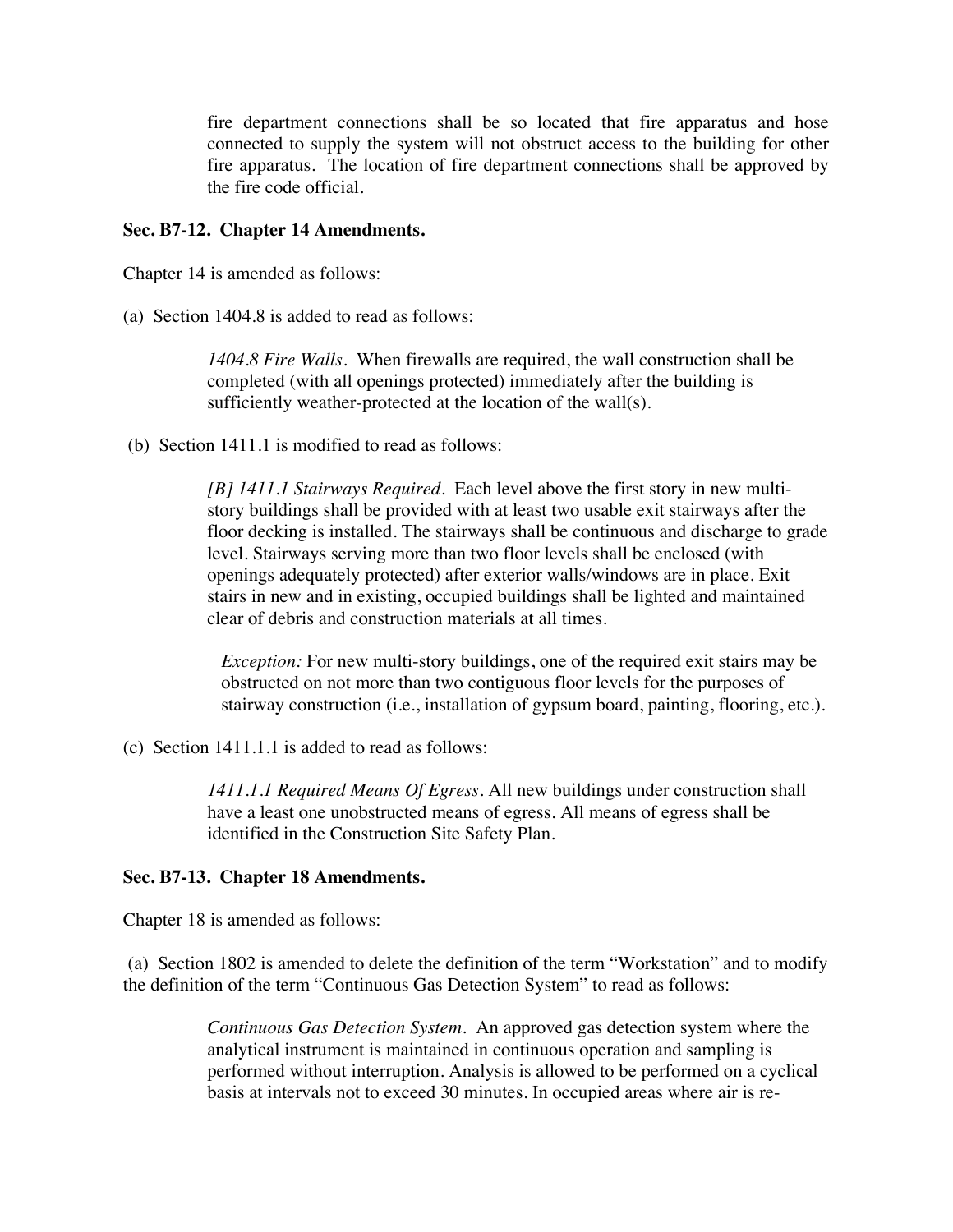circulated and not exhausted to a treatment system (e.g. breathing zone), the Chief may require a cyclical basis at intervals not to exceed 5 minutes. The gas detection system shall be able to detect the presence of a gas at or below the permissible exposure limit in occupiable areas and at or below ½ IDLH (or 0.05 LC 50 if no established IDLH) in unoccupiable areas.

#### **Sec. B7-14. Chapter 19 Amendments.**

Chapter 19 is amended as follows:

(a) Section 1907.6 is added to read as follows:

*1907.6 Fire Protection Water Supply System.*An approved fire protection water supply and hydrant system suitable for the fire hazard involved shall be provided for open storage yards and processing areas. Hydrant systems shall be installed in accordance with NFPA 24.

(b) Section 1908.11 is added to read as follows:

*1908.11 Fire Protection Water Supply System.*An approved fire protection water supply and hydrant system suitable for the fire hazard involved shall be provided for open storage yards and processing areas. Hydrant systems shall be installed in accordance with NFPA 24.

#### **Sec. B7-15. Chapter 27 Amendments.**

Chapter 27 is amended as follows:

(a) Section 2703.9.11 is added to read as follows:

*2703.9.11 Fire Extinguishing Systems For Workstations Dispensing, Handling or Using Hazardous Materials.*Combustible and non-combustible workstations, which dispense, handle or use hazardous materials, shall be protected by an approved automatic fire extinguishing system in accordance with Section 1803.10.

*Exception:* Internal fire protection is not required for Biological Safety Cabinets that carry NSF/ANSI certification where quantities of flammable liquids in use or storage within the cabinet do not exceed 500 ml.

#### **Sec. B7-16. Chapter 32 Amendments.**

Chapter 32 is amended as follows:

(a) Section 3204.3.1.1 is augmented to provide that the prohibition on the storage of flammable cryogenic fluids in stationary containers applies to all areas within an urban service area unless approved by the Fire Marshal.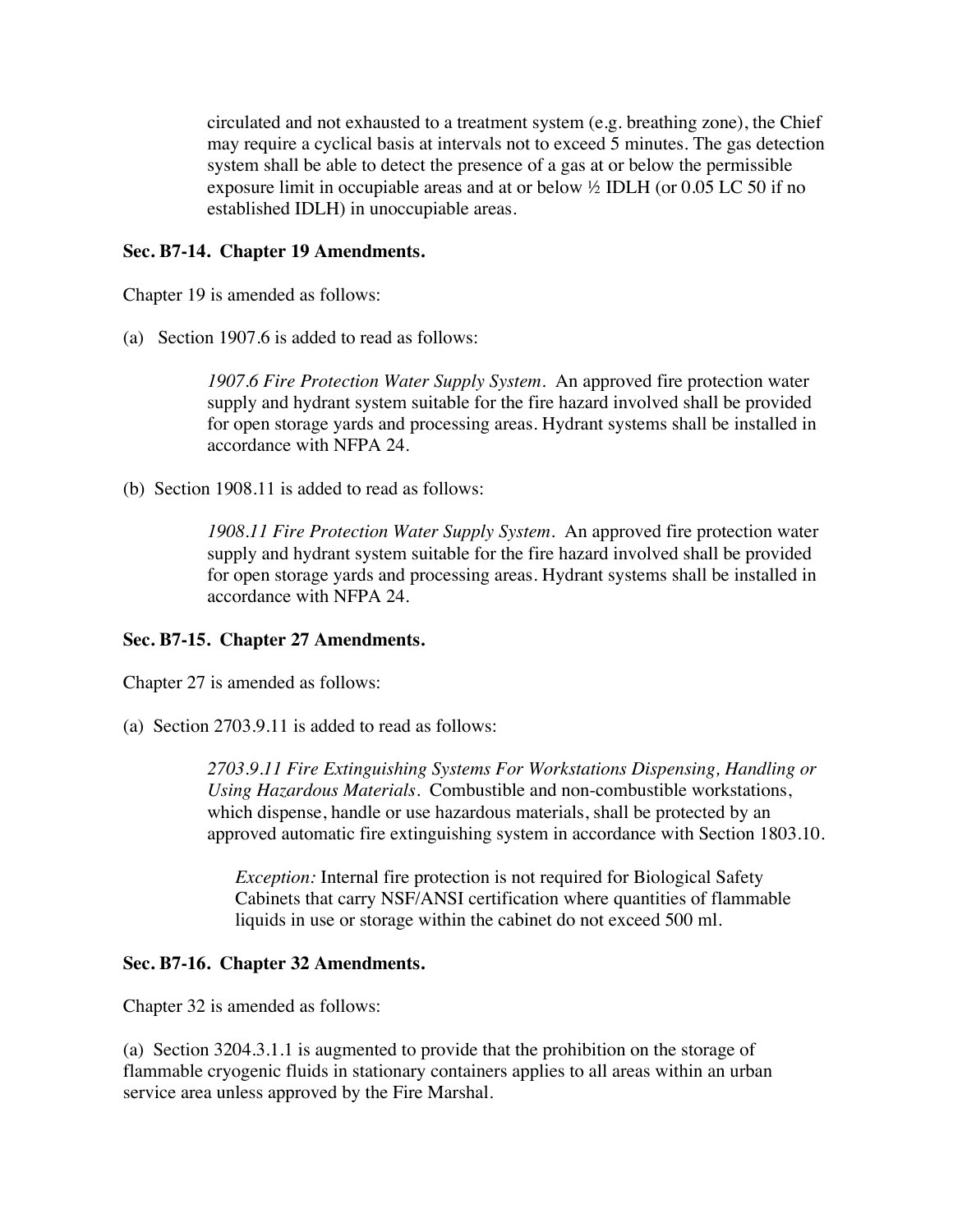#### **Sec. B7-17. Chapter 33 Amendments.**

Chapter 33 is amended as follows:

(a) Section 3301.1 is modified to read as follows:

*3301.1 Scope.* For explosives requirements see Title 19 California Code of Regulations Chapter 10 and Section 3301.1.2 of this Chapter. For fireworks requirements see Title 19 California Code of Regulations Division 1, Chapter 6, and Section 3301.5 of this Chapter.

#### *Exceptions:*

- 1. The armed Forces of the United States, Coast Guard or National Guard.
- 2. Explosives in forms prescribed by the official United States Pharmacopoeia.

3. The use of explosive materials by federal, state and local regulatory, law enforcement and fire agencies acting in their official capacities.

- 4. Items preempted by federal regulations.
- (b) Section 3301.2 is added to read as follows:

*3301.2. Explosives.* The possession, manufacture, storage, sale, handling, and use of explosives are prohibited.

#### *Exceptions:*

1. Possession, storage, handling and use of explosives for test and research purposes is allowed with permit and approval of the fire code official.

2. Possession, storage, handling and use of squibs, explosive nuts or bolts and similar small quantity explosive devices is allowed with permit and approval of the fire code official.

3. Possession, storage, handling and use of explosives and blasting agents for mining operations is allowed with a permit and approval of the fire code official and shall be in conformance with Title 19 California Code of Regulations Chapter 10.

(c) Section 3301.3 is added to read as follows:

*3301.3 Fireworks.* The possession, manufacture, storage, sale, handling, and use of fireworks, including those fireworks classified as Safe and Sane by the California State Fire Marshal, are prohibited.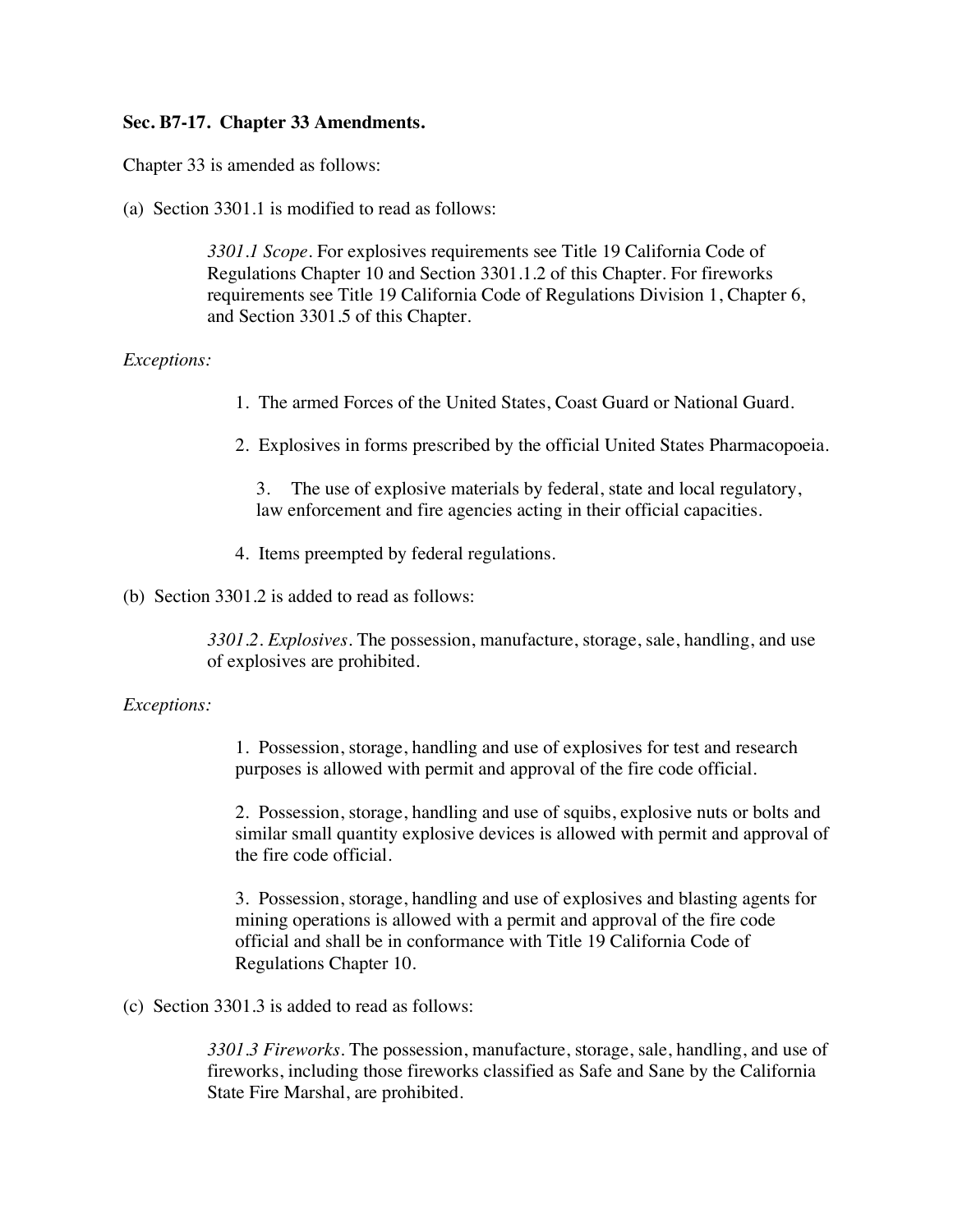*Exceptions:*

Storage, handling and use of fireworks and pyrotechnic special effects outside of buildings when used for public or proximate audience displays, motion picture, television, theatrical and group entertainment productions in accordance with Title 19 of the California Code of Regulations.

> 2. Storage, handling and use of pyrotechnic special effects fireworks inside of buildings, equipped throughout with an approved fire sprinkler system, when used for proximate audience displays or special effects in theatrical, television, motion picture and group entertainment productions and when handled and used by a licensed pyrotechnic operator in accordance with Title 19 of the California Code of Regulations and permitted in accordance with this Chapter.

(d) Section 3301.4 is added to read as follows:

*3301.4 Model Rocketry.* The storage, handling, and use of model rockets shall be in accordance with Title 19 of the California Code of Regulations and as approved by the fire code official.

(e) Section 3301.5 is added to read as follows:

*3301.5 Small Arms Ammunition-General.* Indoor storage and display of black powder, smokeless propellants and small arms ammunition shall comply with Sections 3301.5.1 through 3301.5.4.2.3.

*3301.5.1 Packages*. Smokeless propellants shall be stored in approved shipping containers conforming to DOTn 49 CFR, Part 173.

*3301.5.1.1 Repackaging.* The bulk repackaging of smokeless propellants, black powder and small arms primers shall not be performed in retail establishments.

*3301.5.1.2 Damaged packages*. Damaged containers shall not be repackaged.

*Exception*: Approved repackaging of damaged containers of smokeless propellant into containers of the same type and size as the original container.

*3301.5.2 Storage in Group R occupancies*. The storage of small arms ammunition in Group R occupancies shall comply with Sections 3301.5.2.1 through 3301.5.2.3.

*3301.5.2.1 Smokeless propellants.* Smokeless propellants intended for personal use in quantities not exceeding 20 pounds (9 kg) are permitted to be stored in Group R-3 occupancies where kept in original containers. Smokeless powder in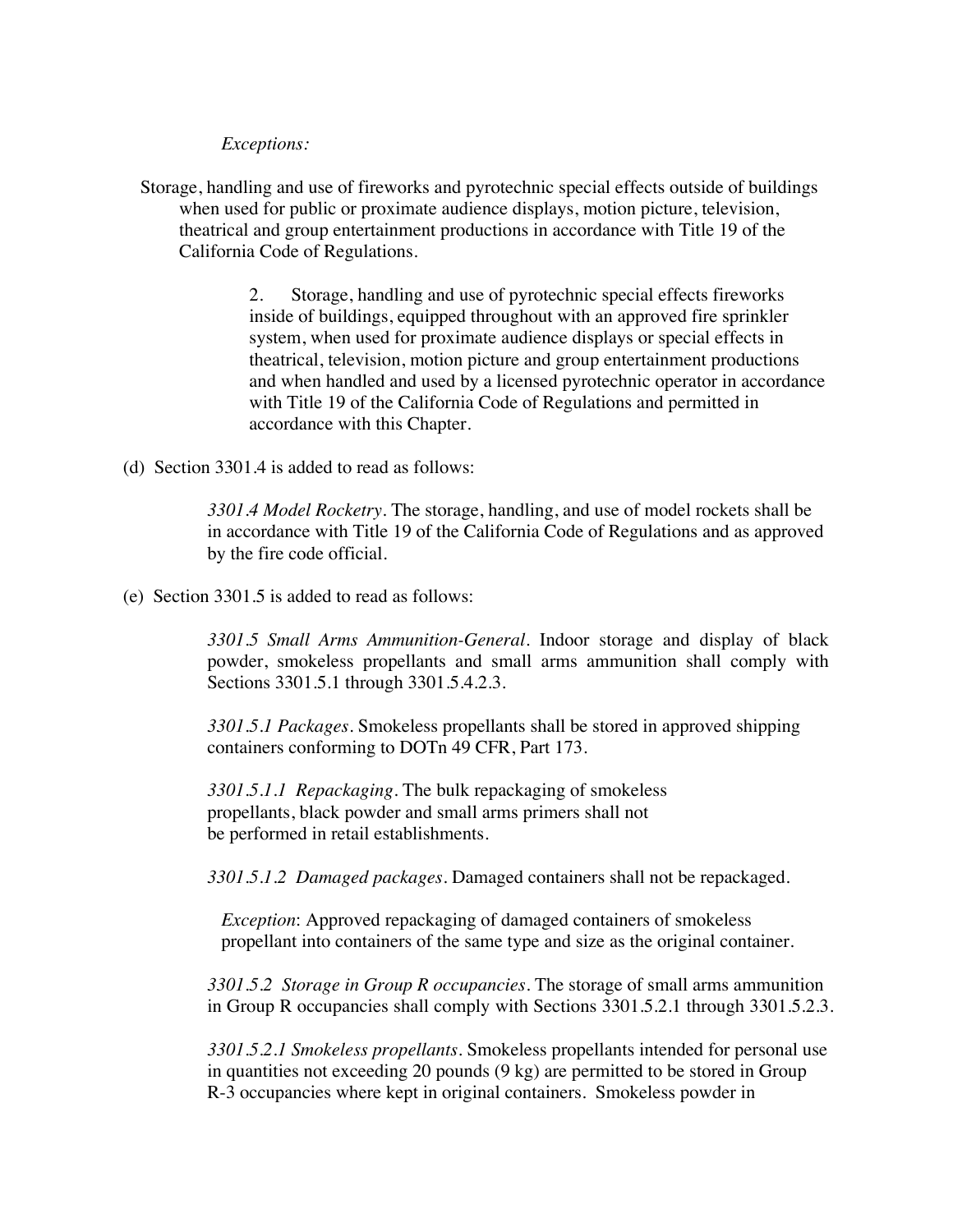quantities exceeding 20 pounds (9 kg) but not exceeding 50 pounds (23 kg) are permitted to be stored in Group R-3 occupancies where kept in a wooden box or cabinet having walls of at least 1 inch (25 mm) nominal thickness.

*3301.5.2.2 Black powder.* Black powder intended for personal use in quantities not exceeding 20 pounds (9 kg) are permitted to be stored in Group R-3 occupancies where kept in original containers and stored in a wooden box or cabinet having walls of at least 1 inch (25 mm) nominal thickness

*3301.5.2.3 Small arms primers.* No more than 10,000 small arms primers shall be stored in Group R-3 occupancies.

*3301.5.3 Display and storage in Group M occupancies.* The display and storage of small arms ammunition in Group M occupancies shall comply with Sections 3301.5.3.1 through 3301.5.3.2.3.

*3301.5.3.1 Display.* The display of small arms ammunition in Group M occupancies shall comply with Sections 3301.5.3.1.1 through 3301.5.3.1.3.

*3301.5.3.1.1 Smokeless propellant.* No more than 20 pounds (9 kg) of smokeless propellants, each in containers of 1 pound (0.454 kg) or less capacity, shall be displayed in Group M occupancies.

*3301.5.3.1.2 Black powder.* No more than 1 pound (0.454 kg) of black powder shall be displayed in Group M occupancies.

*3301.5.3.1.3 Small arms primers.* No more than 10,000 small arms primers shall be displayed in Group M occupancies.

*3301.5.3.2 Storage.* The storage of small arms ammunition in Group M occupancies shall comply with Sections 3301.5.3.2.1 through 3301.5.3.2.3.

*3301.5.3.2.1 Storage of Smokeless propellant.* Commercial stocks of smokeless propellants not on display shall not exceed 100 pounds (45 kg). Quantities exceeding 20 pounds (9 kg), but not exceeding 100 pounds (45 kg) shall be stored in portable wooden boxes having walls of at least 1 inch (25 mm) nominal thickness.

*3301.5.3.2.2 Black powder.* Commercial stocks of black powder not on display shall not exceed 50 pounds (23 kg) and shall be stored in a type 4 indoor magazine. When black powder and smokeless propellants are stored together in the same magazine, the total quantity shall not exceed that permitted for black powder.

*3301.5.3.2.3 Small arms primers.* Commercial stocks of small arms primers not on display shall not exceed 750,000. Storage shall be arranged such that not more than 100,000 small arms primers are stored in any one pile and piles are at least 15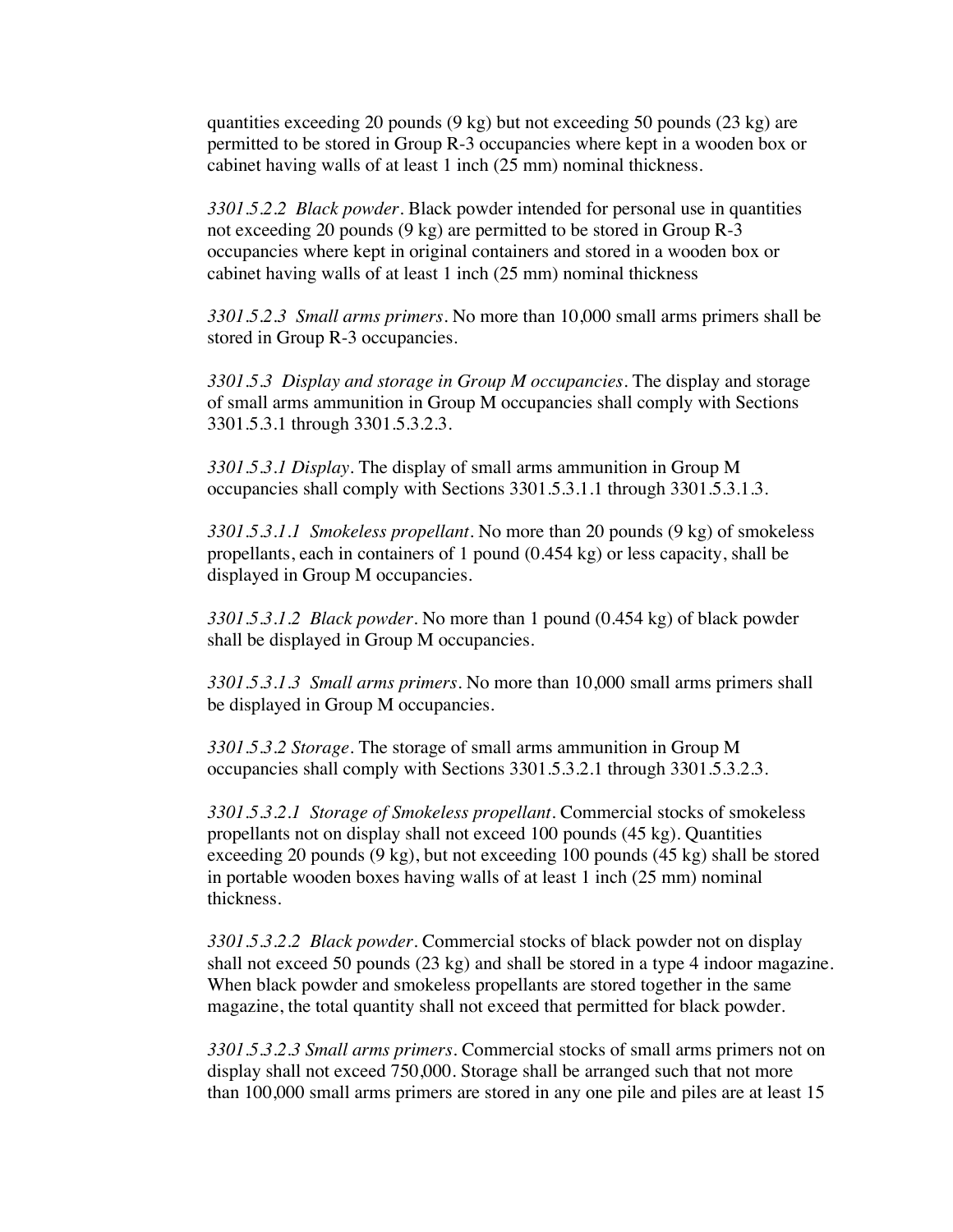feet (4572 mm) apart.

#### **Sec. B7-18. Chapter 34 Amendments.**

Chapter 34 is amended as follows:

(a) Section 3404.2.7.5.8 is added to read as follows:

*3404.2.7.5.8 Overfill Prevention.* An approved means or method in accordance with Section 3404.2.9.6.6 shall be provided to prevent the overfill of all Class I, II and IIIA liquid storage tanks. Storage tanks in refineries, bulk plants or terminals regulated by Sections 3406.4 or 3406.7 shall have overfill protection in accordance with API 2350.

An approved means or method in accordance with Section 3404.2.9.7.6 shall be provided to prevent the overfilling of Class IIIB liquid storage tanks connected to fuel-burning equipment inside buildings.

(b) Section 3404.2.7.5.9 is modified to read as follows:

*3404.2.7.5.9 Automatic Filling of Tanks.*Systems that automatically fill flammable or combustible liquid tanks shall be equipped with overfill protection, approved by the fire code official, that sends an alarm signal to a constantly attended location and immediately stops the filling of the tank. The alarm signal and automatic shutoff shall be tested on an annual basis and records of such testing shall be maintained on-site for a period of five (5) years.

(c) The prohibitions on the storage of flammable or combustible liquids in aboveground tanks referred to in Sections 3404.2.9.6.1 and 3406.2.4.4 apply to all areas within an urban service area unless approved by the Fire Marshal.

#### **Sec. B7-19. Chapter 35 Amendments.**

Chapter 35 is amended as follows:

(a) Sections 3506.2 is augmented to provide that the prohibitions on the storage of flammable or combustible liquids in aboveground tanks apply to all areas within an urban service area unless approved by the Fire Marshal.

Sec. B7-20. Chapter 38 Amendments.

Chapter 38 is amended as follows:

(a) Section 3804.2 is augmented to provide that the prohibition on the storage of liquefied petroleum gas referred to in applies to all areas within an urban service area unless approved by the Fire Marshal.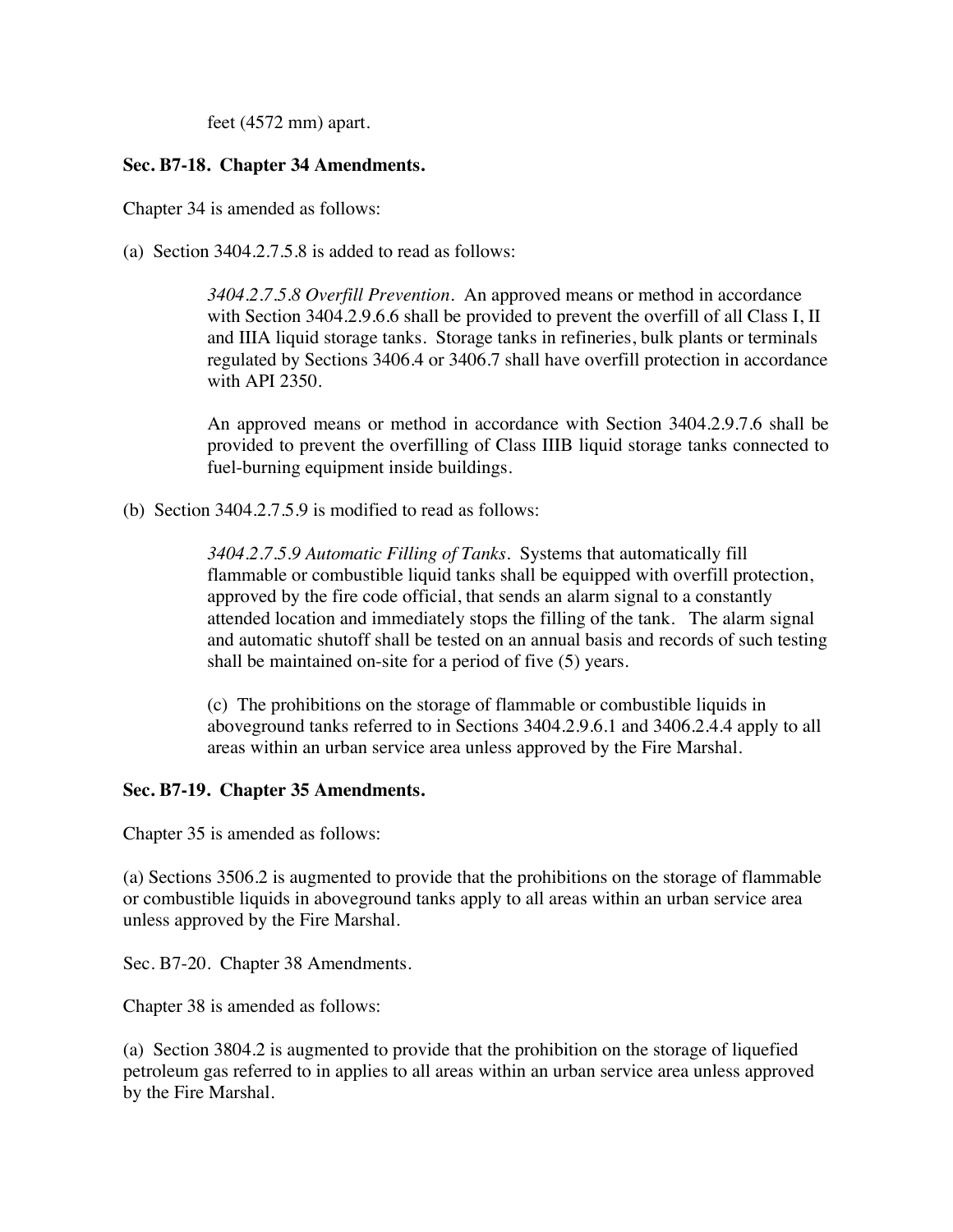#### **Sec. B7-21. Chapter 49 Amendments.**

Chapter 49 is amended as follows:

(a) Section 4902 is amended to modify the definition of "Wildland-Urban Interface Fire Area" to read as follows:

*Wildland-Urban Interface Fire Area* is a geographical area identified by the state as a "Fire Hazard Severity Zone" in accordance with the Public Resources Code Sections 4201 through 4204 and Government Code Sections 51175 through 51189, or other areas designated by the enforcing agency to be at a significant risk from wildfires. See Article 86B for the applicable referenced sections of the Government Code and the Public Resources Code. The Wildland-Urban Interface Fire Area shall be defined as all unincorporated areas within the County of Santa Clara as set forth and delineated on the map entitled "Wildland-Urban Interface Fire Area" adopted by resolution of the Board of Supervisors, which map and all notations, references, data and other information shown thereon is hereby adopted and made a part of this chapter. The map shall be on file in the Office of the Fire Marshal.

(b) Section 4906.2 is modified to read as follows:

*4906.2 Application*. Buildings and structures located in the following areas shall maintain the required hazardous vegetation and fuel management:

1. All unincorporated lands designated by the State Board of Forestry and Fire Protection as State Responsibility Areas (SRA) including:

- 1.1. Moderate Fire Hazard Severity Zones
- 1.2. High Fire Hazard Severity Zones
- 1.3. Very-High Fire Hazard Severity Zones

2. Land designated as a Very-High Fire Hazard Severity Zone or as a Wildland Urban Interface Fire Area by the County.

(c) Section 4907.1 is modified to read as follows:

*4907.1 General*. Defensible space shall be maintained around all buildings and structures in Sate Responsibility Area (SRA) as required in Public Resources Code 4290 and "SRA Fire Safe Regulations" California Code of Regulations, Title 14, Division 1.5, Chapter 7, Subchapter 2, Section 1270.

Buildings and structures within the Very-High Fire Hazard Severity Zones of a Local Responsibility Area (LRA) shall maintain defensible space as outlined in Government Code 51175 – 51189 and as specified below.

Persons owning, leasing, controlling, operating or maintaining buildings or structures in the locally adopted Wildland-Urban Interface Fire Area but that are not within the Very-High Fire Hazard Severity Zone and persons owning, leasing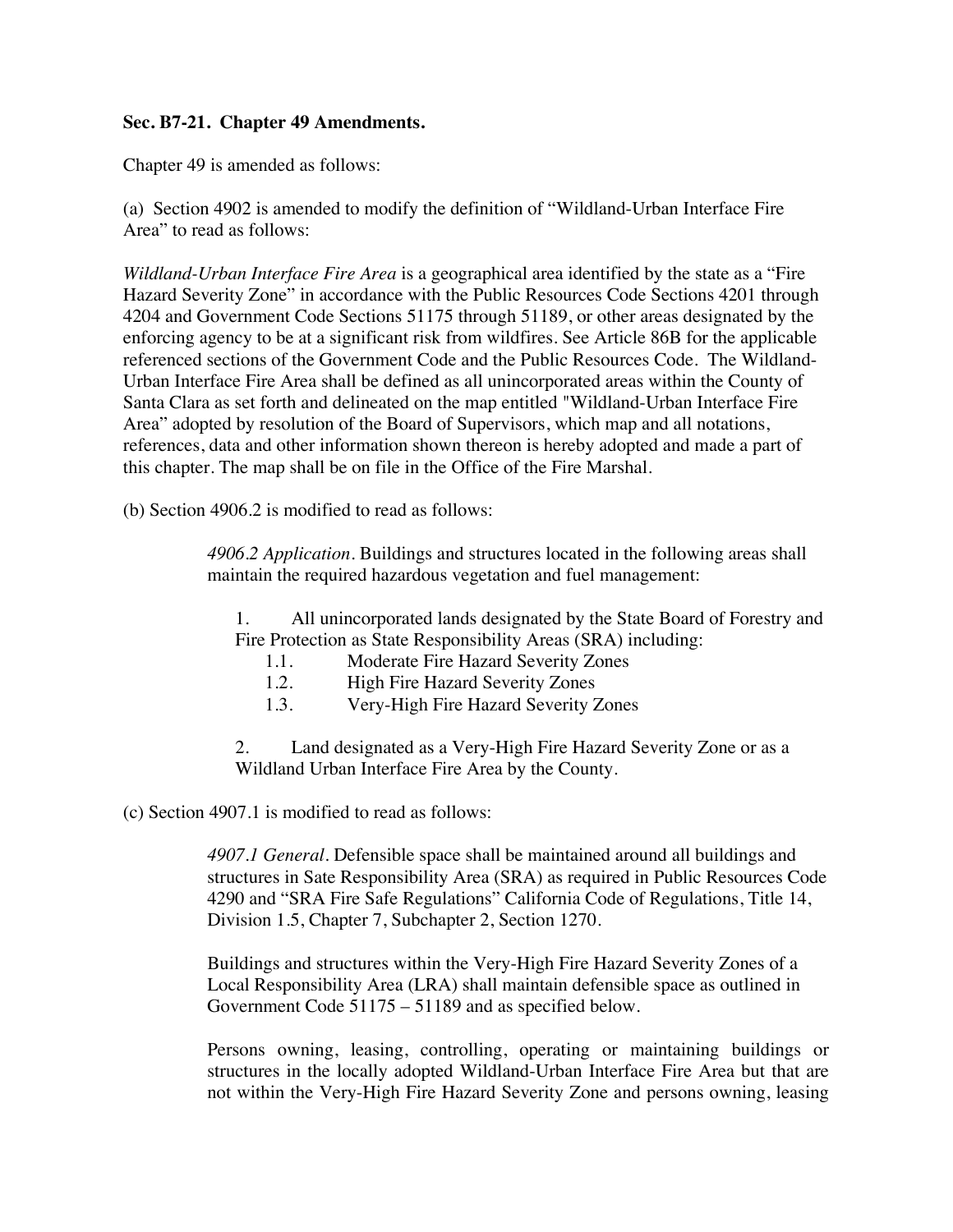or controlling land adjacent to such buildings or structures, shall at all times:

- Maintain an effective defensible space by removing and clearing away flammable vegetation and combustible growth from areas within 30 feet (9144 mm) of such buildings or structures.
	- *Exception*: Single specimens of trees, ornamental shrubbery or similar plants used as ground covers, provided that they do not form a means of rapidly transmitting fire from the native growth to any structure.
- Maintain additional effective defensible space by removing brush, flammable vegetation and combustible growth located 30 feet to 100 feet (9144 mm to 30480 mm) when required by the fire code official due to steepness of terrain or other conditions that would cause a defensible space of only 30 feet (9144 mm) to be insufficient.

*Exception*: Grass and other vegetation located more than 30 feet (9144 mm) from buildings or structures and less than 18 inches (457 mm) in height above the ground need not be removed where necessary to stabilize the soil and prevent erosion.

Remove portions of trees, which extend within 10 feet (3048 mm) of the outlet of a chimney.

Maintain trees adjacent to or overhanging a building free of deadwood; and

Maintain the roof of a structure free of leaves, needles or other dead vegetative growth.

(d) Section 4907.2 is added to read as follows:

*4907.2 Corrective Actions*. The executive body is authorized to instruct the fire code official to give notice to the owner of the property upon which conditions regulated by Section 4907.1 exist to correct such conditions. If the owner fails to correct such conditions, the executive body is authorized to cause the same to be done and seek reimbursement from the property owner through all available legal means.

(e) Section 4908 is added to read as follows:

*4908 Fire Protection Plan*.

4908.1 *General*. When required by the code official, a fire protection plan shall be prepared.

*4908.2 Content*. The plan shall be based upon a site-specific wildfire risk assessment that includes considerations of location, topography, aspect, flammable vegetation, climatic conditions and fire history. The plan shall address water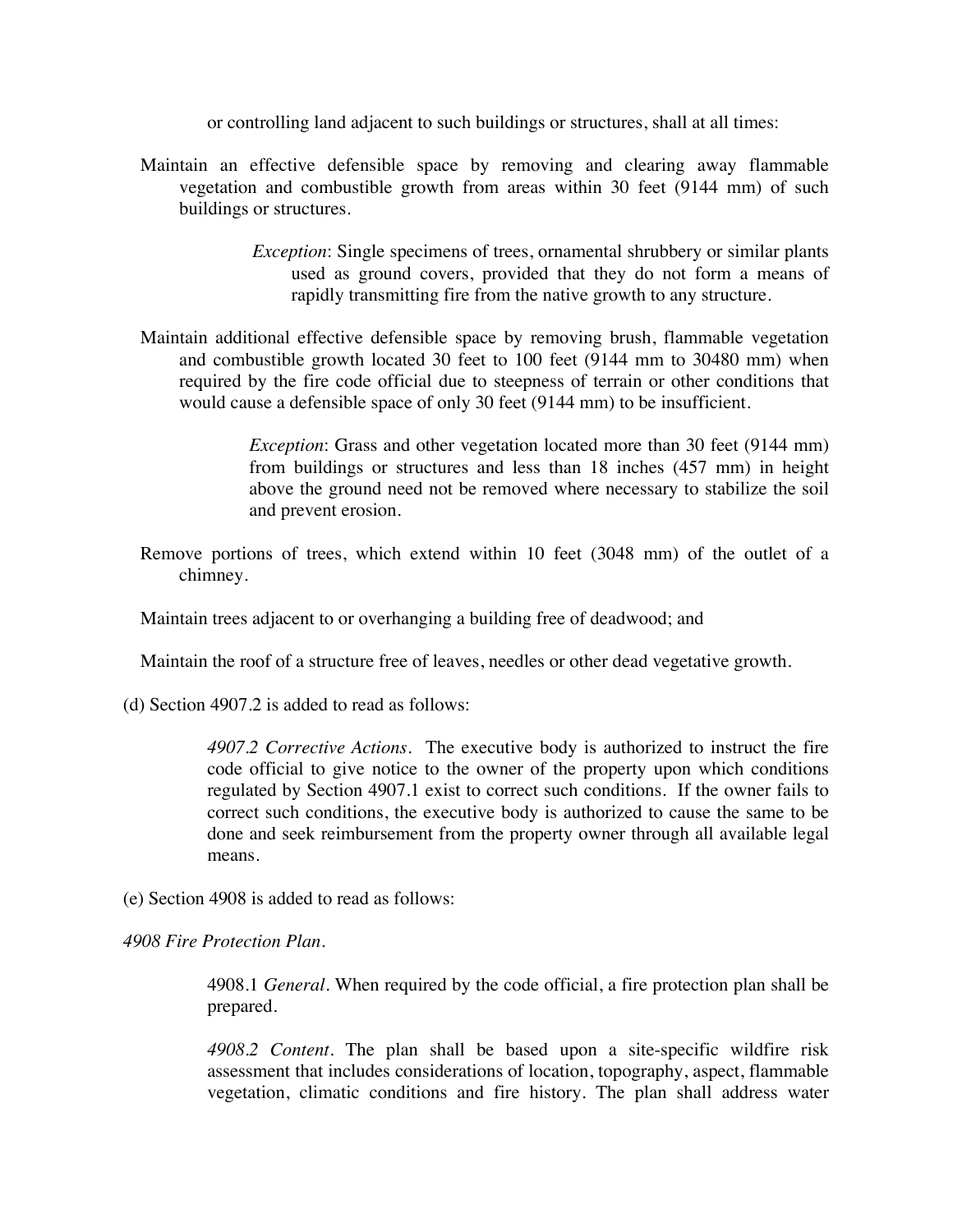supply, access, building ignition and fire-resistance factors, fire protection systems and equipment, defensible space and vegetation management.

*4908.3 Cost*. The cost of fire protection plan preparation and review shall be the responsibility of the applicant.

*4908.4 Plan Retention*. The fire protection plan shall be retained by the fire code official.

(f) Section 4909 is added to read as follows:

*4909 Standby Power for Water Supply.*

*4909.1 Standby Power*. Stationary water supply facilities within the wildlandurban interface area dependent on electrical power to meet adequate water supply demands shall provide standby power systems in accordance with the Electrical Code to ensure that an uninterrupted water supply is maintained. The standby power source shall be capable of providing power for a minimum of two hours.

#### *Exceptions*:

1. When approved by the code official, a standby power supply is not required where the primary power service to the stationary water supply facility is underground.

2. A standby power supply is not required where the stationary water supply facility serves no more than one single-family dwelling.

(g) Section 4910 is added to read as follows:

*4910 General Requirements for Suppression and Control.*

*4910.1 Scope*. The provisions of this chapter establish general requirements applicable to new and existing properties located within the Wildland-Urban Interface Fire Area.

*4910.2 Clearance Of Brush Or Vegetative Growth From Roadways*. The code official is authorized to require areas within 10 feet (3048 mm) on each side of portions of fire apparatus access roads and driveways to be cleared of non-fireresistive vegetation growth.

*Exception*: Single specimens of trees, ornamental vegetative fuels or cultivated ground cover, such as green grass, ivy, succulents or similar plants used as ground cover, provided they do not form a means of readily transmitting fire.

*4910.3 Restricted entry to public lands.*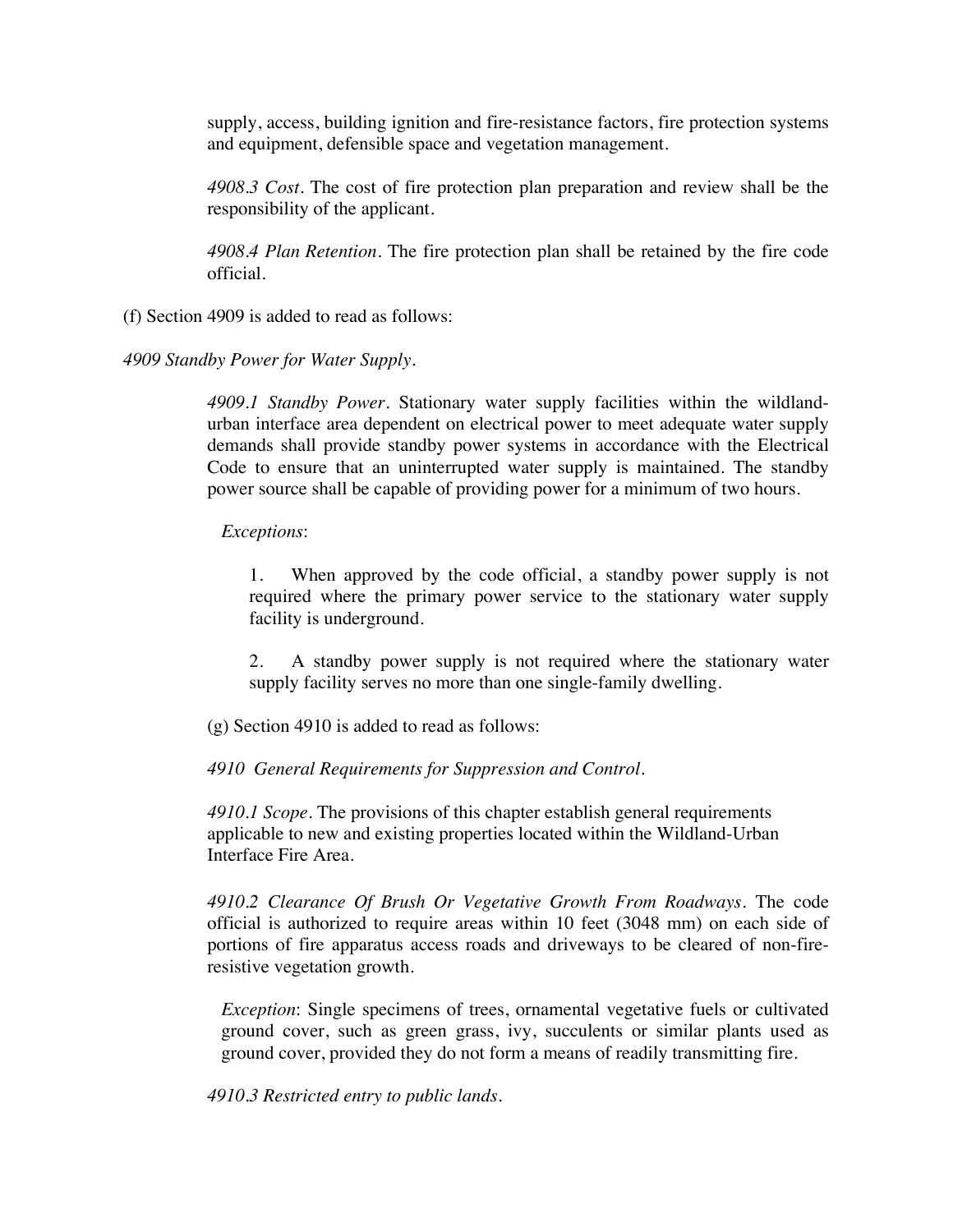*4910.3.1 Restricted Access to Public Lands.* The fire code official is authorized to determine and publicly announce when Wildland-Urban Interface fire areas shall be closed to entry and when such areas shall again be opened to entry. Entry on and occupation of wildland-urban interface areas, except public roadways, inhabited areas or established trails and campsites that have not been closed during such time when the wildland-urban interface fire area is closed to entry, is prohibited.

#### *Exceptions*:

1. Residents and owners of private property within wildland-urban interface fire areas and their invitees and guests going to or being on their lands.

2. Entry, in the course of duty, by peace or police officers, and other duly authorized public officers, members of a fire department and members of any wildland firefighting service.

*4910.3.2 Use of fire roads and defensible space.* Motorcycles, motor scooters and motor vehicles shall not be driven or parked on, and trespassing is prohibited on, fire roads or defensible space beyond the point where travel is restricted by a cable, gate or sign, without the permission of the property owners. Vehicles shall not be parked in a manner that obstructs the entrance to a fire road or defensible space.

*Exception:* Public officers acting within their scope of duty. Radio and television aerials, guy wires thereto, and other obstructions shall not be installed or maintained on fire roads or defensible spaces, unless located 16 feet (4877 mm) or more above such fire road or defensible space.

*4910.3.3 Use of motorcycles, motor scooters, ultralight aircraft and motor vehicles.* Motorcycles, motor scooters, ultralight aircraft and motor vehicles shall not be operated within wildland-urban interface fire areas, without a permit by the fire code official, except on clearly established public or private roads. Permission from the property owner shall be presented when requesting a permit.

*4910.3.4 Tampering with locks, barricades, signs and address markers.* Locks, barricades, seals, cables, signs and address markers installed within wildlandurban interface fire areas, by or under the control of the fire code official, shall not be tampered with, mutilated, destroyed or removed. Gates, doors, barriers and locks installed by or under the control of the fire code official shall not be unlocked.

(h) Section 4911 is added to read as follows:

*4911 Ignition Source Control.*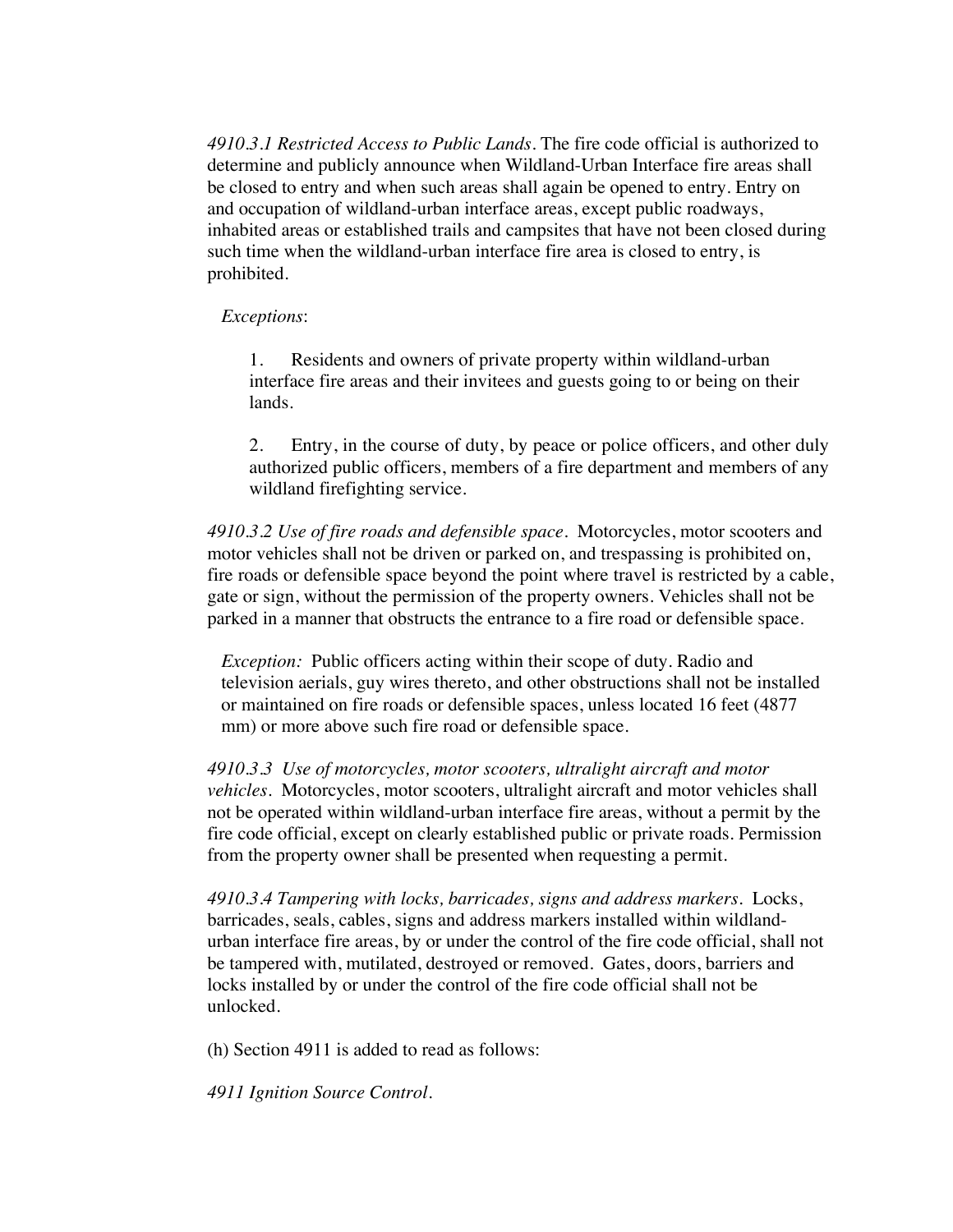*4911.1 General.* Ignition sources shall be in accordance with Section 4912.

*4911.2 Clearance from ignition sources.* Clearance between ignition sources and grass, brush or other combustible materials shall be maintained a minimum of 30 feet (9144 mm).

*4911.3 Smoking.* When required by the fire code official, signs shall be posted stating NO SMOKING. No person shall smoke within 15 feet (4572 mm) of combustible materials or nonfire-resistive vegetation.

*Exception:* Places of habitation or in the boundaries of established smoking areas or campsites as designated by the fire code official.

*4911.4 Equipment and devices generating heat, sparks or open flames.* Equipment and devices generating heat, sparks or open flames capable of igniting nearby combustibles shall not be used in wildland-urban interface fire areas without a permit from the fire code official.

*Exception:* Use of approved equipment in habitated premises or designated campsites that are a minimum of 30 feet (9144 mm) from grass-, grain-, brushor forest-covered areas.

*4911.5 Fireworks.* Fireworks shall not be used or possessed in wildland-urban interface fire areas.

*Exception:* Fireworks allowed by the fire code official under permit in accordance with the *County Fire Code* when not prohibited by applicable local or state laws, ordinances and regulations. The fire code official is authorized to seize, take, remove or cause to be removed fireworks in violation of this section.

(i) Section 4912 is added to read as follows:

*4912 Outdoor Fires.*

*4912.1 General.* No person shall build, ignite or maintain any outdoor fire of any kind for any purpose in or on any wildland-urban interface fire area, except by the authority of a written permit from the fire code official.

*Exception:* Outdoor fires within inhabited premises or designated campsites where such fires are in a permanent barbecue, portable barbecue, outdoor fireplace, incinerator or grill and are a minimum of 30 feet (9144 mm) from any combustible material or nonfire-resistive vegetation.

*4912.2 Permits.* Permits shall incorporate such terms and conditions that will reasonably safeguard public safety and property. Outdoor fires shall not be built,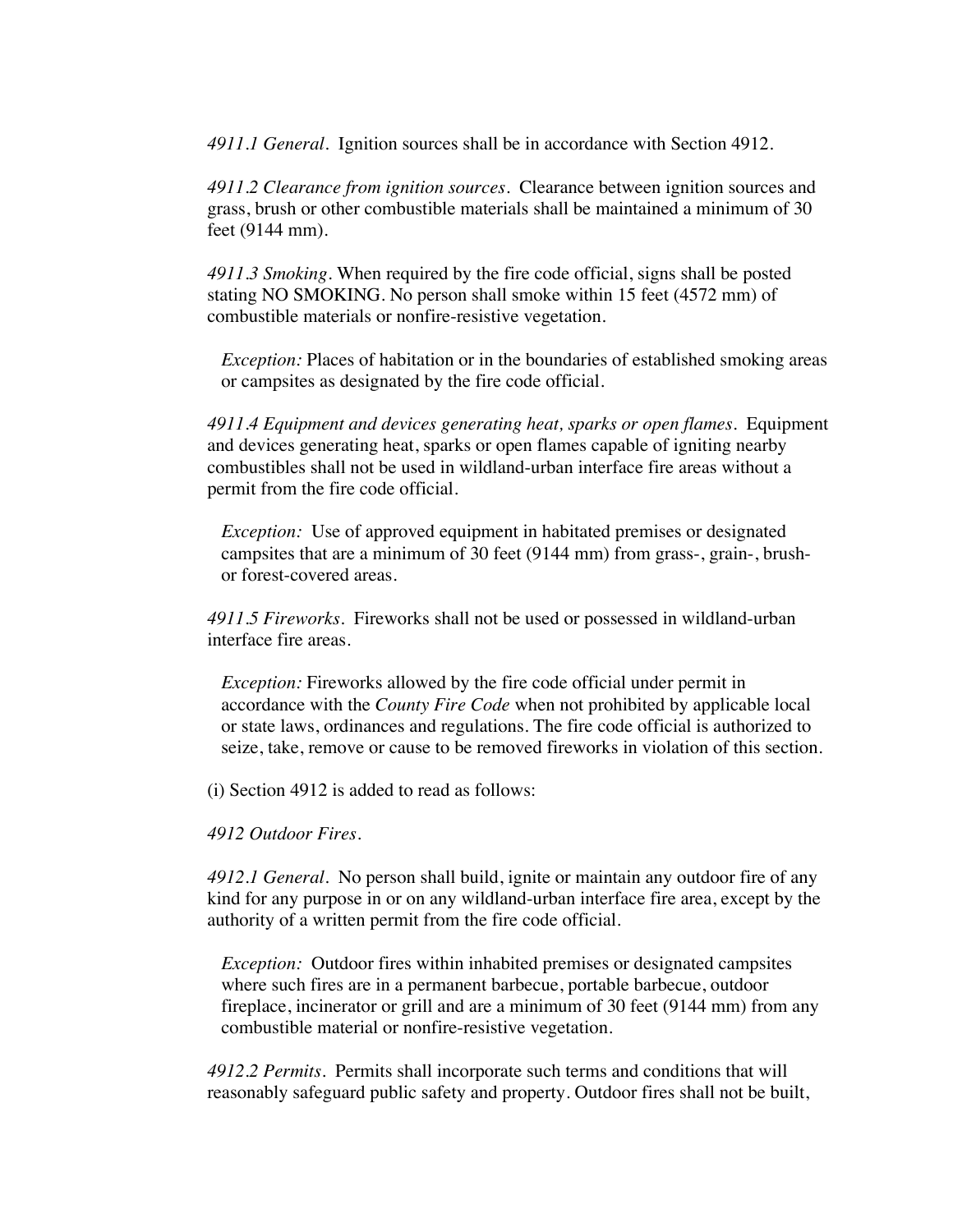ignited or maintained in or on hazardous fire areas under the following conditions:

1. When high winds are blowing,

2. When a person 17 years old or over is not present at all times to watch and tend such fire, or

3. When a public announcement is made that open burning is prohibited.

*4912.3 Restrictions.* No person shall use a permanent barbecue, portable barbecue, outdoor fireplace or grill for the disposal of rubbish, trash or combustible waste material.

*4912.4 Outdoor Fireplaces, Permanent Barbecues And Grills.* Outdoor fireplaces, permanent barbecues and grills shall not be built, installed or maintained in the Wildland-Urban Interface Fire Area without approval of the Building or Fire Code Official.

Wood-burning outdoor fireplaces, permanent barbecues and grills shall be located a minimum of 30 feet (9144 mm) from any combustible material or non-fireresistive vegetation and shall be maintained in good repair and in a safe condition at all times. Openings in such appliances shall be provided with an approved spark arrestor, screen or door.

*Exception:* When approved by the fire code official, unprotected openings in barbecues and grills necessary for proper functioning.

(j) Section 4913 is added to read as follows:

*4913 Liquefied Petroleum Gas Installations.*

*4913.1 Vegetation Clearance around Tanks/Containers.* Flammable vegetation shall be cleared a minimum of 30 feet around liquefied petroleum gas tanks/containers.

(k) Section 4914 is added to read as follows:

*4914 Storage of Firewood and Combustible Materials.*

*4914.1 General.* Firewood and combustible materials shall not be stored in unenclosed spaces beneath buildings or structures, or on decks or under eaves, canopies or other projections or overhangs. The storage of firewood and combustible material within the defensible space shall be located a minimum of 30 feet (6096 mm) from structures and separated from the crown of trees by a minimum horizontal distance of 15 feet (4572 mm).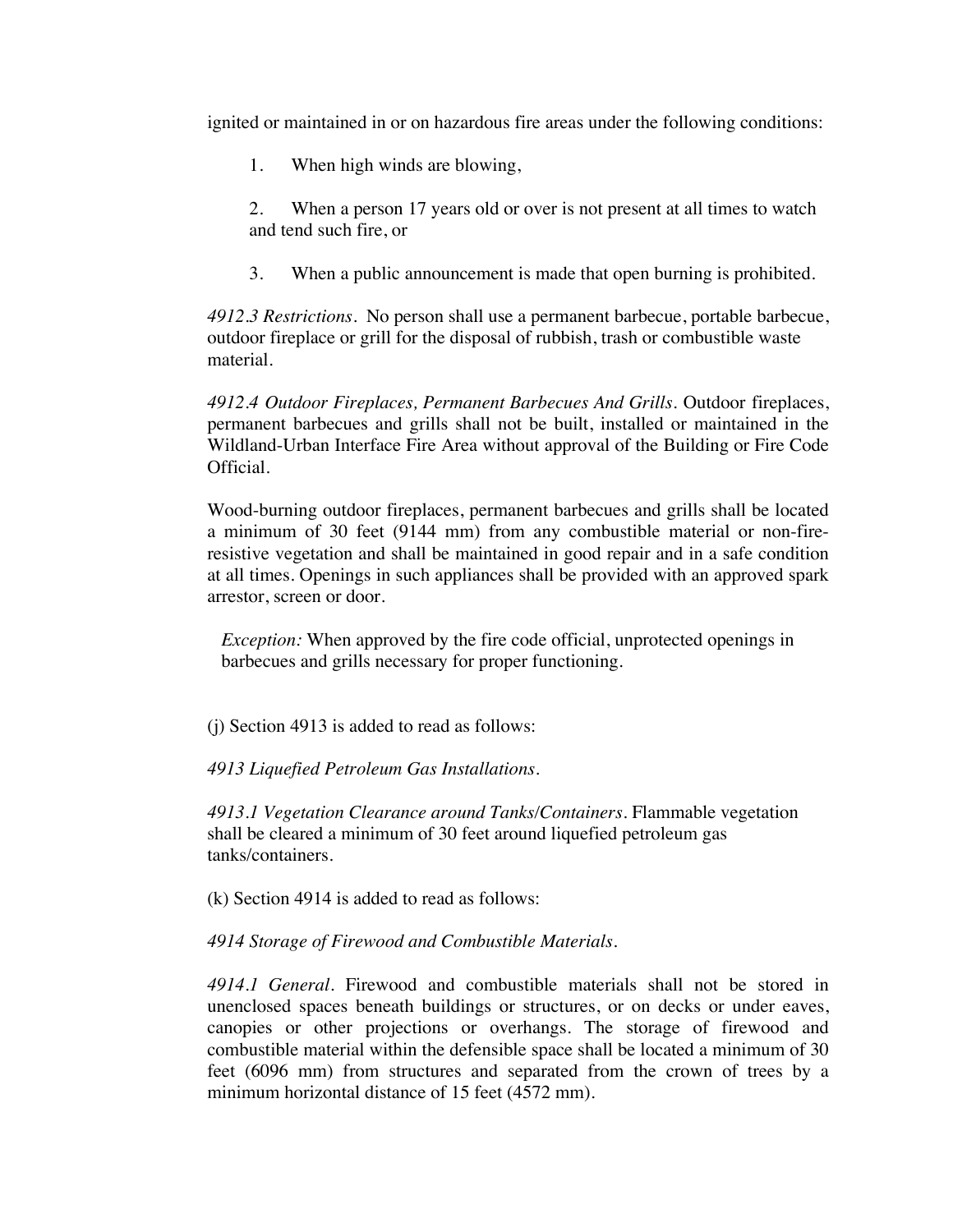*4914.2 Storage For Off-Site Use.* Firewood and combustible materials not for consumption on the premises shall be stored as approved by the fire code official.

(l) Section 4915 is added to read as follows:

*4915 Dumping.*

*4915.1 Waste material.* Waste material shall not be placed, deposited or dumped in wildland-urban interface fire areas, or in, on or along trails, roadways or highways or against structures in wildland-urban interface fire areas.

*Exception:* Approved public and approved private dumping areas.

*4915.2 Ashes and coals.* Ashes and coals shall not be placed, deposited or dumped in or on wildland-urban interface fire areas.

#### *Exceptions:*

1. In the hearth of an established fire pit, camp stove or fireplace.

2. In a noncombustible container with a tight fitting lid, which is kept or maintained in a safe location not less than 10 feet (3048 mm) from nonfireresistive vegetation or structures.

3. Where such ashes or coals are buried and covered with 1 foot (305 mm) of mineral earth not less than 25 feet (7620 mm) from nonfire-resistive vegetation or structures.

(m) Section 4916 is added to read as follows:

*4916 Protection of Pumps and Water Storage Facilities.*

*4916.1 Clearance of Flammable Vegetation.* Flammable vegetation shall be cleared a minimum of 30 feet from water storage equipment and pumping facilities.

*NOTE: Minor changes to 2010 CFC Sec. 503.2.1 approved by the Board of Supervisors December 4, 2012 (second reading: 12/18/12), effective date: 1/17/13.*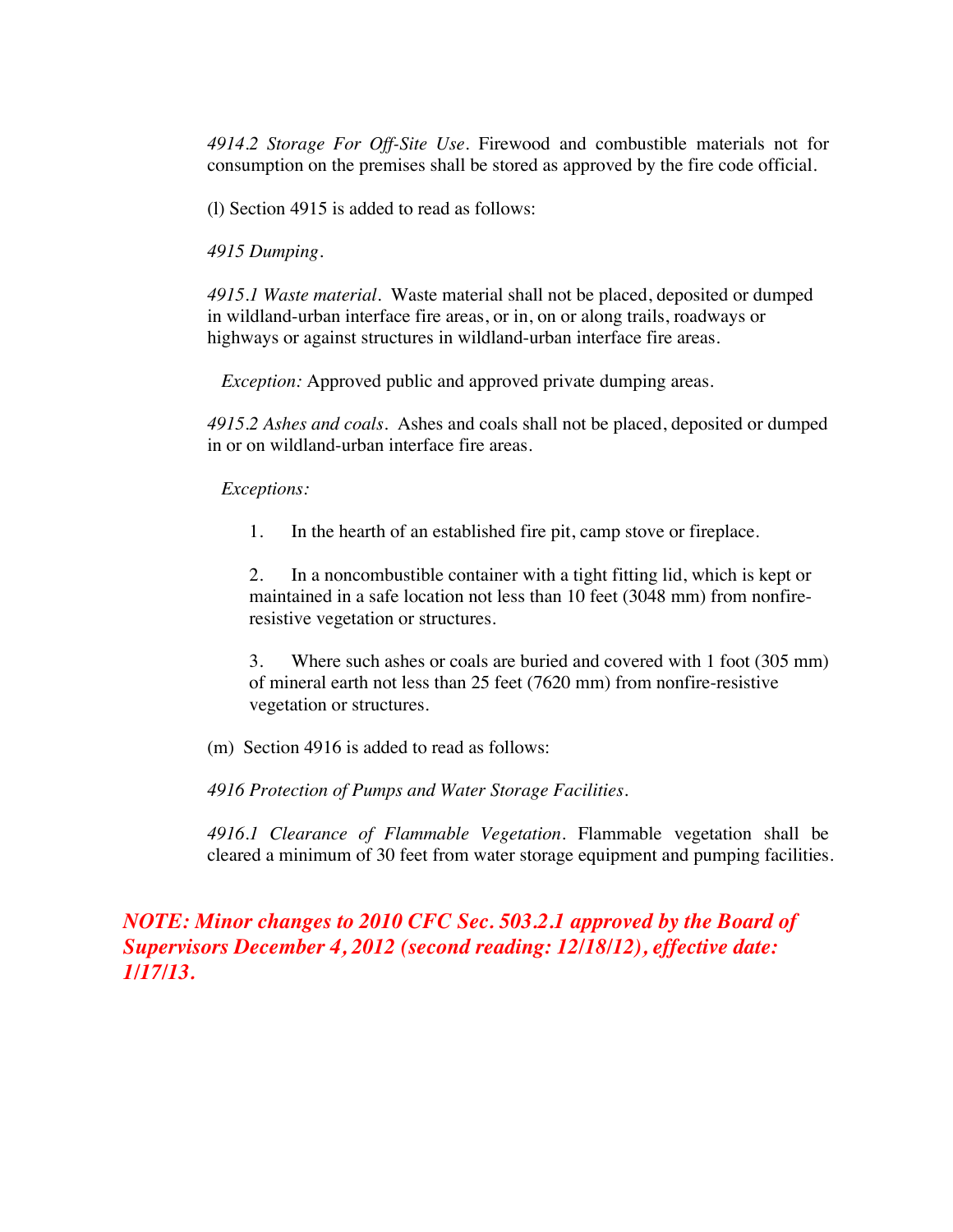#### **SECTION 2. Section C1-67 of Article 5, Chapter I of Division C1 of Title C of the County of Santa Clara Ordinance Code is hereby amended to read as follows:**

No person shall engage in any work, or cause any work to be performed, for which a permit or approval is required by any provision of this title, without first obtaining a permit or approval in accordance with the provisions of this title. County of Santa Clara public facilities are exempt from the requirement to obtain permits or other approvals that may be required pursuant to the County Building Code, County Residential Building Code, County Green Building Standards Code, County Plumbing Code, County Electrical Code and County Mechanical Code. Any exemption from the permit requirements of such codes shall not be construed as authorization to perform any work in any manner that violates the provisions of such codes or any other County ordinances, codes or standards.

SECTION 3. Section C1-69 of Article 5, Chapter I of Division C1 of Title C of the County of Santa Clara Ordinance Code is hereby amended to read as follows:

Sec. C1-69. Fees.

The Board of Supervisors may, by resolution, establish a schedule of fees to be charged and collected for services performed related to permits issued pursuant to the County Building Code, County Residential Building Code, County Green Building Standards Code, County Plumbing Code, County Mechanical Code and County Electrical Code, and for such other building, construction and development regulations as may be incorporated in this title.

SECTION 4. Division C3 of Title C of the County of Santa Clara Ordinance Code is hereby repealed and reenacted to read as follows:

CHAPTER I. COUNTY BUILDING CODE

Article 1. Incorporation by Reference

Sec. C3-1. 2010 California Building Code adopted.

The building code of the County is the 2010 California Building Code, which is based on Volumes I and II of the 2009 International Building Code ("2009 IBC"), as compiled and published by the International Code Council, as modified by the California Building Standards Commission, and as further modified by the additions, deletions and amendments set forth in this chapter.

#### **ARTICLE 2. ADDITIONS, DELETIONS AND AMENDMENTS TO THE 2010 CALIFORNIA BUILDING CODE**

Sec. C3-2. Additions, deletions and amendments.

Additions, deletions and amendments to the 2010 California Building Code are as set forth in this article.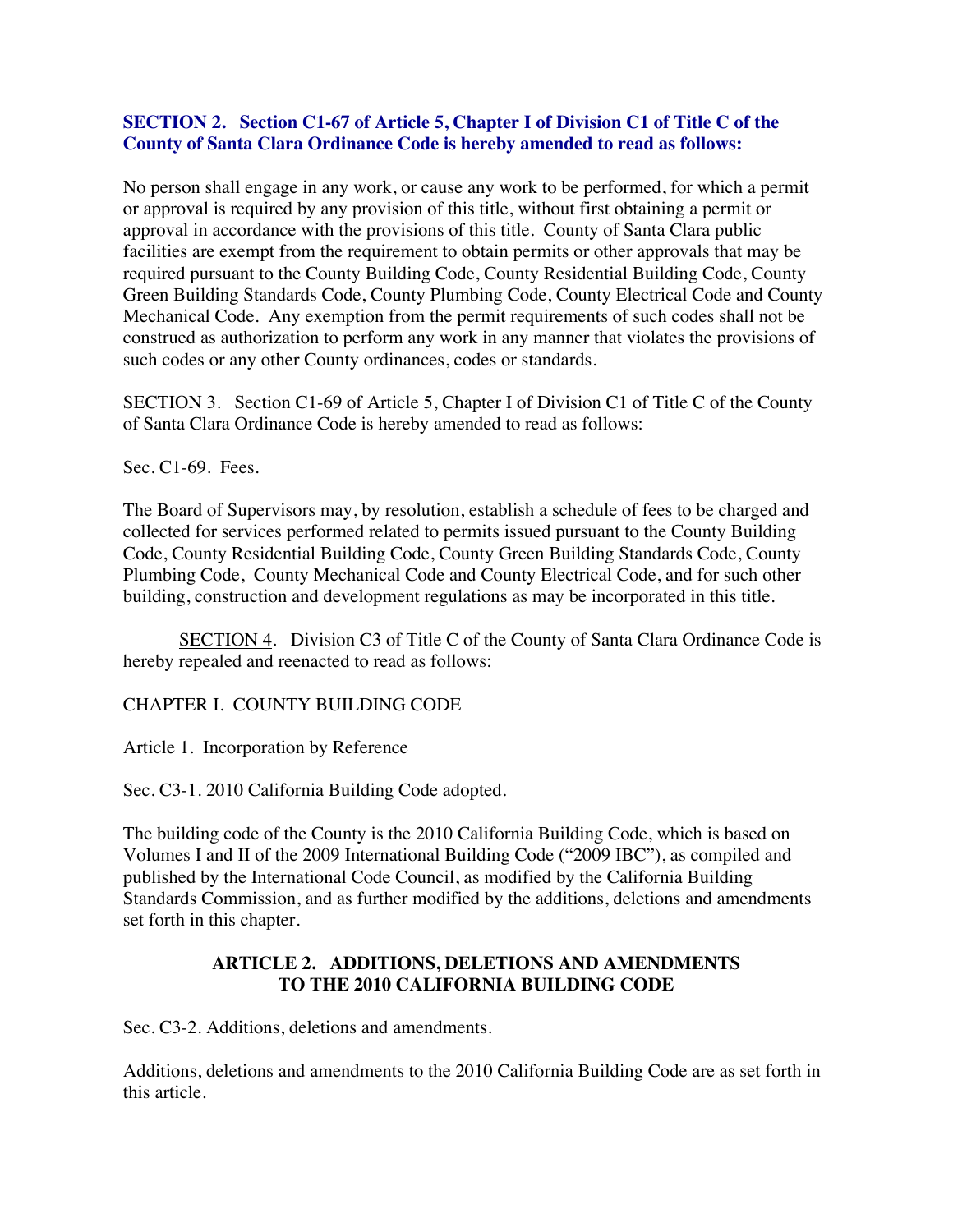Sec. C3-3. Chapter 1 Amendments.

Chapter 1 is amended as follows:

(a) Section 109.1 is amended to read as follows:

*109.1 Payment of Fees.* A permit shall not be valid until the fees prescribed by law have been paid, nor shall an amendment to a permit be released until the additional fee, if any, has been paid.

*Plan Review Fee* – A plan review fee, in an amount established by resolution of the Board of Supervisors, shall be paid when plans or documents are required to be submitted for review prior to issuing a building permit.

*Investigation Fee* – An investigation fee, in an amount established by resolution of the Board of Supervisors, shall be paid for any building or structure that is constructed, altered, demolished or has a change of occupancy without obtaining the required building permits. This fee shall be in addition to any other fees required to review plans or issue any building permits for the building or structure.

(b) Section 111.2 is modified to add the following text after item 12:

The final approval of the Building Inspection Office on the building permit inspection card shall serve as the certificate of occupancy.

(c) Section 111.2 is amended to delete item 6 and modify item 5 to read as follows:

5. A statement that the described portion of the structure has been inspected for compliance with the requirements of this code for the occupancy and division of occupancy and the use for which the proposed occupancy is classified. Final inspection approval on the building inspection permit card shall be evidence of compliance with this requirement.

Sec. C3-4. IBC Appendices Added.

(a) Appendix C (Group  $U -$  Agricultural Buildings) of the 2009 IBC is added with the following modifications:

(1) Section C102.2 is modified to read as follows:

*Section C102.2 One-story Unlimited Area*. A one-story Group U agricultural building shall not be limited in area if the building is entirely surrounded and adjoined by public ways or yards not less than 20 feet in width.

(2) Section C105 is added to read as follows: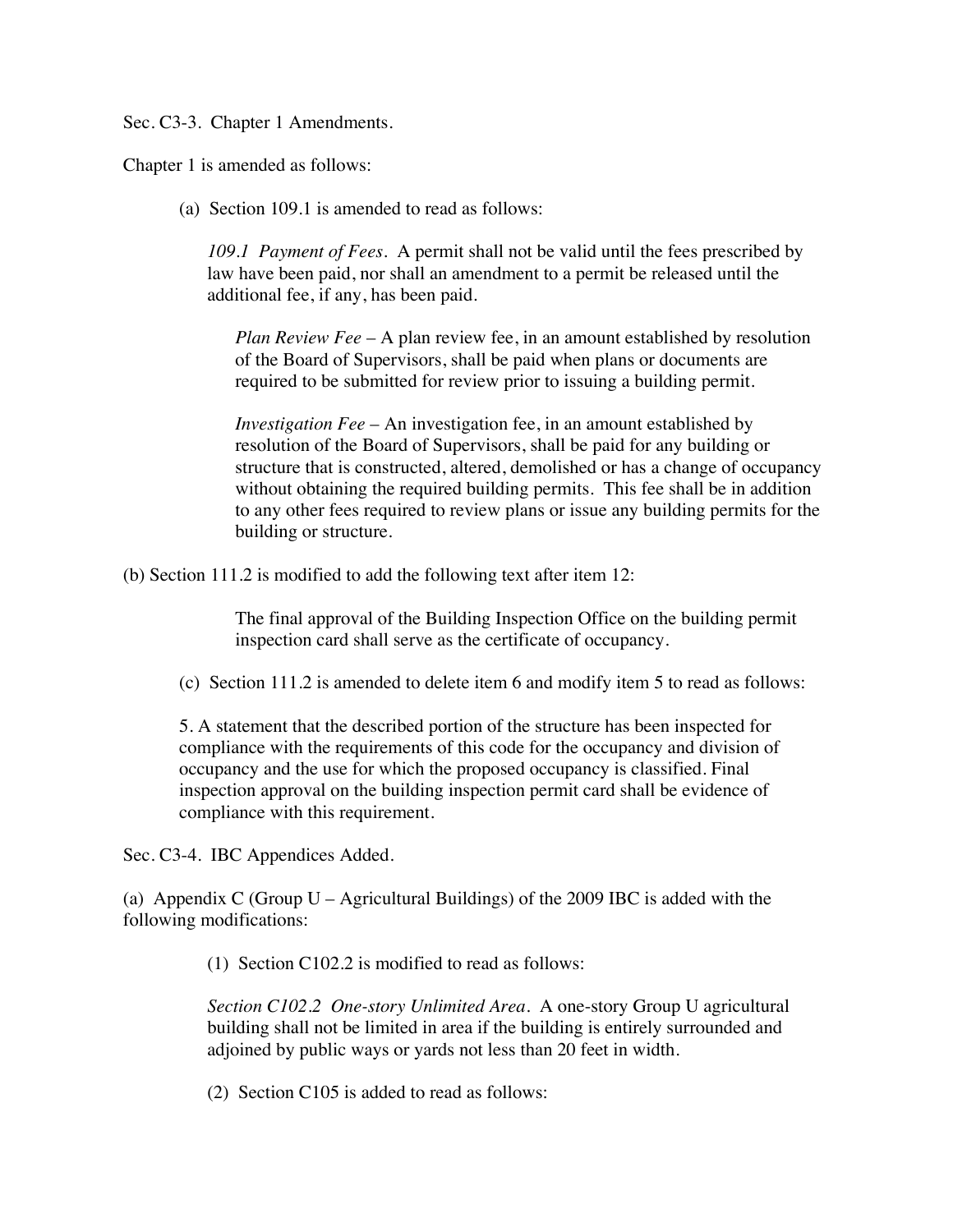#### SECTION C105 - BUILDING PERMIT EXEMPTION

*C105.1 Scope*: Any agricultural building less than 10,000 square feet in total area and located on a lot of 10 acres or more, which is designed and constructed to house farm implements, hay, grain, poultry, livestock or other horticultural products, shall be exempt from obtaining a building permit. This exemption from obtaining a building permit shall not be construed as authorization to perform any work in any manner that violates the provisions of the County Building Code, County Plumbing Code, County Electrical Code or County Mechanical Code or any other County ordinances, codes or standards.

*Exception*: If such agricultural use ceases, this exemption automatically expires by operation of law.

Every agricultural building exempt from obtaining a building permit under this section shall be subject to periodic onsite inspections, to ensure continued compliance with the limited agricultural uses set forth herein. Failure to comply with the limited agricultural uses of the building shall be deemed a violation of the building code.

Any agricultural building requiring plumbing, heating or electrical services shall obtain the necessary plumbing, heating and electrical permits in compliance with the County Building Code, the County Plumbing Code, the County Mechanical Code, the County Electrical Code and any other applicable County ordinances.

Agricultural buildings shall be subject to all other applicable provisions of this Code, including but limited to the County Fire Code, grading ordinance, zoning ordinance, drainage ordinance and flood ordinance, regardless of the size of the lot upon which the building is located. An agricultural building exempt from obtaining a building permit and located within 100 feet of either a county- or citydesignated scenic road shall be subject to design review procedures, as provided in the Santa Clara County Zoning Ordinance.

*C105.2 Application and Fee:* An Agricultural Exemption application and supporting documents shall be submitted for review to the Planning Office. A review fee, in an amount established by resolution of the Board of Supervisors, shall be collected when the submittal is made.

*C105.3 Application Referrals:* The application and supporting documents shall be reviewed by the Planning Office for compliance with the Agricultural land use designation in accordance with County Zoning Ordinance Section 2.10.040. The application and supporting documents will also be reviewed by the Fire Marshal's Office for compliance with County Ordinance Section A33-49. At the discretion of the Planning Office, referrals may be made to other agencies on the basis of health and safety issues. The Planning Office shall make the final decision on the request for Agricultural Exemption.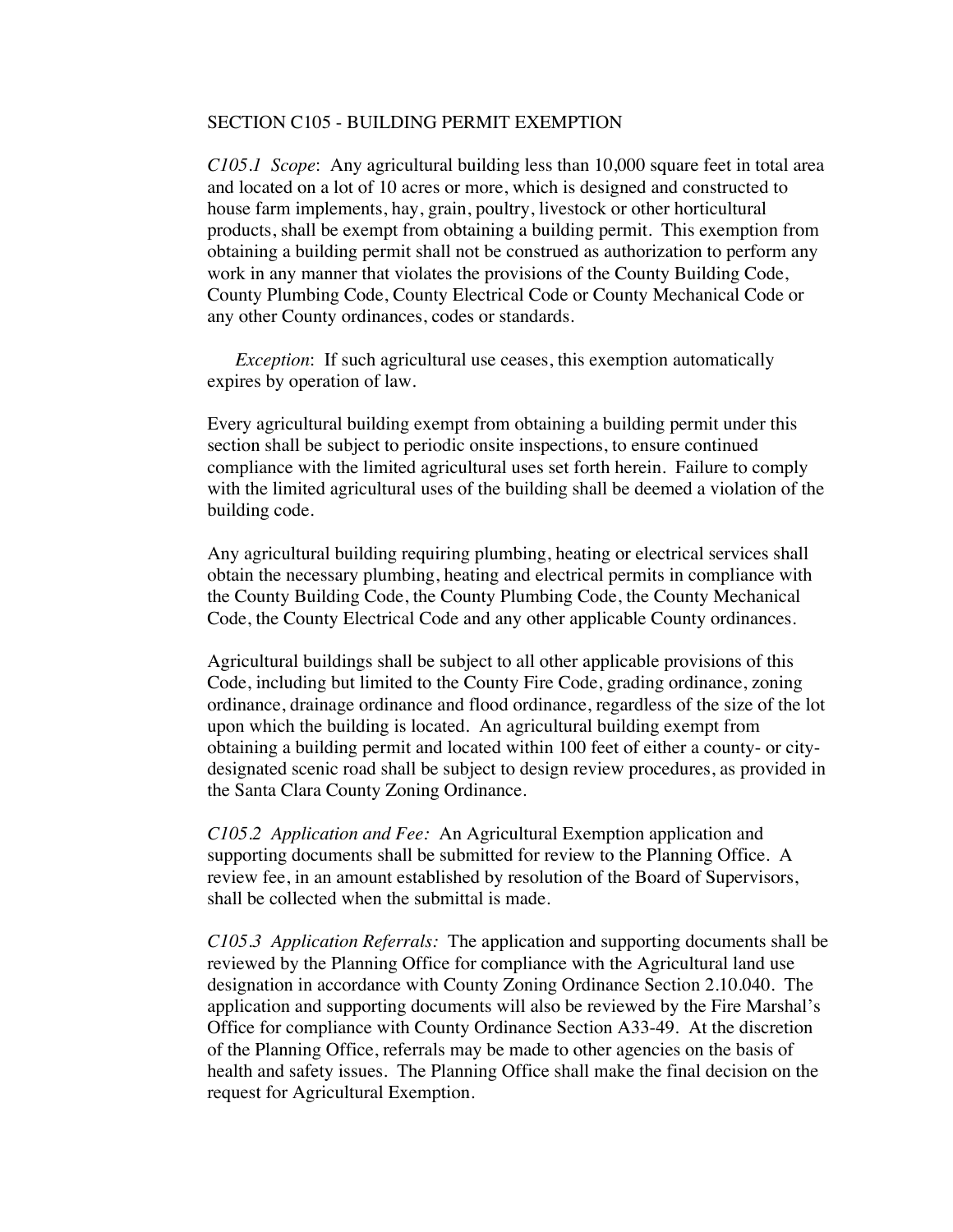*C105.4 Appeal to the Board of Supervisors:* Any person dissatisfied with the determination of the Planning Office may file an appeal with the Clerk of the Board of Supervisors within 15 calendar days after the final decision of the Planning Office. Appeals shall be filed at the County Planning Office and shall include a non-refundable fee in an amount established by resolution of the Board of Supervisors. The Planning Office shall transmit to the Board of Supervisors all maps, records, papers and files which constitute the record in the action in which the appeal was taken. The Board shall hear the matter de novo and approve, disapprove or modify the decision of the Planning Office. The decision of the Board of Supervisors shall be final.

*C105.6 Issuance of exemption:* If the final determination to grant an Agricultural Exemption is made, the Planning Office shall issue a Certificate of Agricultural Exemption to the applicant. If the final determination is to not grant an Agricultural Exemption, the applicant may apply for a building permit.

(b) Appendix I (Patio Covers) of the 2009 IBC is added.

#### **Sec. C3-5. Chapter 7A Amendments.**

Chapter 7A is amended as follows:

1. Additions to structures built under Chapter 7A requirements must comply with Chapter 7A.

3. Section 707A.8 *Underside of appendages* is amended to read as follows:

*707A.8 Underfloor protection.* The underfloor area of elevated or overhanging buildings shall be enclosed to grade in accordance with the requirements of this chapter or the underside of the exposed underfloor shall consist of one of the following:

- 1. Noncombustible material
- 2. Ignition-resistant material

3. One layer of 5/8-inch Type X gypsum sheathing applied behind an exterior covering on the underside of the floor projection

4. The exterior portion of a 1-hour fire resistive exterior wall assembly applied to the underside of the floor including assemblies using the gypsum panel and sheathing products listed in the Gypsum Association Fire Resistance Design Manual

5. The underside of a floor assembly that meets the performance criteria in accordance with the test procedures set forth in SFM Standard 12-7A-3

*Exception:* Heavy timber structural columns and beams d not require protection.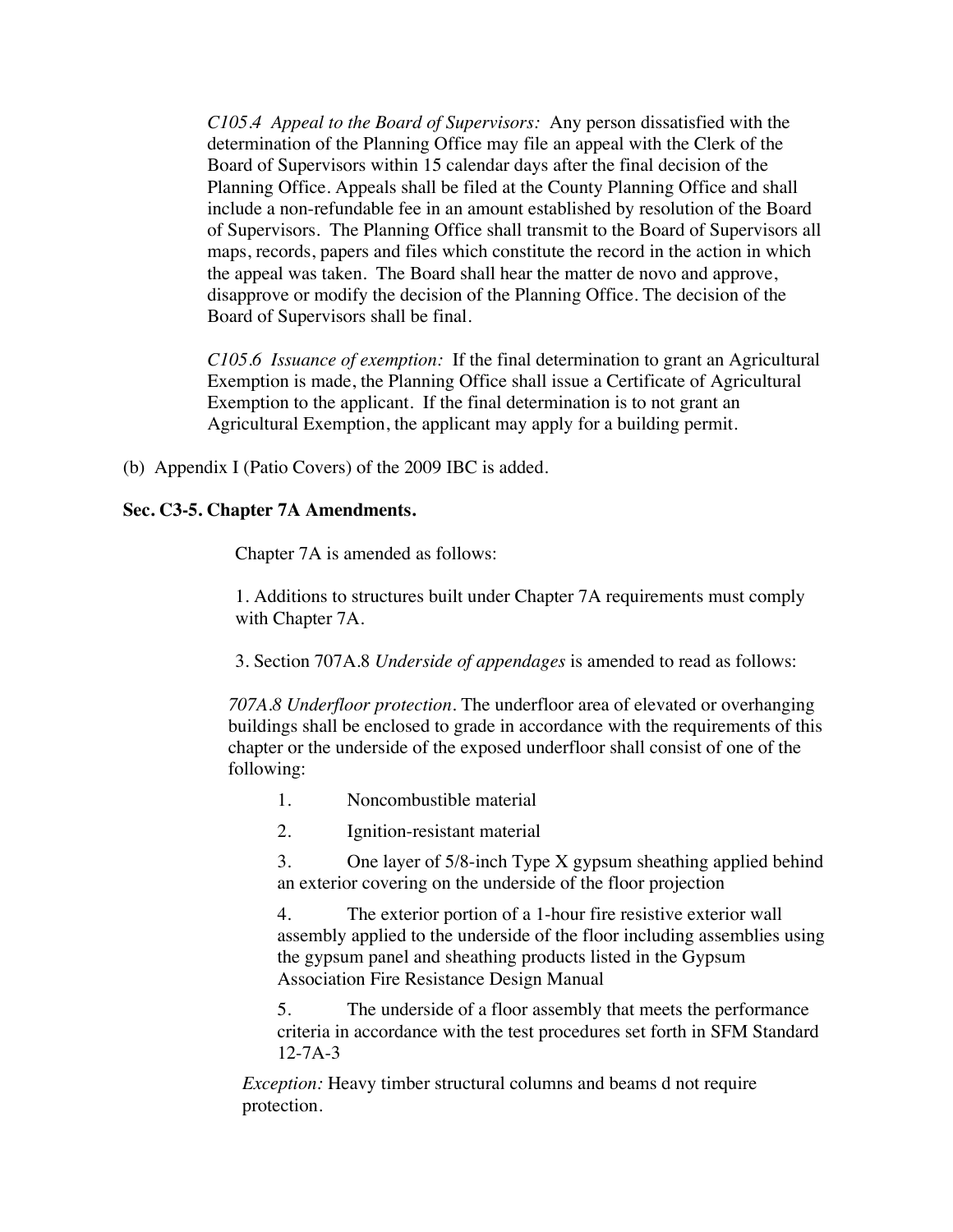- 4. Section 710A.3.2 is deleted in its entirety.
- 5. Section 710A.4 is amended to read as follows:

*710A.4. Requirements.* Accessory structures shall be constructed of noncombustible or ignition-resistant materials.

#### **Sec. C3-6. Chapter 9 Amendments.**

Chapter 9 is amended as follows:

(a) Section 903.2 is modified to read as follows:

*903.2 Where Required.* Approved automatic sprinkler systems in new buildings and structures and in existing modified buildings and structures, shall be provided in the locations described in this section or in Sections 903.2.1 through 903.2.18 whichever is more restrictive.

For the purposes of this section, firewalls used to separate building areas shall be constructed in accordance with the California Building Code and shall be without openings or penetrations.

1. An automatic sprinkler system shall be provided throughout all new buildings and structures.

*Exceptions*:

(a) Group A, B, E, F, I, L, M, S and U occupancy buildings and structures that do not exceed 1,000 square feet of building area and that are not located in the Wildland-Urban Interface Fire Area.

(b) Group A, B, E, F, I, L, M, S and U occupancy buildings and structures that are located in the Wildland-Urban Interface Fire Area and do not exceed 500 square feet of building area.

- An automatic sprinkler system shall be provided throughout existing buildings and structures when alterations or additions are made that create conditions described in Sections 903.2.1 through 903.2.18.
- An automatic sprinkler system shall be provided throughout existing buildings and structures, when additions are made that increase the building area to more than 3,600 square feet.

*Exception*: A one-time addition to an existing building that does not total more than 1000 square feet of building area.

4. An automatic sprinklers system shall be provided throughout all new basements regardless of size and throughout existing basements that are expanded by more than 50%.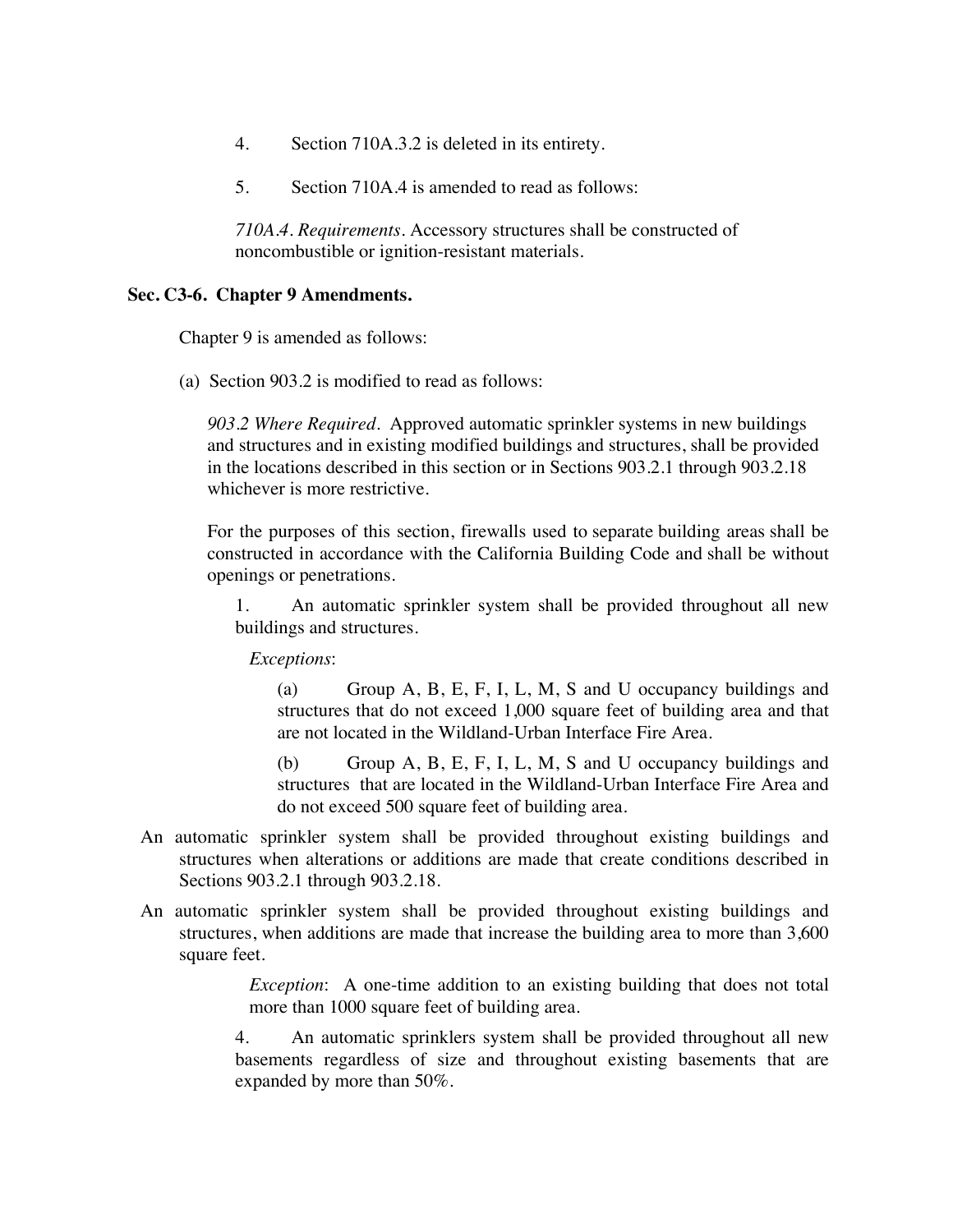(b) Section 903.3.1.1 is modified to read as follows:

*903.3.1.1 NFPA 13 sprinkler systems.* Where the provisions of this code require that a building or portion thereof be equipped throughout with an automatic sprinkler system in accordance with this section, sprinklers shall be installed throughout in accordance with NFPA 13 except as provided in Section 903.3.1.1.1 and local standards.

1. For new buildings having no designated use or tenant, the minimum sprinkler design density shall be Ordinary Hazard Group 2.

(c) Section 903.3.1.2 is added to read as follows:

*903.3.1.2 NFPA 13R sprinkler systems*. Where allowed in buildings of Group R, up to and including four stories in height , automatic sprinkler systems shall be installed throughout in accordance with NFPA 13R and local standards.

(d) Section 903.3.1.3 is added to read as follows:

*903.3.1.3 NFPA 13D sprinkler systems.* Where allowed, automatic sprinkler systems installed in one-and two-family dwellings and townhouses shall be installed throughout in accordance with NFPA 13D and local standards.

(e) Section 912.2 is added to read as follows:

*912.2 Location.* With respect to hydrants, driveways, buildings and landscaping, fire department connections shall be so located that fire apparatus and hose connected to supply the system will not obstruct access to the building for other fire apparatus. The location of fire department connections shall be approved by the fire code official.

#### **Sec. C3-7. Chapter 10 Amendments.**

Chapter 10 is amended as follows:

(a) Section 1013.7 is added to Chapter 10 to read as follows:

*1013.7 Roof Guardrails At Interior Courts.* Roof openings into interior courts that are bounded on all sides by building walls shall be protected with guardrails. The top of the guardrail shall not be less than 42 inches in height above the adjacent roof surface that can be walked on. Intermediate rails shall be designed and spaced such that a 12-inch diameter sphere cannot pass through.

#### **Sec. C3-8. Chapter 15 Amendments.**

Chapter 15 is amended as follows: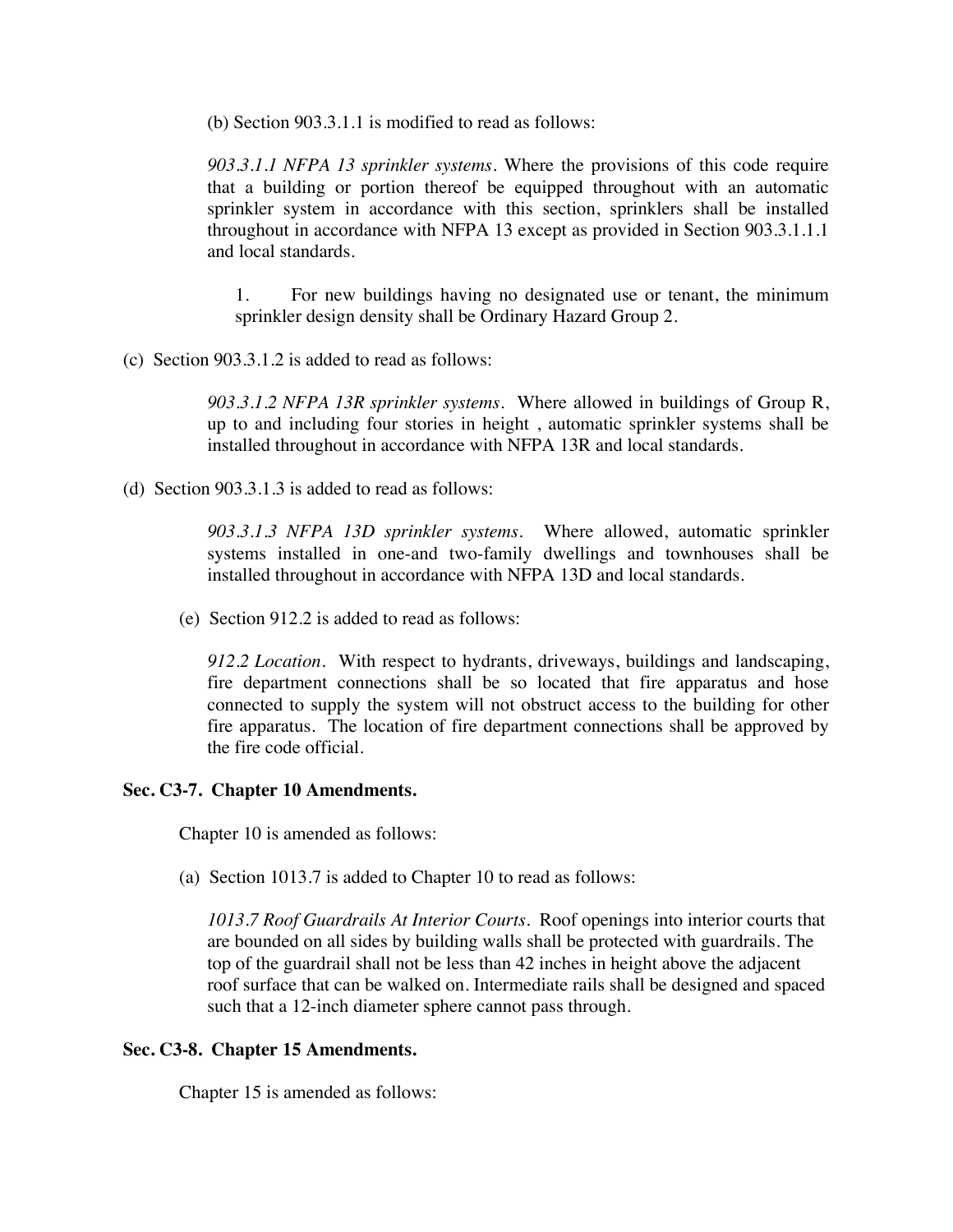(a) Section 1505.1.4.1 is amended to read:

1505.1.4.1 Roofing coverings within the Wildland-Urban Interface Fire Area. The entire roof covering of every existing structure where more than 50 percent of the total roof area is replaced within any one-year period, the entire roof covering of every new structure, and any roof covering applied in the alteration, repair or replacement of the roof of every existing structure, shall be a fire-retardant roof covering that is at least Class A.

Sec. C3-9. Chapter 33 Amendments.

Chapter 33 is amended as follows:

(a) Section 3310.1 is modified to read as follows:

*3310.1 Stairways Required.* Each level above the first story in new multi-story buildings shall be provided with at least two usable exit stairways after the floor decking is installed. The stairways shall be continuous and discharge to grade level. Stairways serving more than two floor levels shall be enclosed (with openings adequately protected) after exterior walls/windows are in place. Exit stairs in new and in existing, occupied buildings shall be lighted and maintained clear of debris and construction materials at all times.

*Exception:* For new multi-story buildings, one of the required exit stairs may be obstructed on not more than two contiguous floor levels for the purposes of stairway construction (i.e., installation of gypsum board, painting, flooring, etc.).

(b) Section 3310.3 is added to read as follows:

*3310.3 Required Means Of Egress.* All new buildings under construction shall have a least one unobstructed means of egress. All means of egress shall be identified in the Construction Site Safety Plan.

#### **CHAPTER II. COUNTY RESIDENTIAL BUILDING CODE**

Article 1. Incorporation by Reference

Sec. C3-20. 2010 California Residential Building Code adopted.

The residential building code of the County is the 2010 California Residential Code, which is based on the 2009 International Residential Code, as compiled and published by the International Code Council ("2009 IRC"), as modified by the California Building Standards Commission, and as further modified by the additions, deletions and amendments set forth in this chapter.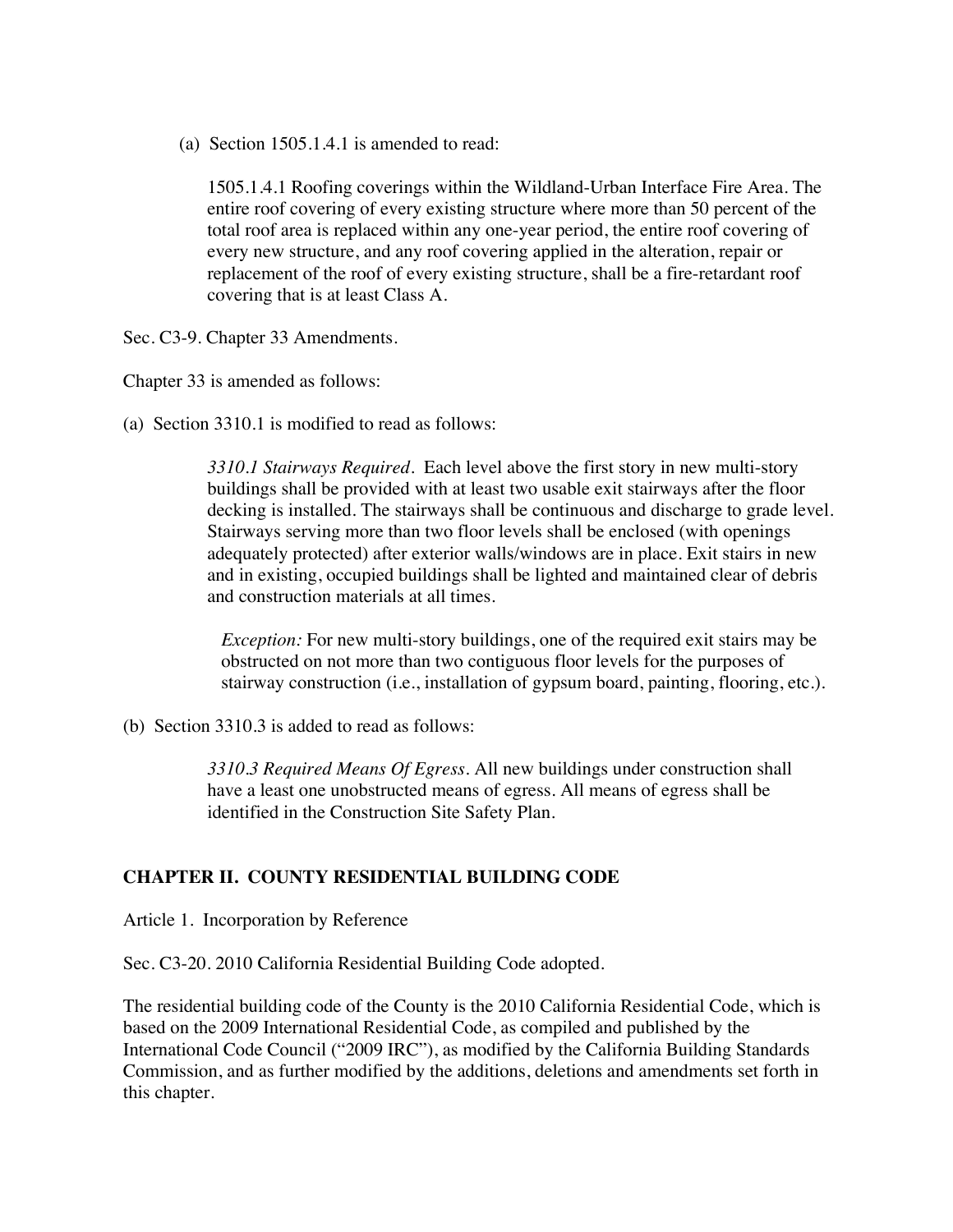#### **ARTICLE 2. ADDITIONS, DELETIONS AND AMENDMENTS TO THE 2010 CALIFORNIA RESIDENTIAL BUILDING CODE**

Sec. C3-21. Additions, deletions and amendments.

Additions, deletions and amendments to the 2010 California Residential Code are as set forth in this article.

#### **Sec. C3-22. Chapter 1, Division II, Scope and Application, Amendments.**

Chapter 1, Division II, Scope and Application, is amended as follows:

(a) Section R106.1 is modified to read as follows:

*R106.1 General.* Submittal documents consisting of construction documents and other data shall be submitted in two or more sets with each application for a permit. The construction documents shall be prepared by a registered design professional where required by the statutes of the jurisdiction in which the project is to be constructed. Where special conditions exist, the building official is authorized to require additional construction documents to be prepared by a registered design professional. Such other information as may reasonably be required by the building official shall be provided, such a geologic reports which shall be necessary where the county determines that such report is needed on the basis of the county hazard maps.

*Exception*: The building official is authorized to waive the submission of construction documents and other data not required to be prepared by a registered design professional if it is found that the nature of the work applied for is such that review of construction documents is not necessary to obtain compliance with this code.

(2) Section R108.1 is amended to read as follows:

*R108.1 Payment of Fees.* A permit shall not be valid until the fees prescribed by law have been paid, nor shall an amendment to a permit be released until the additional fee, if any, has been paid.

*Plan Review Fee* – A plan review fee, in an amount established by resolution of the Board of Supervisors, shall be paid when plans or documents are required to be submitted for review prior to issuing a building permit.

*Investigation Fee* – An investigation fee, in an amount established by resolution of the Board of Supervisors, shall be paid for any building or structure that is constructed, altered, demolished or has a change of occupancy without obtaining the required building permits. This fee shall be in addition to any other fees required to review plans or issue any building permits for the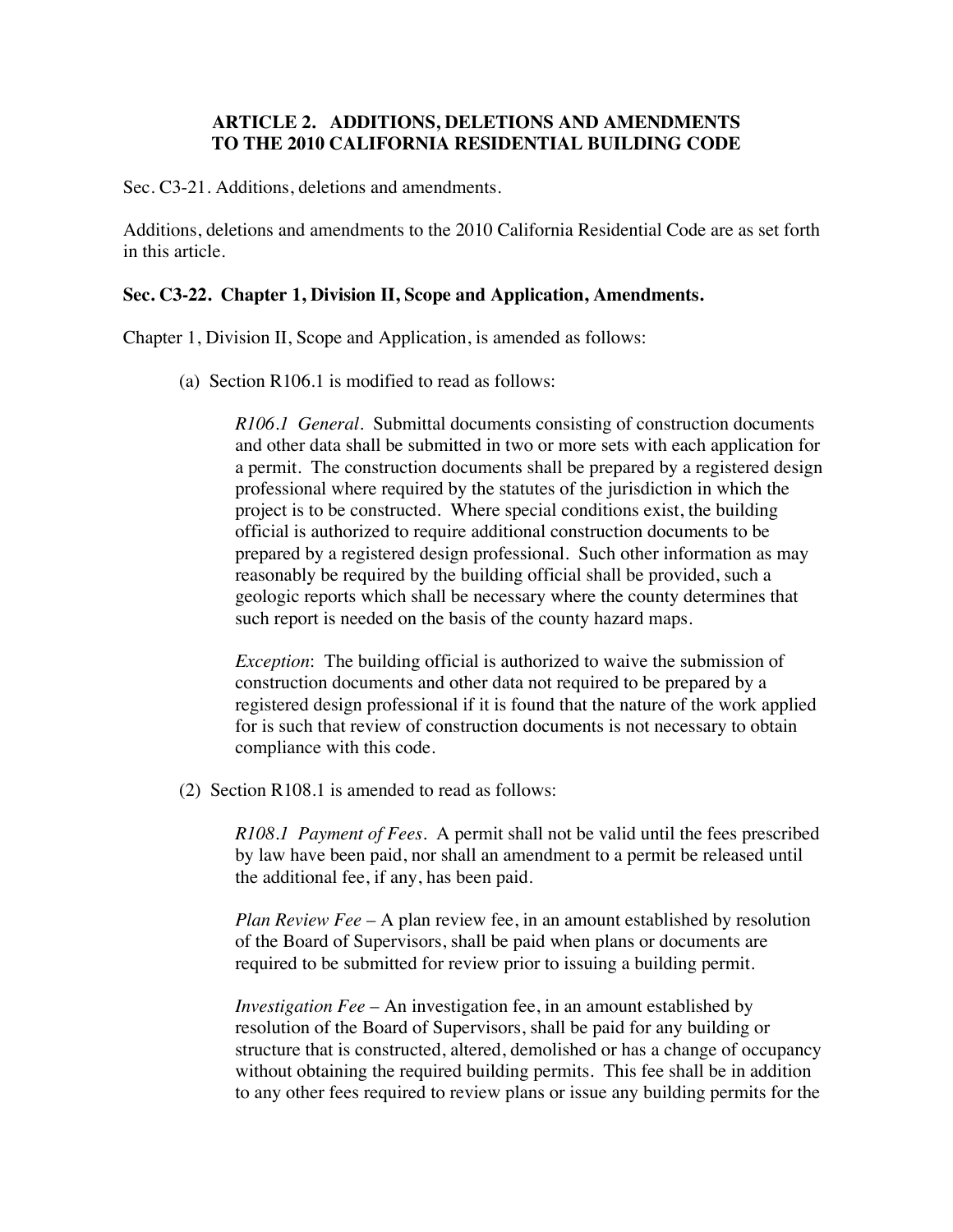building or structure.

(2) Section R110.3 is modified to add the following text after item 9:

The final approval of the Building Inspection Office on the building permit inspection card shall serve as the certificate of occupancy.

(3) Section R110.3 is amended to delete item 6 and modify item 5 to read as follows:

5. A statement that the described portion of the structure has been inspected for compliance with the requirements of this code. Final inspection approval on the building inspection permit card shall be evidence of compliance with this requirement.

#### **Sec. C3-23. Chapter 3 Amendments.**

Chapter 3 is amended as follows:

(a) Section R313.1 is amended to read as follows:

*R313.1 Townhouse automatic fire sprinkler systems.* An automatic residential fire sprinkler system shall be installed in all new townhouses and in existing townhouses when additions are made that increase the building area to more than 3,600 square feet.

*Exception:* A one-time addition to an existing building that does not total more than 1000 square feet of building area.

(b) Section R313.2 is amended to read as follows:

*R313.2 One- and two-family dwellings automatic fire sprinkler systems.* An automatic residential fire sprinkler system shall be installed in one- and twofamily dwellings as follows:

(a) In all new one- and two-family dwellings and in existing one- and two-family dwellings when additions are made that increase the building area to more than 3,600 square feet.

*Exception:* A one-time addition to an existing building that does not total more than 1000 square feet of building area.

(b) In all new basements and in existing basements that are expanded.

*Exception:* Existing basements that are expanded by not more than 50%.

(c) *Section R327.7.9 Underside of appendages* is amended to read as follows: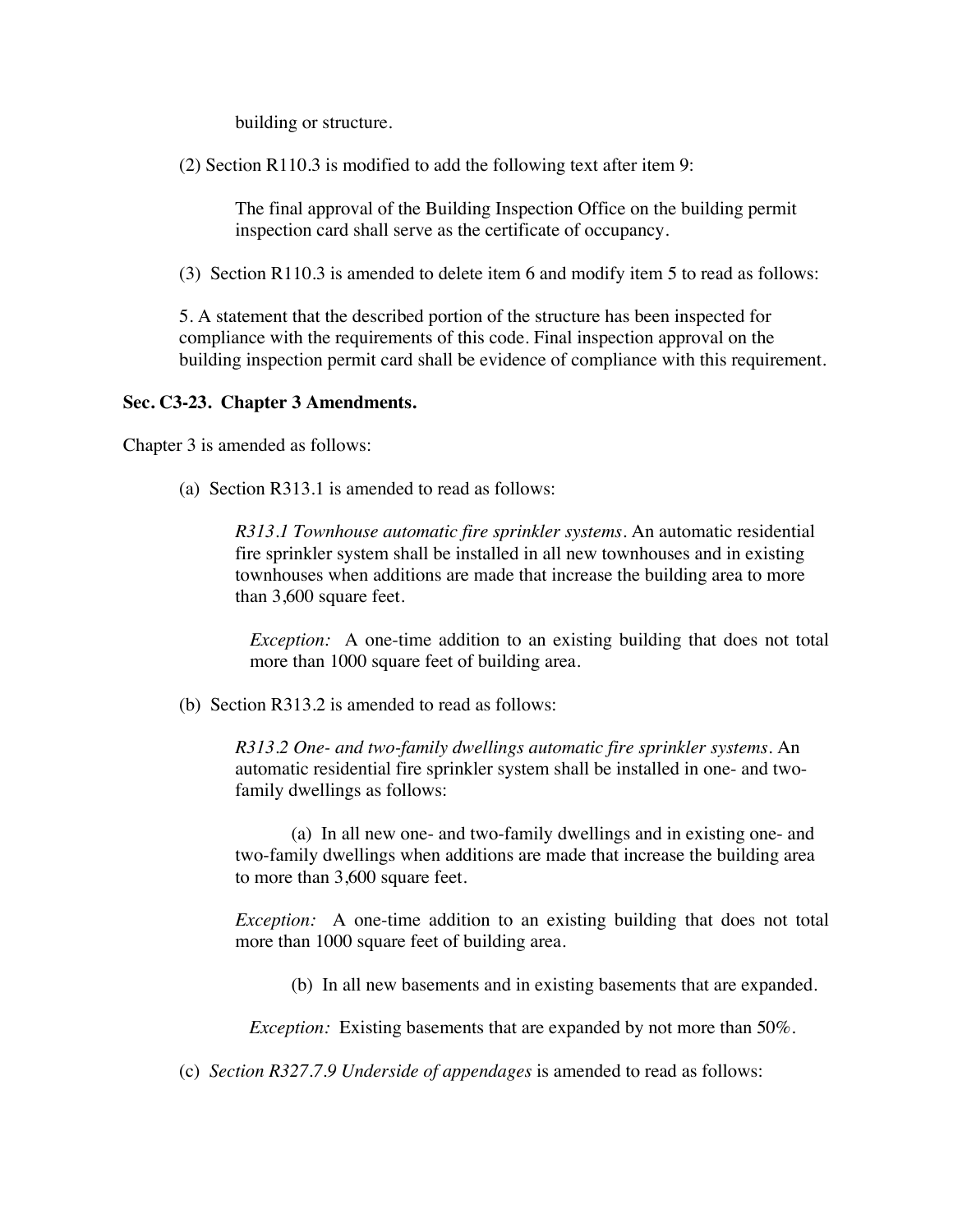*R327.7.9 Underside of appendages.* The underside of overhanging appendages shall be enclosed to grade in accordance with the requirements of this chapter or the underside of the exposed under-floor shall consist of one of the following:

- 1. Noncombustible material
- 2. Ignition-resistant material
- 3. One layer of 5/8-inch Type X gypsum sheathing applied

4. The exterior portion of a 1-hour fire resistive exterior wall assembly applied to the underside of the floor including assemblies using the gypsum panel and sheathing products listed in the Gypsum Association Fire Resistance Design Manual

5. The underside of a floor assembly that meets the performance criteria in accordance with the test procedures set forth in SFM Standard 12-7A-3

*Exception:* Heavy-timber structural columns and beams do not require protection.

- (d) Section R327.10.3.2 is deleted.
- (e) Section R327.10.4 is amended to read as follows:

*R327.10.4. Requirements.* Accessory structures shall be constructed of noncombustible or ignition-resistant materials.

#### **Sec. C3-24. Chapter 9 Amendments.**

Chapter 9 is amended as follows:

(a) Section R902.1.4.1 is added to read as follows:

*R902.1.4.1 Roofing coverings within the Wildland-Urban Interface Fire Area.* The entire roof covering of every existing structure where more than 50 percent of the total roof area is replaced within any one-year period, the entire roof covering of every new structure, and any roof covering applied in the alteration, repair or replacement of the roof of every existing structure, shall be a fire-retardant roof covering that is at least Class A.

#### CHAPTER III. COUNTY GREEN BUILDING STANDARDS CODE

Article 1. Incorporation by Reference

Sec. C3-30. 2010 California Green Building Standards Code adopted.

The green building standards code of the County is the 2010 California Green Building Standards Code, as modified by the additions, deletions and amendments set forth in this chapter.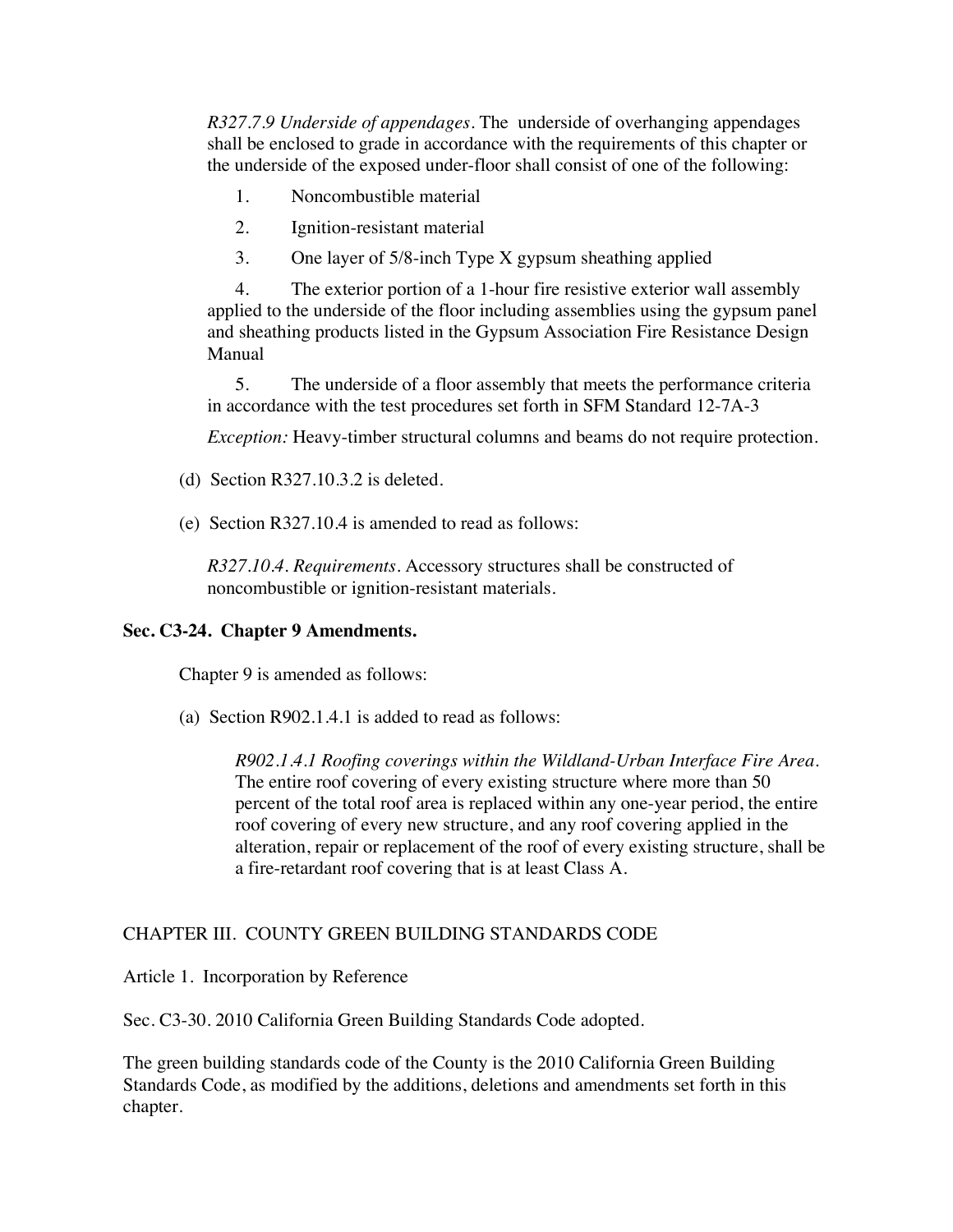#### **ARTICLE 2. ADDITIONS, DELETIONS AND AMENDMENTS TO 2010 CALIFORNIA GREEN BUILDING STANDARDS CODE**

Sec. C3-31. Additions, deletions and amendments.

Additions, deletions and amendments to the 2010 California Green Building Standards Code are as set forth in this article.

#### **Section C3-32. Purpose.**

The purpose of the amendments in this article is to enhance public health and welfare and assure that green building principles and practices are incorporated into new development to limit impacts to the natural and human environment within unincorporated Santa Clara County. The green building provisions referenced in this chapter are designed to achieve the following goals:

Increase energy efficiency in buildings;

Reduce potable water demand;

Encourage natural resource conservation;

Reduce waste generated by construction projects;

- Provide durable buildings that are efficient, cost effective, and economical to own and operate; and
- Promote the health and productivity of residents and workers who occupy and live in buildings within the County.

#### **Section C3-33. Definitions.**

The following definitions shall apply to this chapter:

"Addition" means new construction square footage added to an existing structure.

- "Applicant" means any person or entity applying to the County for a building permit to undertake any Covered Project within the County.
- "Alternative Means" means of achieving the green building performance standards equivalent to the LEED or GreenPoint Rated systems without using the checklists and verification methods of those programs. Alternative means must achieve a green building standard that is equal or better than the LEED or Green Point Rated programs and is independently verified to the satisfaction of the Compliance Official.
- "Compliance Official" means the Building Official as defined in Section C1-4 of the Santa Clara County Ordinance Code or his or her designee.
- "Compliance threshold" means the minimum number of points or rating level of a green building rating system that must be attained for a particular Covered Project, as set forth in the Standards for Compliance in Section C3-35.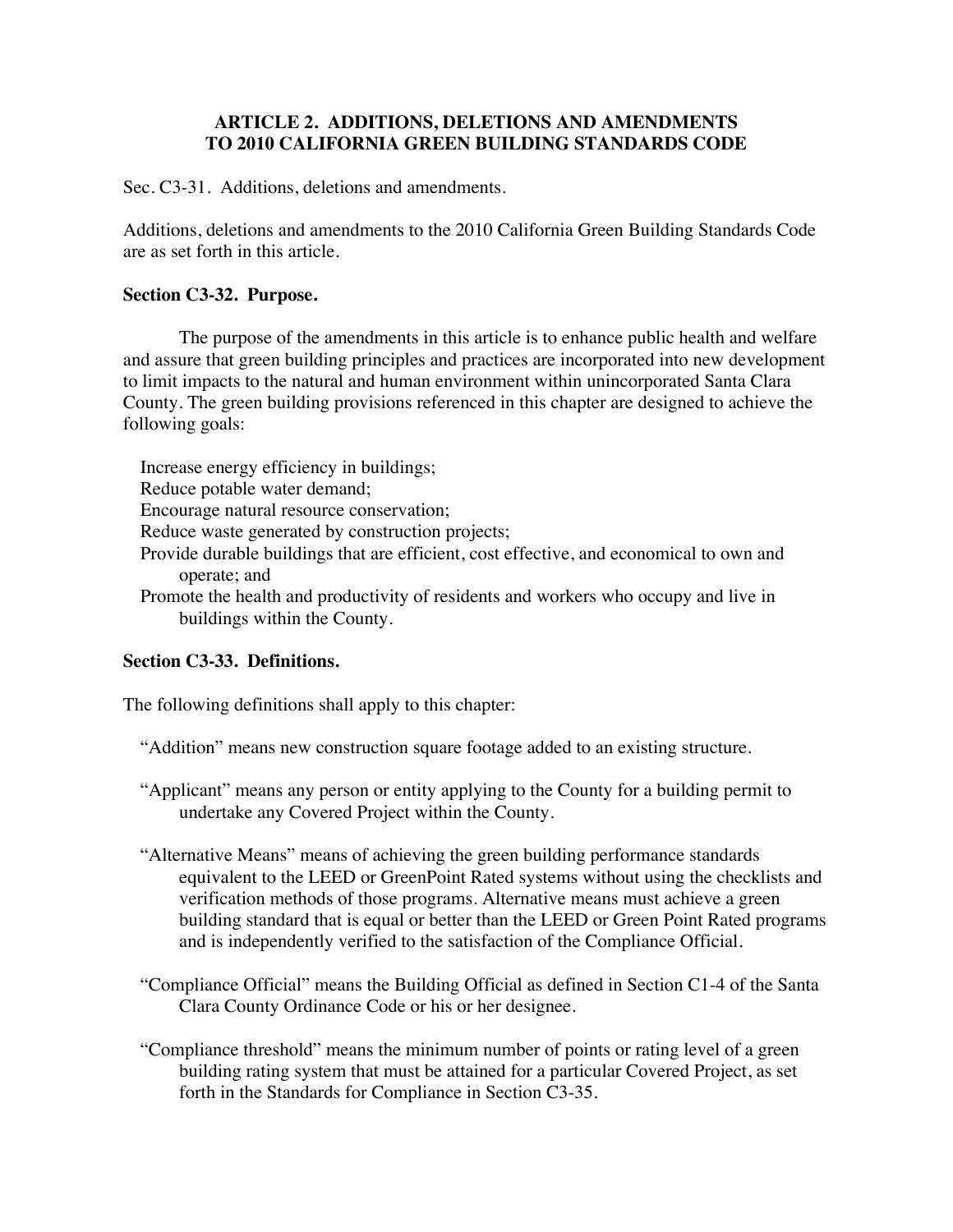- "Covered Project" means any building permit application for new construction or renovations subject to Standards for Compliance as set forth in Section C3-535
- "County Verification" means verification by qualified employees of the County of Santa Clara or consultants under contract with the County.
- "Dual Plumbing" means buildings shall install dual plumbing for both potable and recycled water.
- "Green Building" means a whole systems approach to the design, construction, and operation of buildings that substantially mitigates the environmental impacts of buildings. Green building practices recognize the relationship between the natural and built environments and seek to minimize the use of energy, water and other natural resources and provide a healthy, productive indoor environment.
- "Green Building Certification" means verification to meet the certification requirements of Build it Green or LEED.
- "Green Building Compliance" means written documentation by a Qualified Green Building Professional demonstrating that a Covered Project will meet the Green Building Standards for Compliance listed under Section C3-35.
- "Green Building Project Checklist" means a checklist or score developed for the purpose of calculating a green building rating.
- "Green Building Rating System" means the rating system associated with specific green building criteria and used to determine compliance thresholds, as set forth in Green Building Standards for Compliance under Section C3-35. Examples of rating systems include, but are not limited to, the LEED and Green Point Rated systems.
- "GreenPoint Rated" means a residential green building rating system developed by the Build it Green organization.
- "GreenPoint Verification" means verification of compliance by a certified GreenPoint Rater, resulting in green building certification by Build it Green including green points allocation across all of the resource categories.
- "Indoor Potable Water Reduction" means reduction of potable water usage within a building included as a Covered Project in comparison with the water use baseline as established under Part 11 (California Green Building Standards Code) of the 2010 California Building Code. Indoor Potable Water Reduction can be accomplished using the plumbing fixtures identified in Part 11 of the Building Code or through a reduction in the overall potable water usage within a building.

"Indoor Potable Water Reduction Calculation" means a calculation showing the Indoor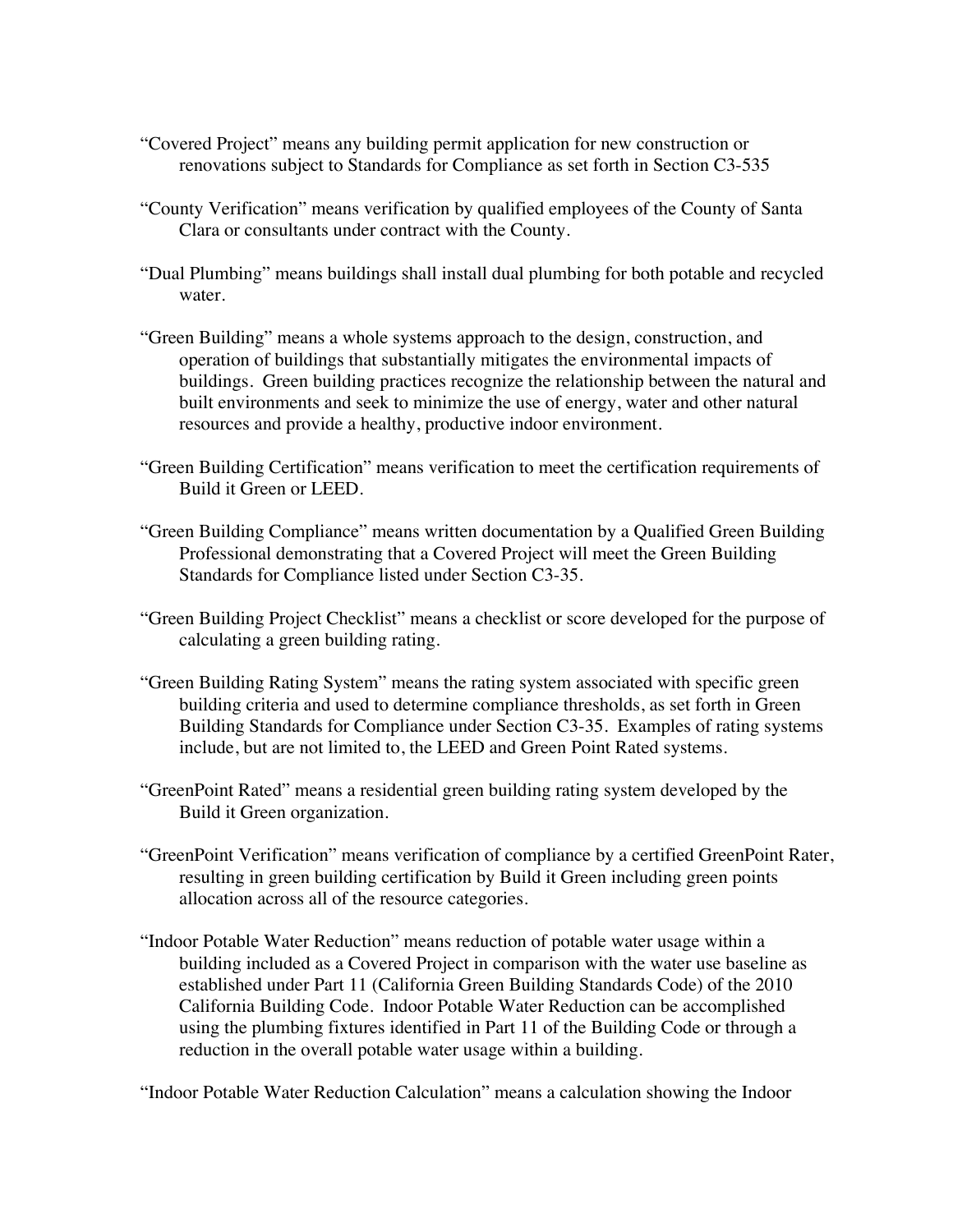Potable Water usage within a building included as a Covered Project, in comparison with the water use baseline as established under Part 11 (California Green Building Standards Code) of the 2010 Building Code.

- "LEED" means the "Leadership in Energy and Environmental Design" green building rating system developed by the U.S. Green Building Council.
- "LEED AP Verification" means verification of compliance by a LEED Accredited Professional who is a registered architect or engineer and has successfully completed at least one LEED Certified project.
- "LEED Certification" means verification to meet the standard of Certified or better by the U.S. Green Building Council (USGBC), and resulting in LEED certification of the project by the USGBC.
- "Major Remodel" means any remodel that exceeds the permit valuation thresholds established within the Standards for Compliance in Section C3-35.
- "Minor Remodel" means any remodel for which the permit valuation of the construction is less than the value established for a "Major Remodel" per the Standards for Compliance in Section C3-35.
- "Multi-family Residential" means buildings containing three or more dwelling units within the same structure, each having its own kitchen and bathroom facilities.

"New Residences" means the construction of a new single family dwelling.

- "Non-residential" means buildings not used for a residential use that are defined under Occupancy Classifications A, B, E, F, H, I, L and M in the California Building Code.
- "Qualified Green Building Professional" means a person trained through the USGBC as a LEED Accredited Professional or through Build it Green as a Certified Green Point Rater, or a person with similar qualifications if acceptable to the Compliance Official.
- "Rainwater Harvesting" means the onsite collection, storage, and reuse of rain water to meet water demand.
- "Rebuild" means any alteration or modification to an existing building that is not a "Remodel" as defined under Ordinance Code Section C1-22 and thus is considered a new building.
- "Remodel" means any alteration or modification to an existing building that is a "Remodel" as defined under Ordinance Code Section C1-22.
- "Self Verify" means verification submitted by an Applicant that a Covered Project will meet the Standards for Compliance under Section C3-35.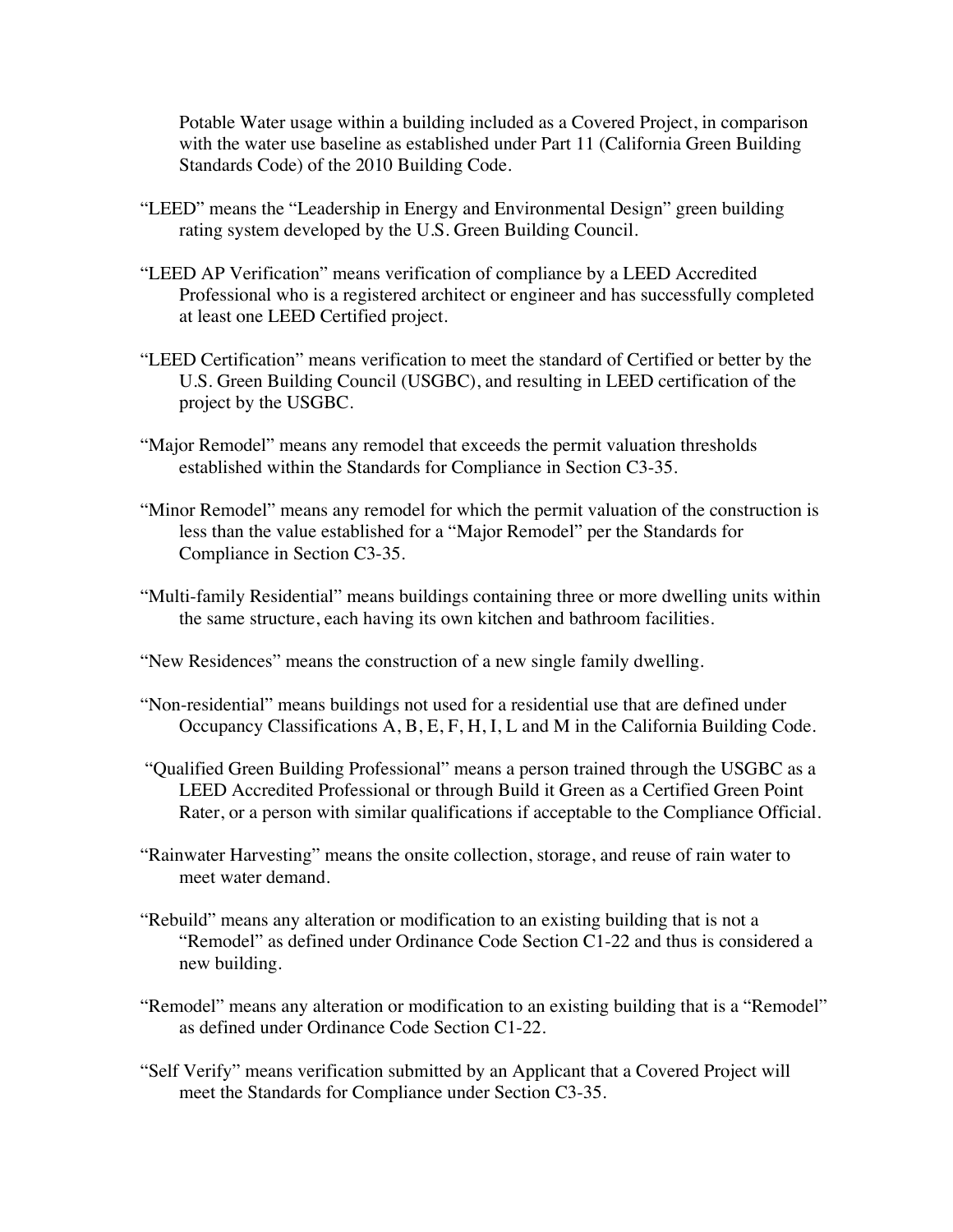- "Square footage" for the purposes of calculating additional or new construction square footage means the sum of the gross horizontal areas of the several floors of a building, as measured from the rough exterior walls, or (if applicable) from the centerline of the common wall between two attached buildings. Square footage also includes the total area of any attached garage, carport, porch or similar attached structure or feature that is both (a) covered, and (b) greater than 50% enclosed by perimeter walls. It includes the horizontal area of an interior stairway at each of the two or more stories to which the stairway provides access. An attic space that has a minimum clearance of seven (7) feet in each of the three (3) dimensions for at least 70 contiguous square feet shall be included. Where the vertical distance between any floor and the ceiling above exceeds 15 feet, floor area shall be counted twice.
- "Two-Family Residential" means two dwelling units within the same structure, each having its own kitchen and bathroom facilities.
- "Water Efficiency Landscape Ordinance" means either the State Model Water Efficiency Ordinance or the replacement County Water Efficiency Landscape Ordinance, in compliance with the California Water Conservation in Landscaping Act.
- "Water Reduction Credits" means the amount of water savings achieved through retrofits accomplished after January 1, 2000 to reduce potable water demand. Water Reduction Credits can be achieved through retrofits to reduce both indoor and outdoor potable water use, however any retrofits enacted to comply with the State or County Water Efficiency Landscape Ordinance shall not apply. Acceptance of Water Reduction Credits can only be accomplished through the Alternative Means process and must include independent verification.

#### **Section C3-34. Applicability.**

Single-Family Residential Construction

Effective January 1, 2010, all Covered Projects described in Table I of Section C3-35 shall meet the requirements set forth in Table I, except that no point requirements or certification shall apply to any project for which a building permit application was submitted prior to January 1, 2010 and still remains valid.

Multi-Family Residential and Non-Residential Construction

 All Covered Projects described in Table II of Section C3-35 shall submit to the Compliance Official a completed Green Building Project Checklist and a Indoor Potable Water Demand Calculation; however, no standards or certification are required to be achieved until January 1, 2011 or whenever the cost-effectiveness determination for this Ordinance is approved by the California Energy Commission, whichever is later.

Effective January 1, 2011, or whenever the cost-effectiveness determination for this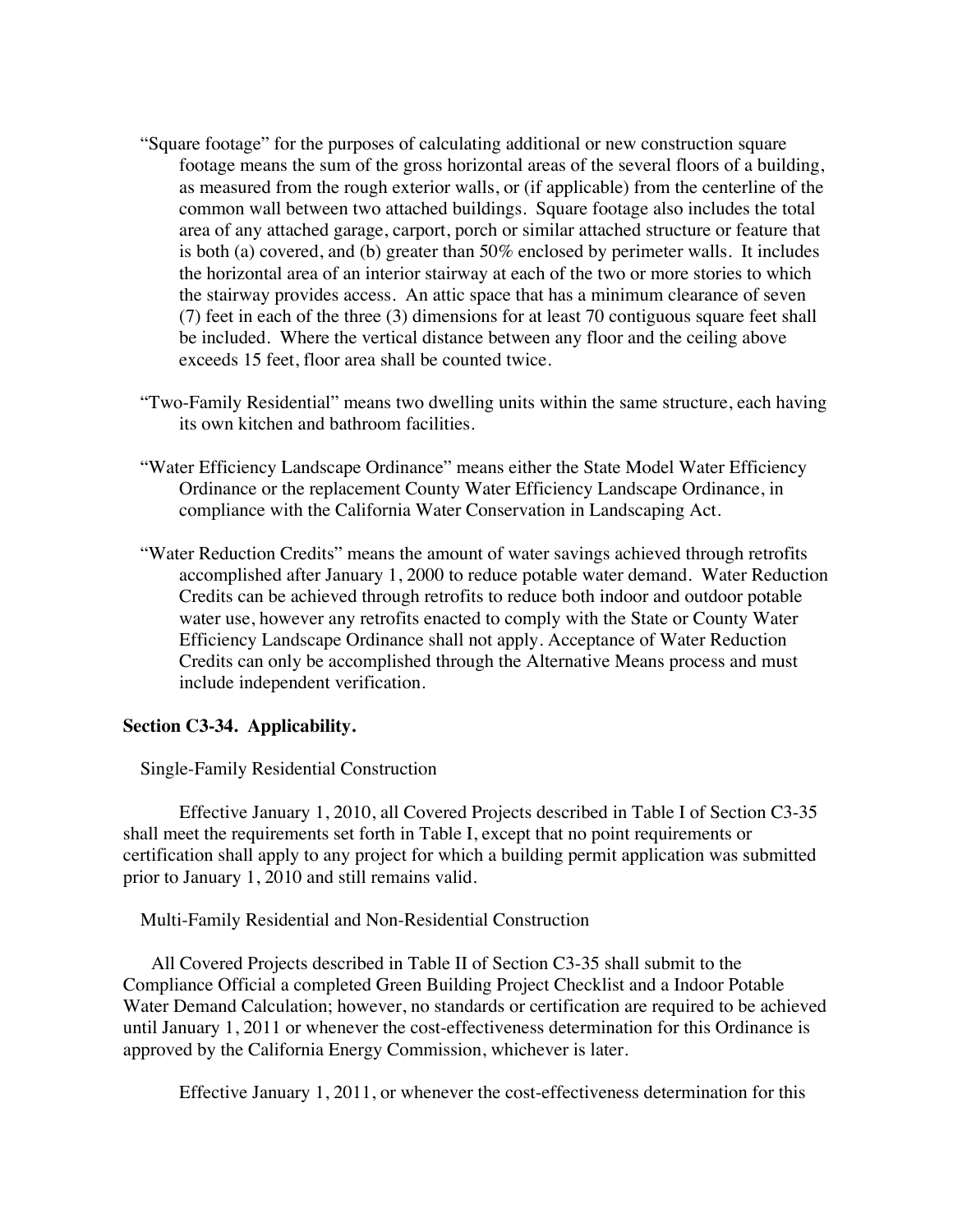Ordinance is approved by the California Energy Commission (whichever is later), all Covered Projects described under Table II of Section C3-35 shall meet the requirements set forth in Table II, except that no standards or certification is required for any project for which a building permit application is submitted prior to January 1, 2011 and still remains valid.

All Covered Projects shall also meet or exceed the energy requirements contained in the California Building Energy Efficiency Standards (Title 24, Part 6) of the California Building Code.

#### **Section C3-35. Standards for Compliance.**

#### **Table I**

#### Type of Project | Checklist Required Minimum Requirements or Standard Verification Remodels & **Additions** Minor Remodel and Addition  $<$  500 square feet $8$ No Requirement *(Handouts and Checklists Provided)* Major Remodel $<sup>1</sup>$  and</sup>  $Addition > 500$ square feet $<sup>7</sup>$ </sup> Green Point Rated Existing Home  $Checklist<sup>2</sup>$ Submit Checklist | Self Verify New Residences & Rebuilds New Residence and Rebuild  $\leq 1,200$  square feet No Requirements *(Handouts and Checklists Provided)* New Residence and Rebuild 1,201 < 3,000 square feet Single-Family Green Point Checklist $3$ or LEED for Homes Checklist<sup> $4$ </sup>  $50$  points<sup>6</sup> or LEED Certification Green Point Verification or LEED Certification New Residence and Rebuild >3,000 square feet Single-Family Green Point Checklist  $3$ or LEED for Homes 50 points $6 + 1$  point per additional 100 square feet beyond  $3,000$  square feet  $5$ or Green Point Verification or LEED Certification

#### **Green Building Standards for Compliance for Private Development Single-Family Residential Construction**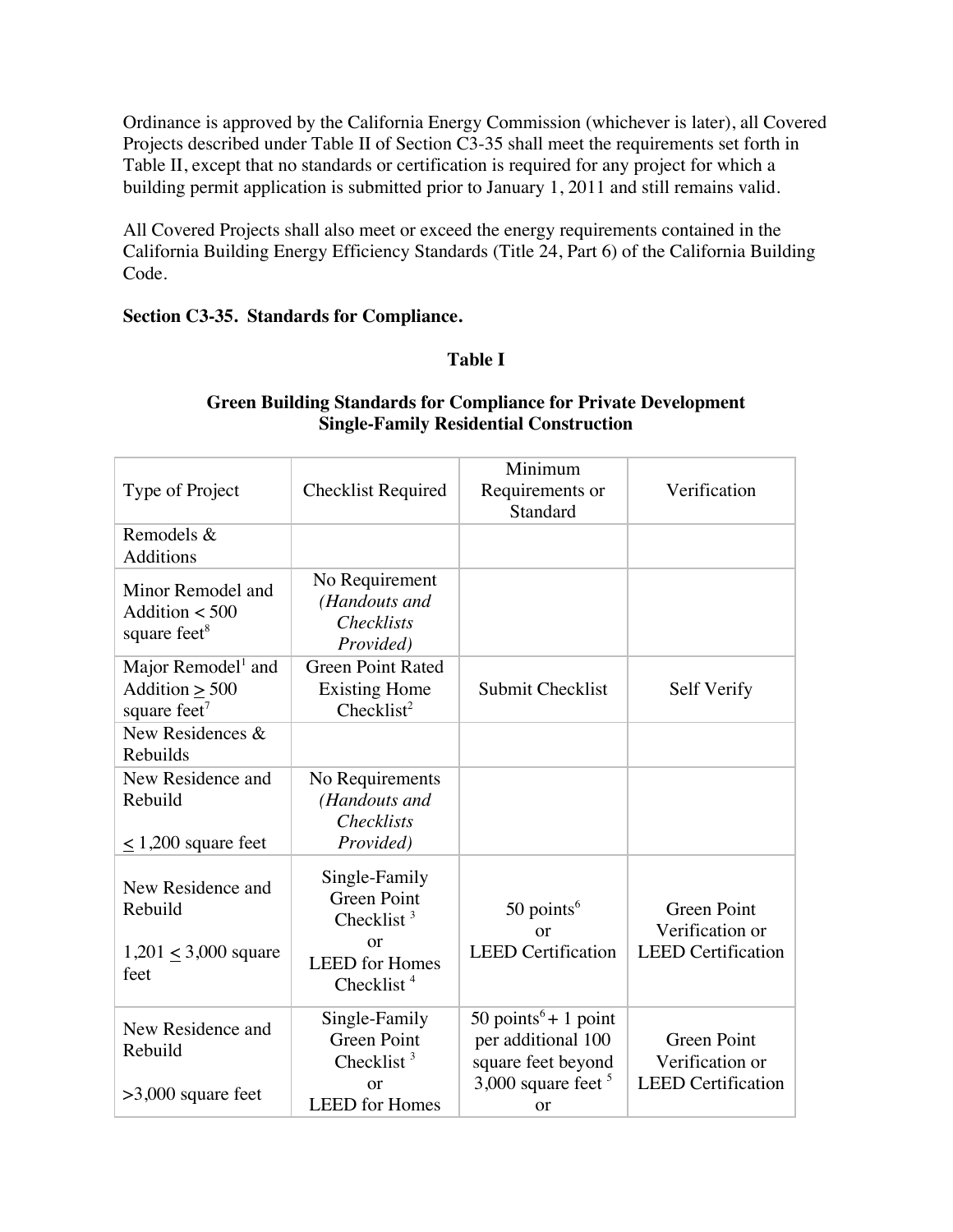| .1St<br>neo<br>ιк | $\sim$<br>cation<br>--<br>$\sim$ |  |
|-------------------|----------------------------------|--|
|-------------------|----------------------------------|--|

<sup>1</sup> Major Remodel entails renovations of  $\gg$ \$100,000 permit valuation.

<sup>2</sup> Green Point Rated Existing Home Checklist v1.2

<sup>3</sup> Single Family Green Point Checklist 4.2

<sup>4</sup> LEED® for Homes Project Checklist (January 2008)

<sup>5</sup> For purposes of determining points required, square footage shall be rounded to the nearest whole number (in 100's), for example 149 shall be rounded down to 100 and 150 shall be rounded up to 200.

<sup>6</sup> Points shall include Green Point Rated minimum points across all resource categories.

 $7$  Requirements do not apply to Residences where the resulting square footage is 1,200 square feet or less in size.

 $8$  Additions that result in the cumulative addition of over 500 square feet within a twenty four (24) month period (application date to application date) shall not be included within this classification.

#### **Table II**

#### **Green Building Standards for Compliance for Private Development Multi-family Residential and Non-Residential Construction**

| <b>Type of Project</b>                                                                         | <b>Minimum Standard</b>                                                                                                                                                               | <b>Verification</b>                                                                                                     |
|------------------------------------------------------------------------------------------------|---------------------------------------------------------------------------------------------------------------------------------------------------------------------------------------|-------------------------------------------------------------------------------------------------------------------------|
| <b>Two-Family Residential</b>                                                                  |                                                                                                                                                                                       |                                                                                                                         |
| All Two Family Residential<br>(Minor and Major<br>Remodel, Rebuild, New<br>Residence)          | Applicable Standards listed<br>under Table I                                                                                                                                          | Applicable<br>Verification Method<br>Listed under Table I                                                               |
| <b>Multi-Family Residential</b>                                                                |                                                                                                                                                                                       |                                                                                                                         |
| New buildings and rebuilds<br>$< 5,000$ square feet with<br>each unit $< 1,200$ square<br>feet | <b>Submit GreenPoint Rated</b><br>$(GPR)^{1}$ or LEED<br>Checklist <sup>2</sup>                                                                                                       | Self Verify                                                                                                             |
| New buildings and rebuilds<br>$>$ 2 units and < 9 units                                        | $GPR1$ or $LEED2$<br>Certification or Alternative<br>means approved by<br><b>Building Official</b><br><b>Indoor Water Demand</b><br>Reduction of $25\%$ <sup>4</sup><br>Dual Plumbing | GreenPoint Verification or<br><b>LEED AP Verification or</b><br><b>LEED</b> Certification<br><b>County Verification</b> |
| New buildings and rebuilds<br>$>10$ units                                                      | GPR $1$ (70 points) or<br>LEED <sup>23</sup> Certification or<br>Alternative means<br>approved by Building                                                                            | GreenPoint Verification or<br><b>LEED Certification</b><br><b>County Verification</b>                                   |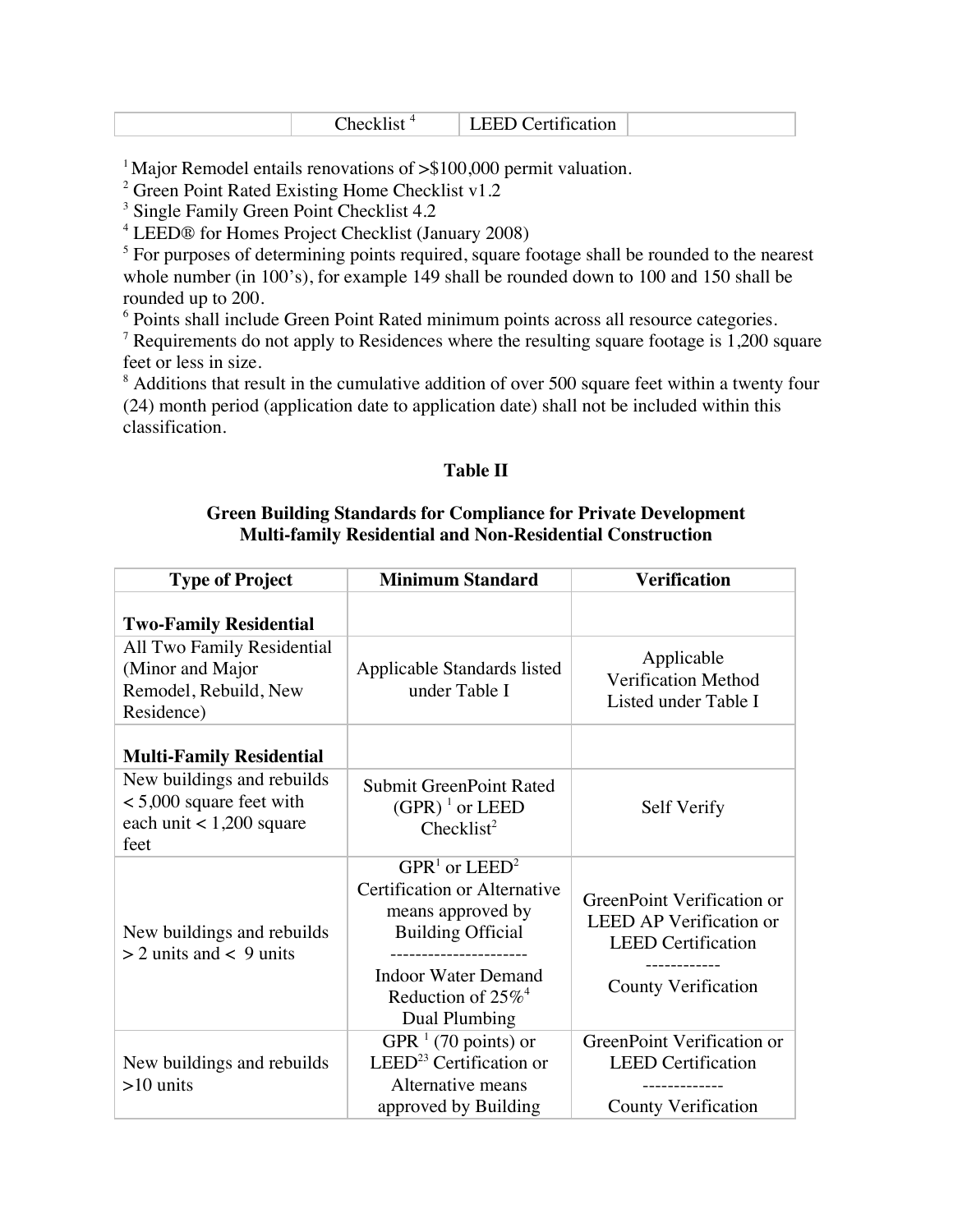|                                                                                   | Official                                                                                                                                                                                 |                                                                                           |
|-----------------------------------------------------------------------------------|------------------------------------------------------------------------------------------------------------------------------------------------------------------------------------------|-------------------------------------------------------------------------------------------|
|                                                                                   | <b>Indoor Water Demand</b><br>Reduction of $25\%$ <sup>4</sup><br>Dual Plumbing                                                                                                          |                                                                                           |
| <b>Non-Residential</b>                                                            |                                                                                                                                                                                          |                                                                                           |
| New buildings, rebuilds $\&$<br>additions $< 5,000$ square<br>feet                | Submit LEED Checklist <sup>3</sup>                                                                                                                                                       | Self Verify                                                                               |
| New buildings, rebuilds $\&$<br>additions $> 5,000$ and $<$<br>25,000 square feet | LEED <sup>3</sup> Certification or<br>Alternative means<br>approved by Building<br>Official<br><b>Indoor Water Demand</b><br>Reduction of 25% <sup>4</sup><br>Dual Plumbing <sup>5</sup> | <b>LEED AP Verification or</b><br><b>LEED</b> Certification<br><b>County Verification</b> |
| New building, rebuilds $\&$<br>additions $> 25,000$ square<br>feet                | LEED <sup>3</sup> Silver Certification<br>or Alternative means<br>approved by Building<br>Official<br><b>Indoor Water Demand</b>                                                         | <b>LEED</b> Certification<br>----------<br><b>County Verification</b>                     |
|                                                                                   | Reduction of $25\%$ <sup>4</sup><br>Dual Plumbing <sup>5</sup>                                                                                                                           |                                                                                           |

<sup>1</sup> Multifamily GreenPoint Rated Checklist v2.2

<sup>2</sup> LEED® for Homes Project Checklist (January 2008)

<sup>3</sup> LEED 2009 for New Construction and Major Renovations Checklist

<sup>4</sup> Water Reduction Credits may used through the Alternative Means process to apply towards the 5% difference between the State Green Building Code Standard of 20% and the County Green Building Standard of 25%.

 $5$  Dual Plumbing shall apply if recycled water is available within 0.5 mile of the parcel or is scheduled for installation within 0.5 mile of a parcel under a Capital Improvement Plan within ten years. Dual Plumbing shall not be required for any building additions unless the entire plumbing system for the structure is replaced.

#### **Section C3-36. Administrative Procedures.**

The procedures for compliance may include, but not be limited to, the following:

(1) Building Plan Check Review. Any submittal of an application for a building permit for any Covered Project shall include a Green Building Project Checklist. This checklist shall be incorporated onto a separate plan sheet included with the building plans. A Qualified Green Building Professional shall provide evidence of adequate Green Building Compliance to the Compliance Official to satisfy the requirements of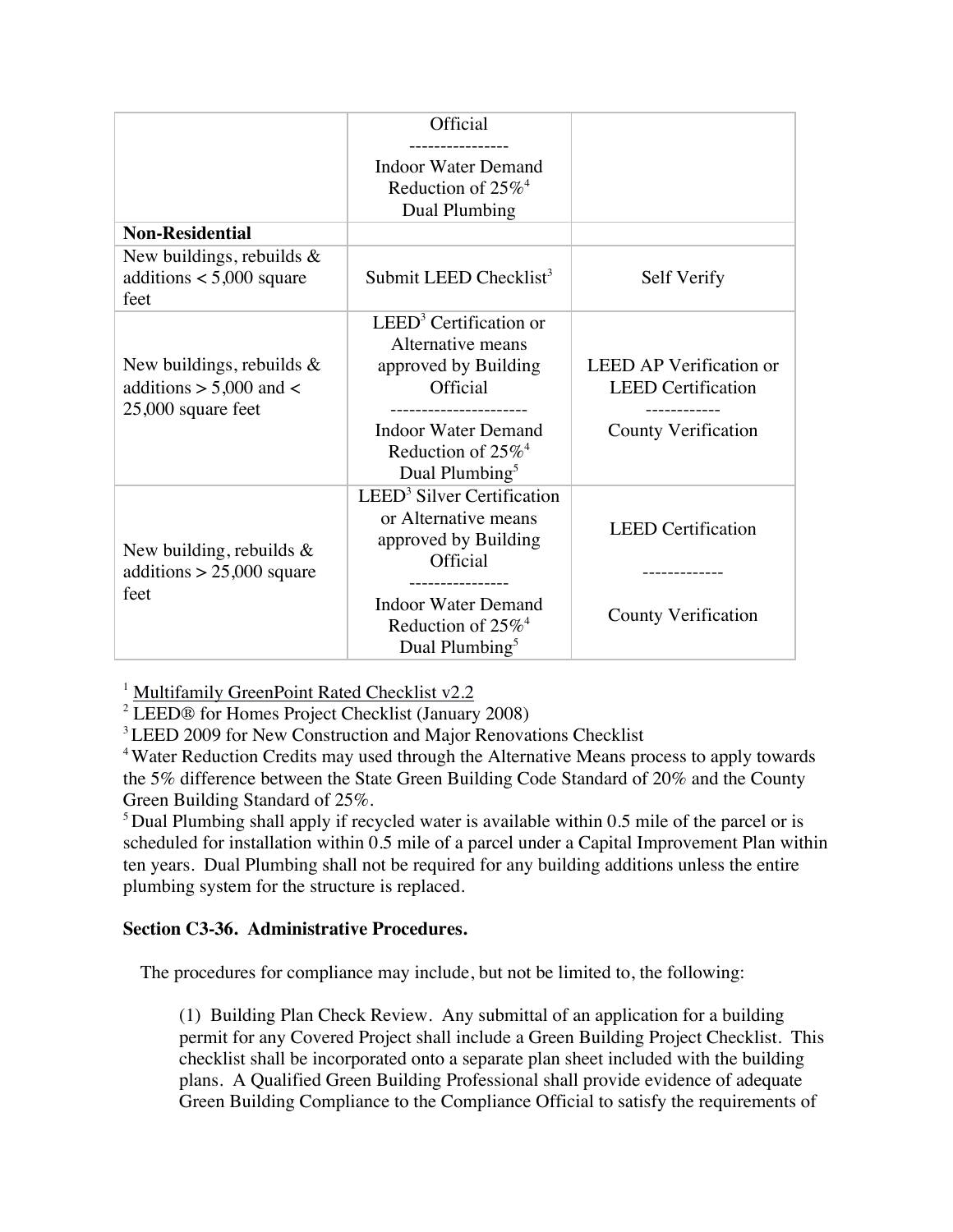the Standards of Compliance set forth in Section C3-35, prior to issuance of a building permit.

(2) Final Building Inspection, Verification, and Occupancy. Prior to final building inspection and occupancy for any Covered Project, a Qualified Green Building Professional shall provide evidence of Green Building Certification, to the Compliance Official to satisfy the requirements of the Standards of Compliance set forth in Section C3-35.

(3) Final Determination of Compliance. Prior to final building inspection for a Covered Project, the Compliance Official shall review the documentation submitted by the Applicant and determine whether the Applicant has achieved the required compliance as set forth in the Standards for Compliance under Section C3-35. If the Compliance Official determines that the Applicant has met the requirements of Section C3-35, the final building inspection may proceed, provided the Covered Project has received all other required applicable approvals. If the Compliance Official determines that the Covered Project has not met the requirements of Section C3-35, the Compliance Official shall find one of the following:

- Substantial Compliance. An Applicant may submit evidence showing that the Applicant is unable to immediately meet all of the requirements of Section C3- 35 but will meet all necessary requirements within a six-month period. Upon this submission (and provided all other applicable requirements have been met) the Compliance Official may issue a Temporary Certificate of Occupancy for a six-month period within which the Applicant must meet all of the requirements of Section C3-35. Circumstances under which a Temporary Certificate of Occupancy may be issued include, but are not limited to: installation of, or compliance with all Green Building measures as required under Section C3-35 but Green Building Certification has not occurred or been processed, and the unavailability of Green Building materials. An additional six month extension may be granted at the discretion of the Compliance Official. The total extension term shall not exceed one year. If the Applicant meets the requirements of Section C3-35 within this extension period (as determined by the Compliance Official), final building inspection may proceed. If the Applicant does not meet the requirements of Section C3-35 after the total oneyear extension period has run out, the Compliance Official may revoke the Temporary Certificate of Occupancy and the project shall be classified as a Non-Compliance Project.
- Non-Compliance Project. If the Compliance Official determines that the Covered Project does not meet the requirements of Section C3-35 and is not in Substantial Compliance (as specified above), the Covered Project shall be determined to be a Non-Compliance project, and the final inspection for this project shall not occur until the project is brought into full compliance with Section C3-35 (provided all other applicable requirements have been met).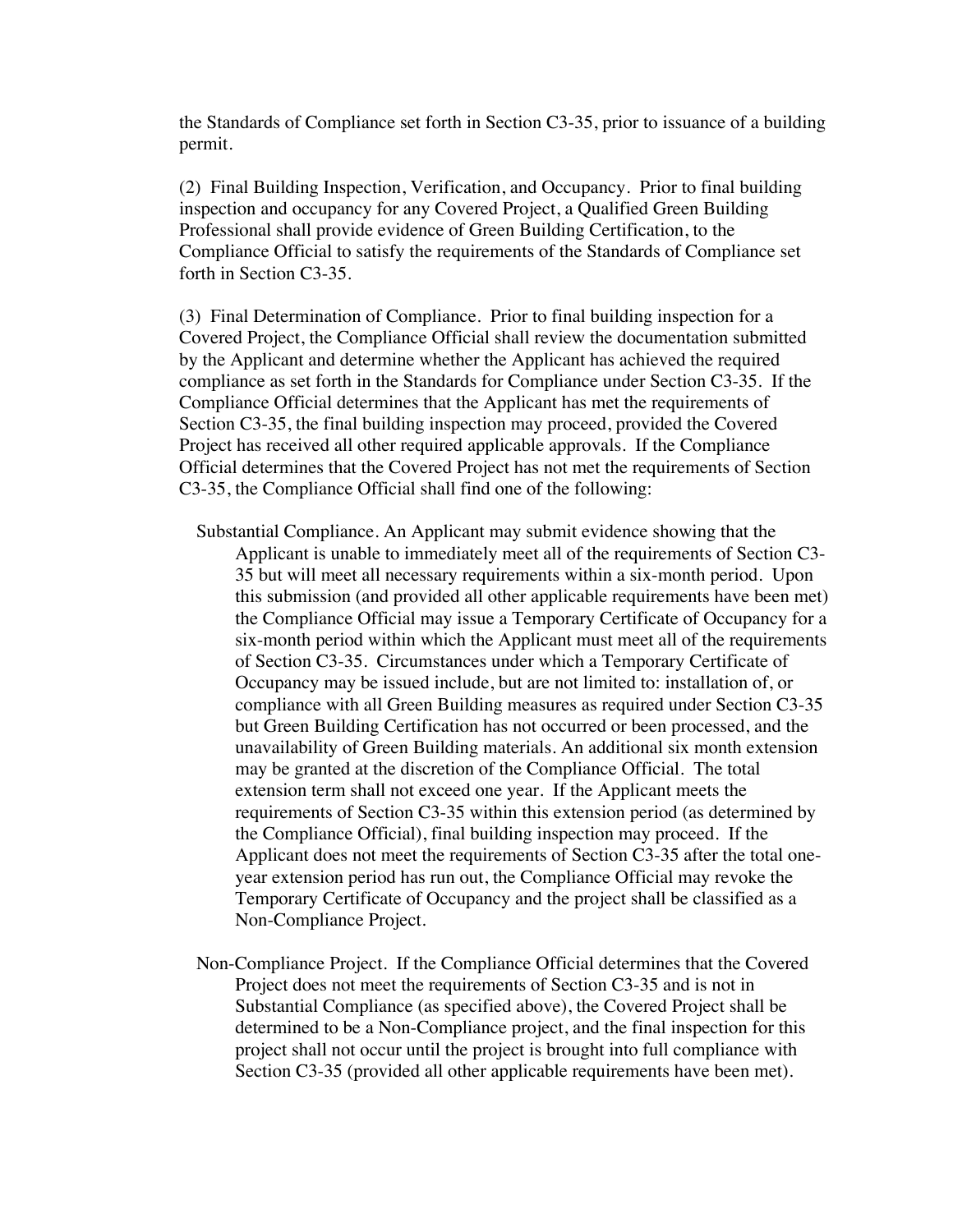(4) Lack of Inspectors. If the Compliance Official determines that there is a lack of Qualified Green Building Professionals available to perform green building inspections and/or certifications within a timely manner, the Compliance Official may, at his or her discretion, allow inspections and/or certifications by qualified employees of the County of Santa Clara, or Self Verification by the Applicant that the project is in Compliance with Section C3-35.

- The Director of Planning and Development shall promulgate any rules and regulations necessary or appropriate to achieve compliance with the requirements of this Chapter. The rules and regulations shall provide, at minimum, for the incorporation of green building requirements of this Chapter into checklist submittals with building permit applications, and supporting documents demonstrate compliance with this Chapter.
- In addition to the procedures in this section, a Covered Project shall also meet or exceed the energy requirements contained in the California Building Energy Efficiency Standards (Title 24, Part 6) of the California Building Code.

#### **Section C3-37. Appeal.**

- Any Applicant or other interested person may appeal the determination of the Compliance Officer regarding compliance with any provision of this ordinance to the Director of Planning and Development. Any such appeal must be filed within 15 days of the decision by the Compliance Officer and shall be accompanied by a payment of a fee in an amount established by resolution by the Board of Supervisors.
- An Applicant or other interested person may appeal the determination made pursuant to subsection (a) to the Board of Supervisors. Any such appeal must be filed within 15 days of the decision and be accompanied by a payment of a fee in an amount established by resolution by the Board of Supervisors.
- Any appeal related to any provision required to comply with the California Building Energy Efficiency Standards (Title 24, Part 6) of the California Building Code shall be limited to whether the provision applies to the project, but the appeal process shall not be used to exempt any project from compliance with applicable California Building Energy Efficiency Standards.

#### **Section C3-38. Interaction with other regulations.**

This ordinance is not intended to apply where its application shall result in its preemption by federal or state laws or rules, including but not limited to conservation standards applicable to appliances and equipment, including heating, ventilating, and air conditioning ("HVAC") products and water heaters.

There are many other laws, regulations, and ordinances that apply to building design construction and maintenance and to development. The provisions of this Ordinance are intended to be in addition to and not in conflict with these other laws, regulations, and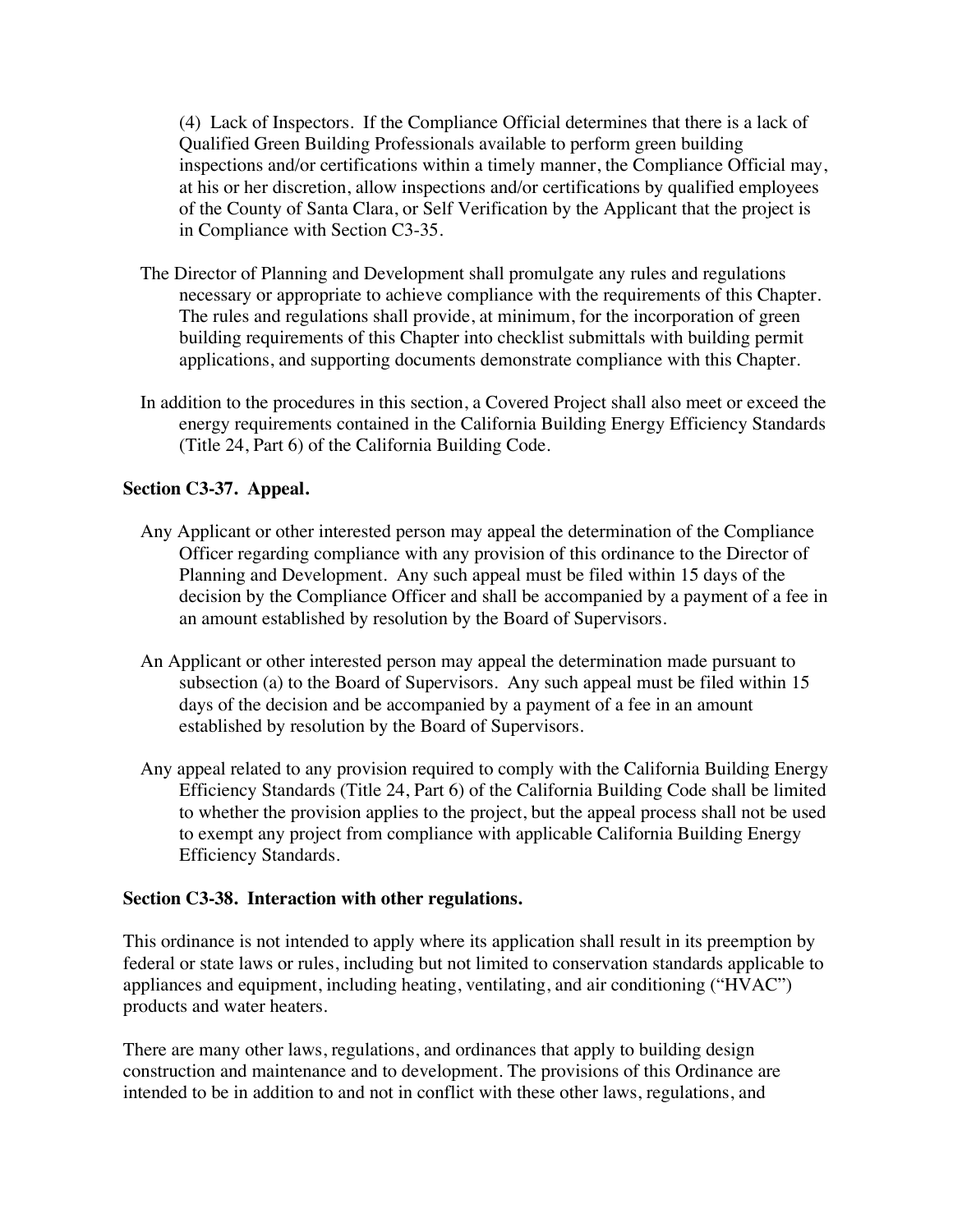ordinances. If any provision of this chapter conflicts with any duly adopted and valid statutes or regulations of the federal government or the State of California, the federal or state statutes or regulations shall take precedence.

SECTION 5. Chapter I of Division C4 of Title C of the County of Santa Clara Ordinance Code is hereby repealed and reenacted to read as follows:

#### **CHAPTER I. COUNTY ELECTRICAL CODE**

#### ARTICLE 1. INCORPORATION BY REFERENCE

#### **Sec. C4-1. 2010 California Electrical Code and 2006 ICC Electrical Code – Administrative Provisions Adopted.**

The electrical code of the County consists of the 2010 California Electrical Code, which is based on the National Electrical Code ("NEC") (2008 Edition) published by the National Fire Protection Association, as modified by the California Building Standards Commission, and the 2006 ICC Electrical Code - Administrative Provisions, as published by the International Code Council, and as further modified by the additions, deletions and amendments set forth in this chapter.

#### **ARTICLE 2. ADDITIONS, DELETIONS AND AMENDMENTS TO 2010 CALIFORNIA ELECTRICAL CODE AND 2006 ICC ELECTRICAL CODE – ADMINISTRATIVE PROVISIONS**

Sec. C4-2. Additions, deletions and amendments.

Additions, deletions and amendments to the 2010 California Electrical Code and the 2006 ICC Electrical Code – Administrative Provisions are as set forth in this article.

Sec. C4-3. 2006 ICC Electrical Code – Administrative Provisions Amendments.

Amendments to the 2006 ICC Electrical Code - Administrative Provisions are as follows:

(a) Section 404.2 is amended to read as follows:

*Section 404.2. Plan Review and Permit Fees*

A plan review fee shall be paid when plans or documents are required to be submitted for review prior to issuing an electrical permit. An electrical permit fee shall be paid when the plans or documents have been approved for permit issuance. The fees shall be in an amount established by resolution of the Board of Supervisors.

SECTION 6. Chapter I of Division C9 of Title C of the County of Santa Clara Ordinance Code is hereby repealed and reenacted to read as follows: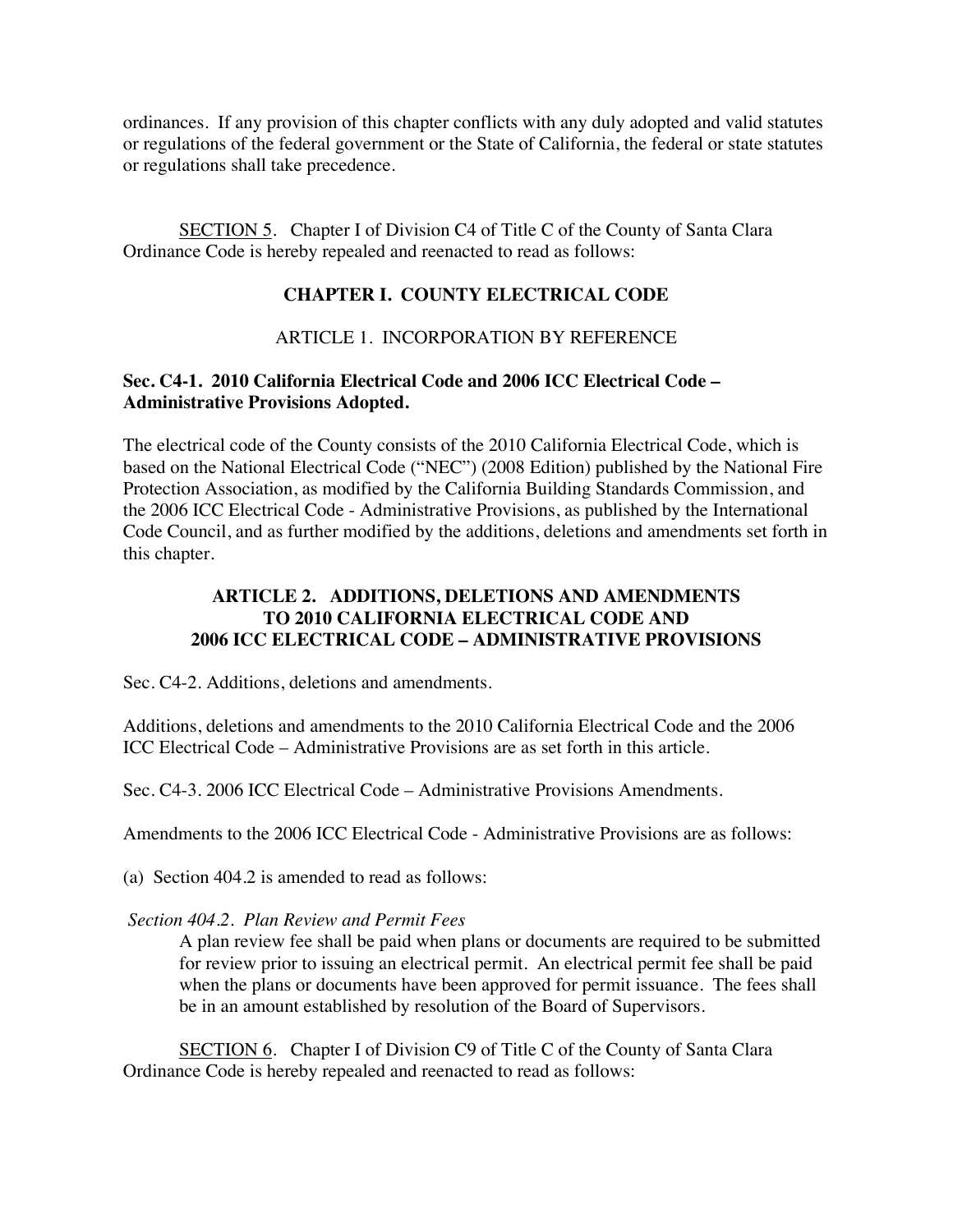#### **CHAPTER I. COUNTY MECHANICAL CODE**

#### ARTICLE 1. INCORPORATION BY REFERENCE

Sec. C9-1. 2010 California Mechanical Code adopted.

The mechanical code of the County is the 2010 California Mechanical Code, which is based on the Uniform Mechanical Code (2009 Edition) published by the International Association of Plumbing and Mechanical Officials ("2009 UMC"), as modified by the California Building Standards Commission, and as further modified by the additions, deletions and amendments set forth in this chapter.

#### **ARTICLE 2. ADDITIONS, DELETIONS AND AMENDMENTS TO 2010 CALIFORNIA MECHANICAL CODE**

Sec. C9-2. Additions, deletions and amendments.

Additions, deletions and amendments to the 2010 California Mechanical Code are as set forth in this article.

Sec. C9-3. Chapter 1 Amendments.

Chapter 1 is amended as follows:

- (a) Table 1-1 (Mechanical Permit Fees) and all references thereto are deleted.
- (b) Section 115.2 (Permit Fees) is modified to read as follows:

#### *115.2 Plan Review and Permit Fees*

A plan review fee shall be paid when plans or documents are required to be submitted for review prior to issuing a mechanical permit. A mechanical permit fee shall be paid when the plans or documents have been approved for permit issuance. The fees shall be in the amount established by resolution of the Board of Supervisors.

(c) Section 115.3 (Plan Review Fees) is deleted.

SECTION 7. Chapter I of Division C11 of Title C of the Ordinance Code of the County of Santa Clara is hereby repealed and reenacted to read as follows:

#### **CHAPTER I. COUNTY PLUMBING CODE**

ARTICLE 1. INCORPORATION BY REFERENCE